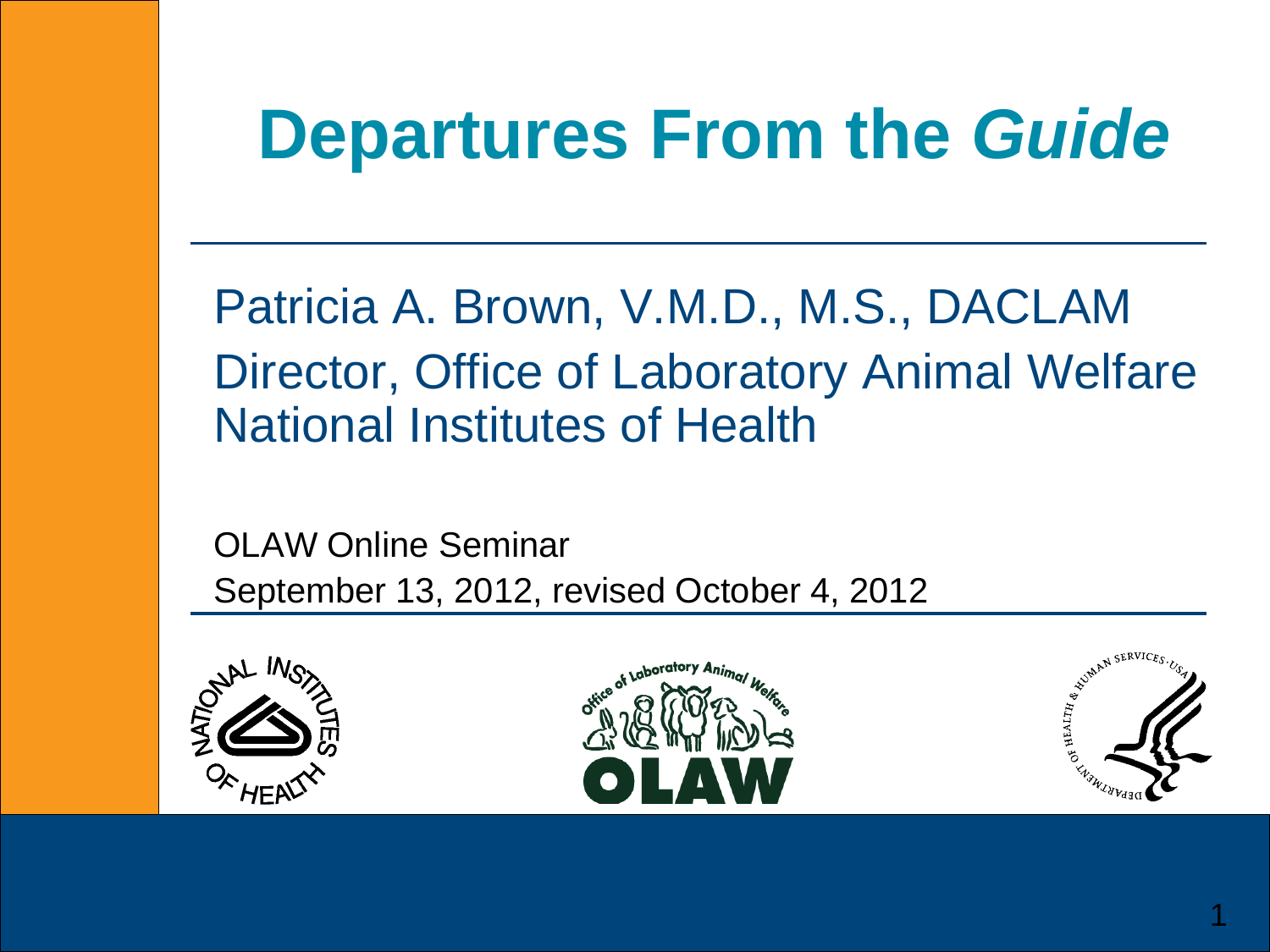# What Does the Policy Say?



PHS Policy requires that Assured institutions base their programs of animal

care and use on the *Guide for the* 

*Care and Use of Laboratory Animals* (*Guide*)*.*





Office of Laborat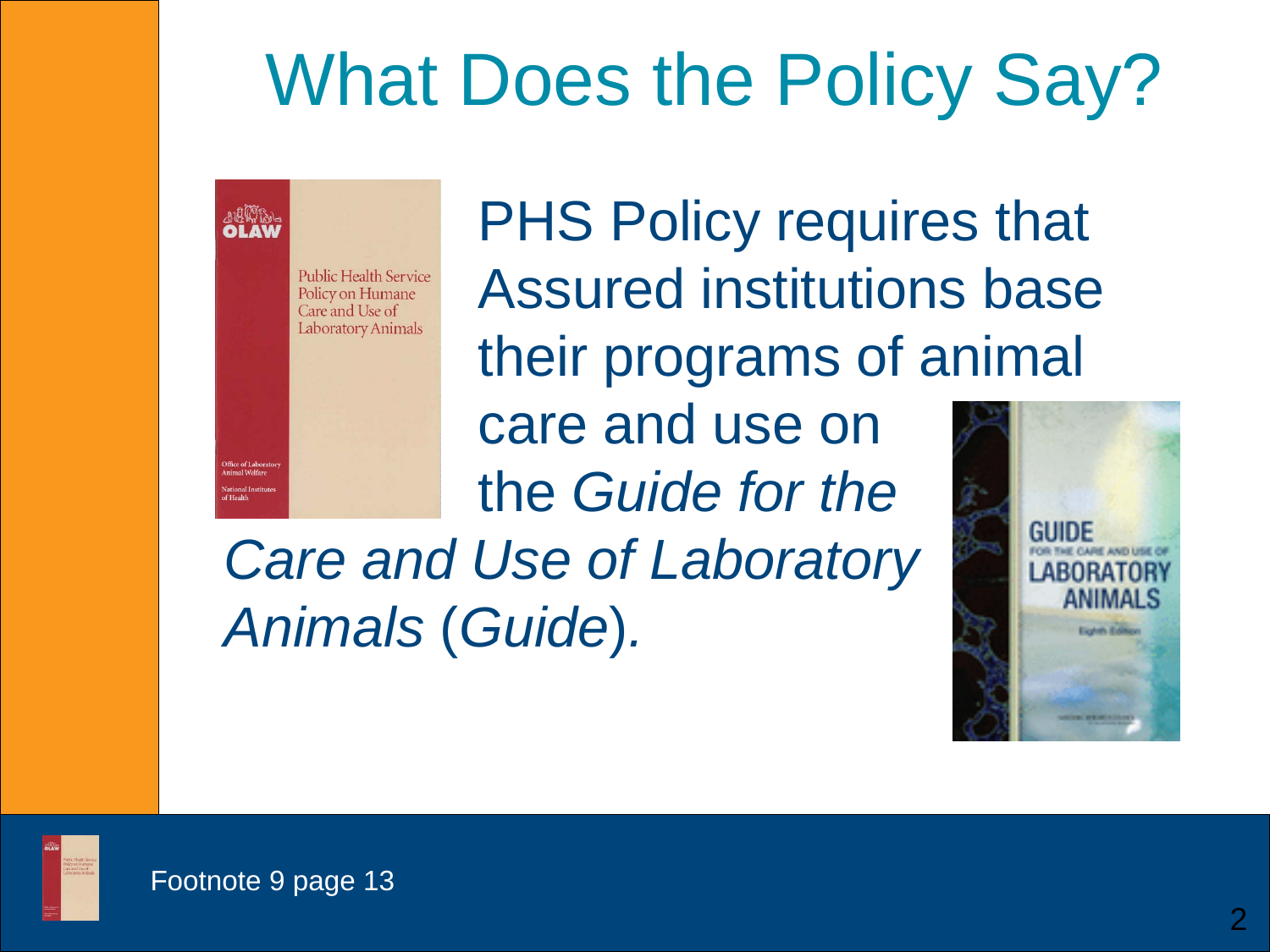# What Does the Policy Expect?

IACUC shall prepare reports that "contain a description of the nature and extent of the institution's adherence to the *Guide* and this Policy, and must **identify specifically any departures**  from the provisions of the *Guide* and must **state the reasons** for each departure."



IV.B.3

3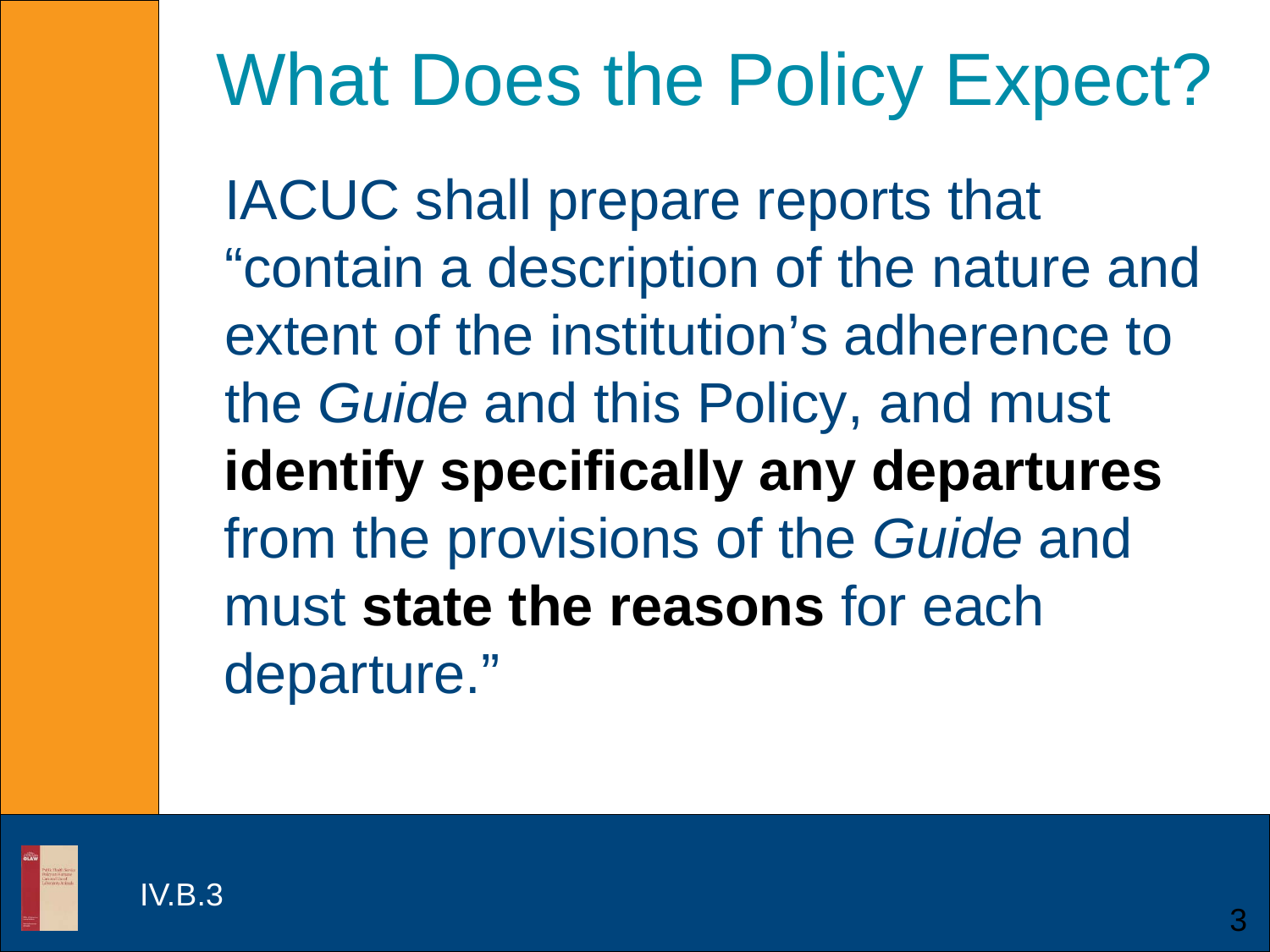### Terms Used in this Webinar

| <b>Term</b>       | <b>Common Meaning</b>                                    | <b>Specialized Meaning</b>                                                                                                                                       |
|-------------------|----------------------------------------------------------|------------------------------------------------------------------------------------------------------------------------------------------------------------------|
| <b>Deviation</b>  | Divergent behavior                                       | Divergent behavior that may or may not be<br>a departure                                                                                                         |
| Departure         | Variation from a previous<br>custom                      | Variation from the standards of the Guide that<br>must be reported<br>Has a specialized meaning to USDA                                                          |
| <b>Deficiency</b> | Lack or insufficiency                                    | Significant deficiency: consistent with the<br>Policy and in the judgment of the IACUC and<br>IO is or may be a threat to the health or<br>safety of the animals |
|                   |                                                          | Minor deficiency: a deficiency that is not<br>significant                                                                                                        |
| <b>Exception</b>  | Case that does not conform<br>to the general rule        | Case that does not conform to the general<br>rule (Guide)<br>Has a specialized meaning to USDA                                                                   |
| <b>Exemption</b>  | <b>Privilege that dispenses</b><br>with the general rule | Has a specialized meaning to USDA                                                                                                                                |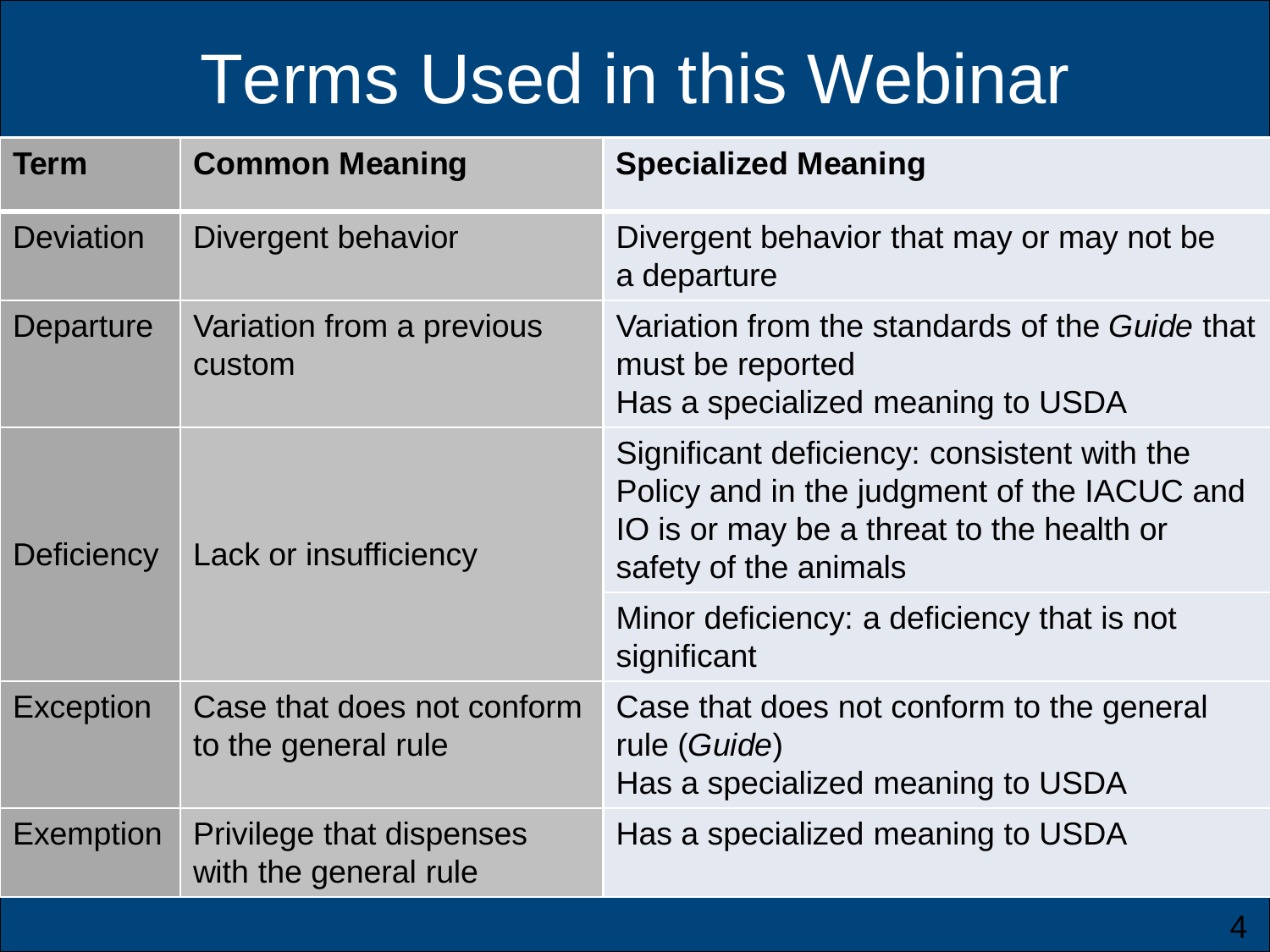# *Guide* Emphasizes Performanc*e*

**A performance standard is a standard or guideline that, while describing the desired outcome, provides flexibility in achieving that outcome.**

- Performance standards are emphasized by the *Guide*.
- Throughout the *Guide* are definitions of desired outcomes and guidance on how to achieve outcomes.
- Performance standards are not prescriptive and require a sophisticated approach vs. engineering standards.
- They empower institutions to make decisions specific to their program needs.



OLAW Online Seminar of April 19, 2012: **Performance Standards** http://grants.nih.gov/grants/olaw/educational\_resources.htm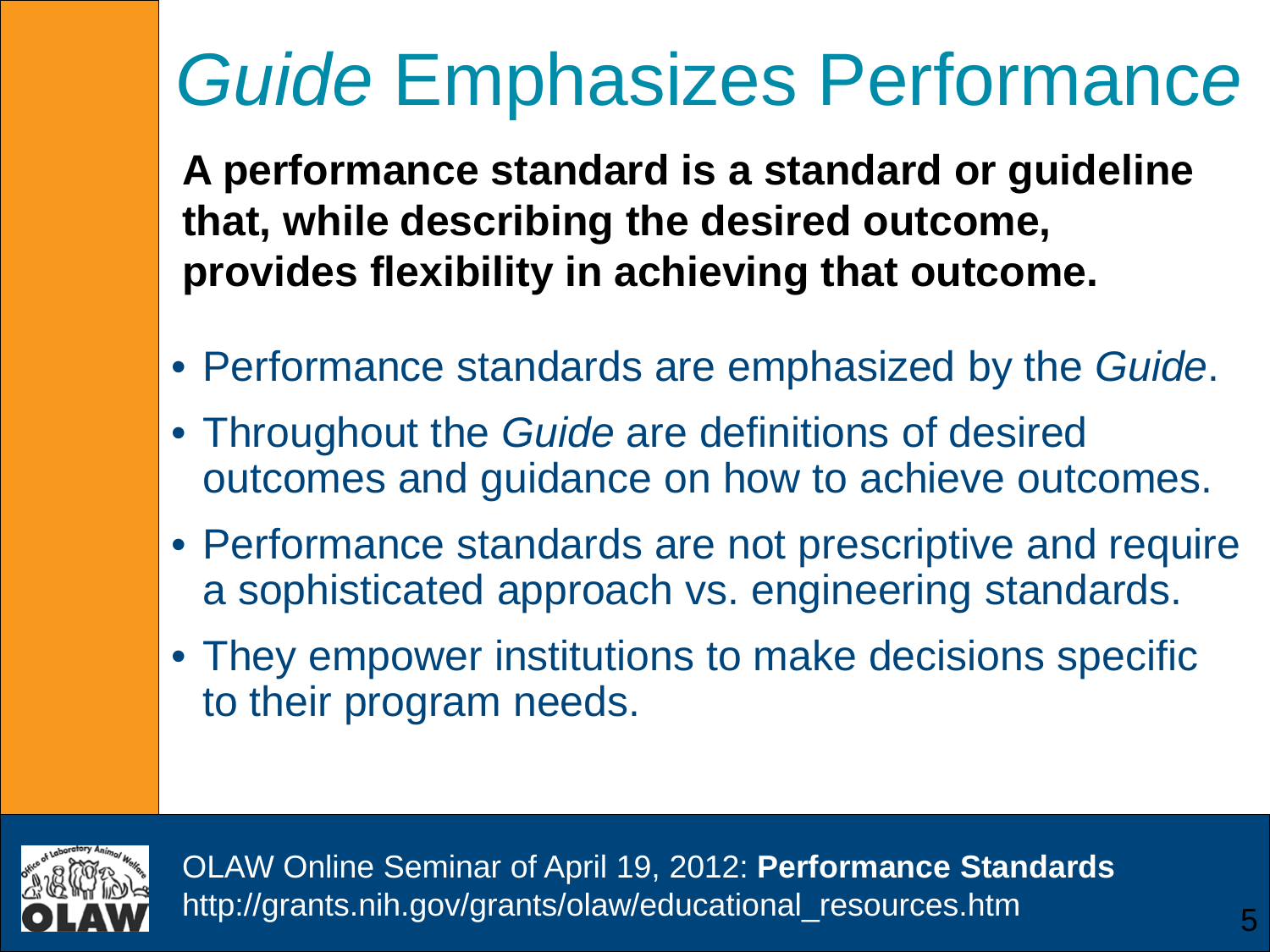# Guide Notice NOT-OD-12-148

Guidance on Departures from the Provisions of the *Guide for the Care and Use of Laboratory Animals*

- Read the Eighth Edition of the *Guide* carefully.
- *Guide* establishes exceptions in specific situations.
- These exceptions are not departures from the *Guide.*
- These exceptions are not required to be reported to the IO in the semiannual report.
- Notice describes types of departures based on "must" and "should" statements in the *Guide.*



- Guide Notice NOT-OD-12-148
- http://grants.nih.gov/grants/guide/notice-files/NOT-OD-12-148.html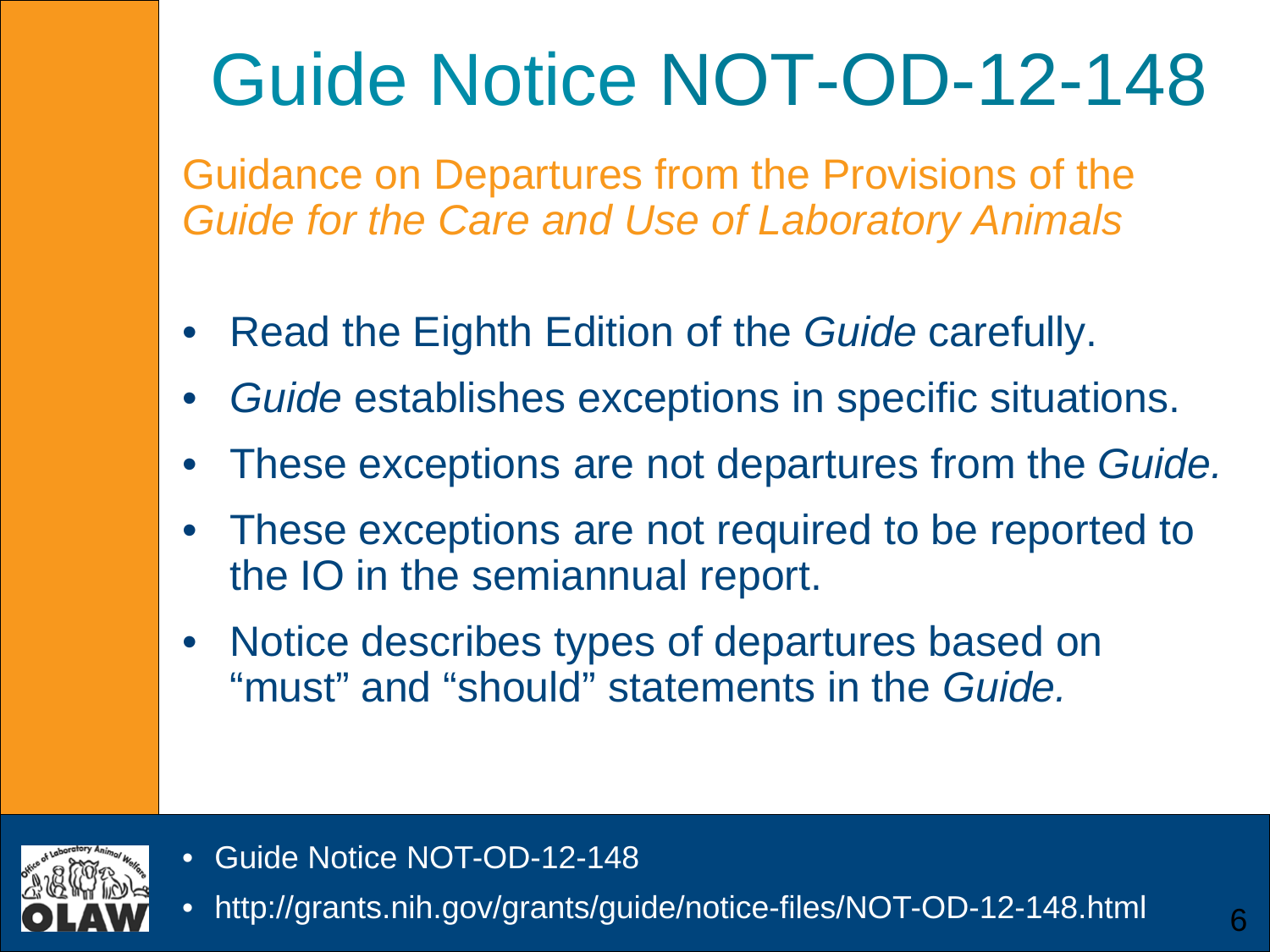### OLAW on *Guide* Must, Should, May

Must: A minimum standard required of all Assured institutions.

Should: Should statements often involve performance standards.

- Established performance standards are not departures.
- An institution may depart from a should statement if their action results in an equivalent outcome and is reviewed and approved by IACUC.

May: A suggestion that an institution can choose to implement if it is suitable for their program.



OLAW Position Statements Regarding Adoption of the *Guide* http://grants.nih.gov/grants/olaw/positionstatement\_guide.htm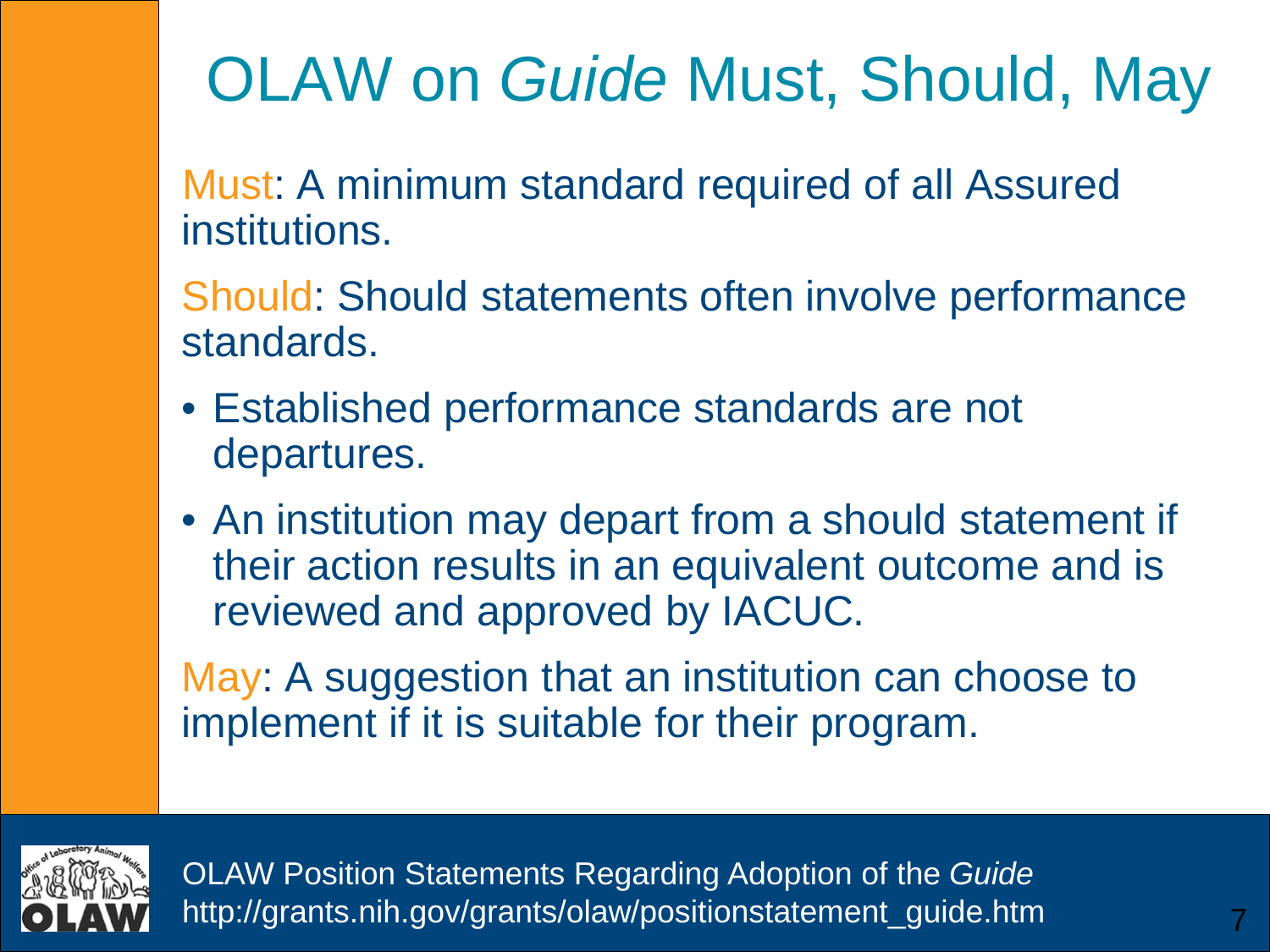# New OLAW FAQ C7

What are PHS Policy reporting requirements for departures from the *Guide*?

- The IACUC must review and approve departures from the *Guide*.
	- IACUC approval of departures must be based on scientific, veterinary medical, or animal welfare issues.
	- Semiannual reports from the IACUC to the IO must identify specifically any departures.
- Read the *Guide* closely; it establishes exceptions in specific situations. Exceptions are not departures from the *Guide* and do not have to be reported.



http://grants.nih.gov/grants/olaw/faqs.htm#c7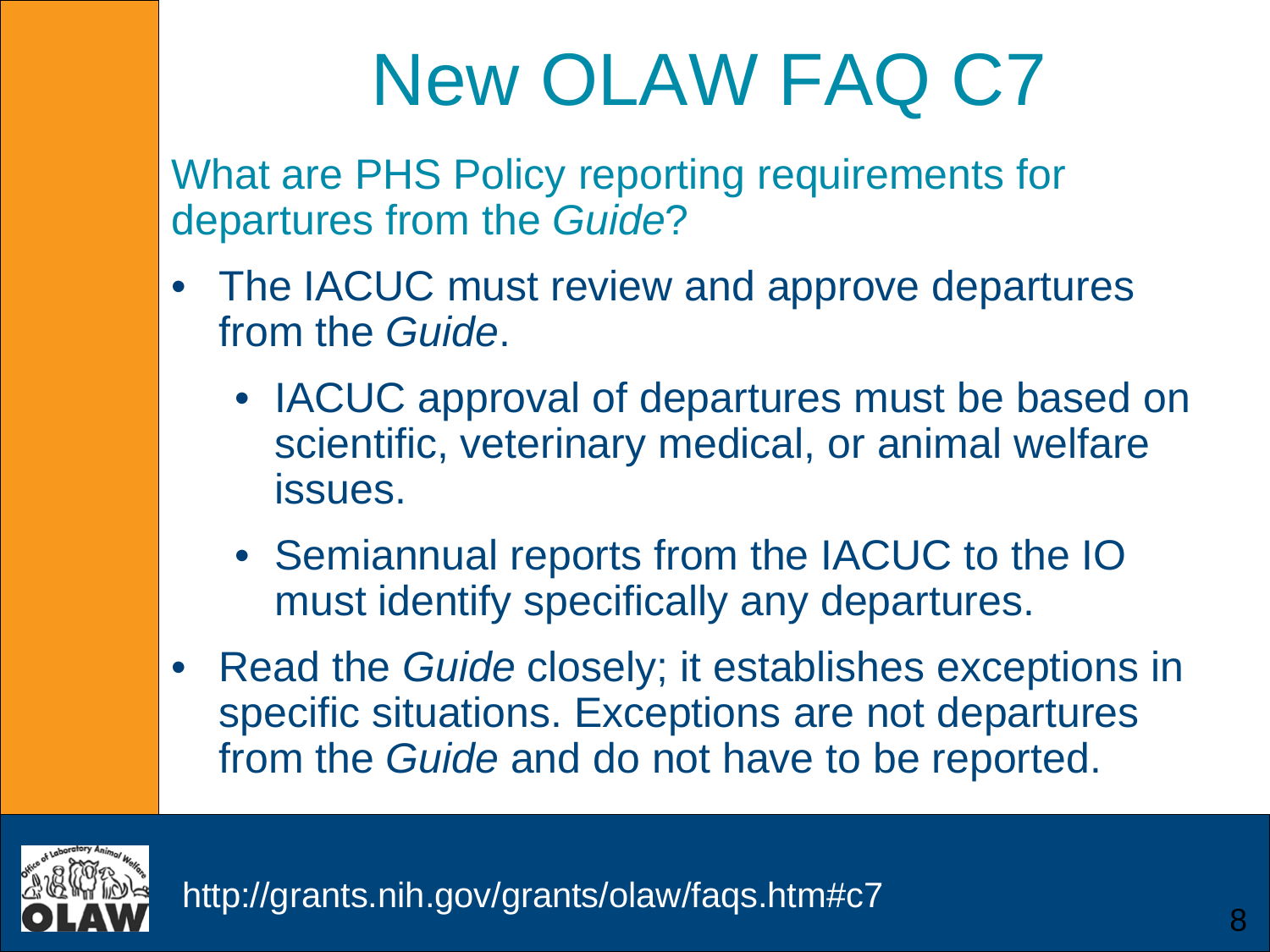# Deviations from the *Guide*

- A. Specifically described exception
- B. Must
	- 1. IACUC-approved scientific justification, veterinary medical, or animal welfare issue
	- 2. Noncompliance
- C. Should
	- 1. Locally established performance standard
	- 2. IACUC-approved scientific justification, veterinary medical, or animal welfare issue
	- 3. Noncompliance

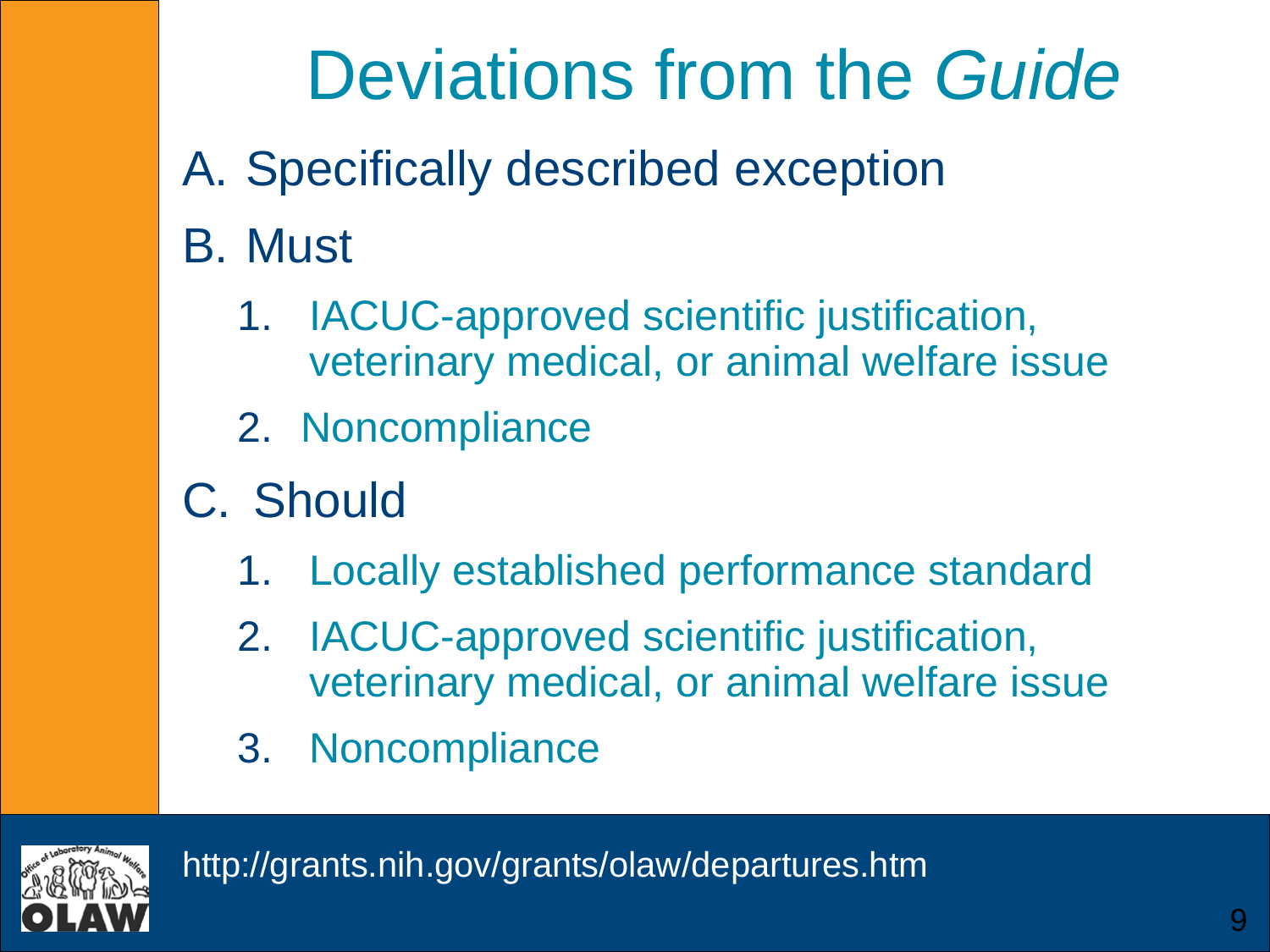# Specifically Described Exception

A. Conduct of an activity according to a specifically described exception listed in the *Guide*.

- Status: **Not a departure**
- Report to IO: **No**
- Report to OLAW: **No**
- Guidance: **8th Edition** *Guide*

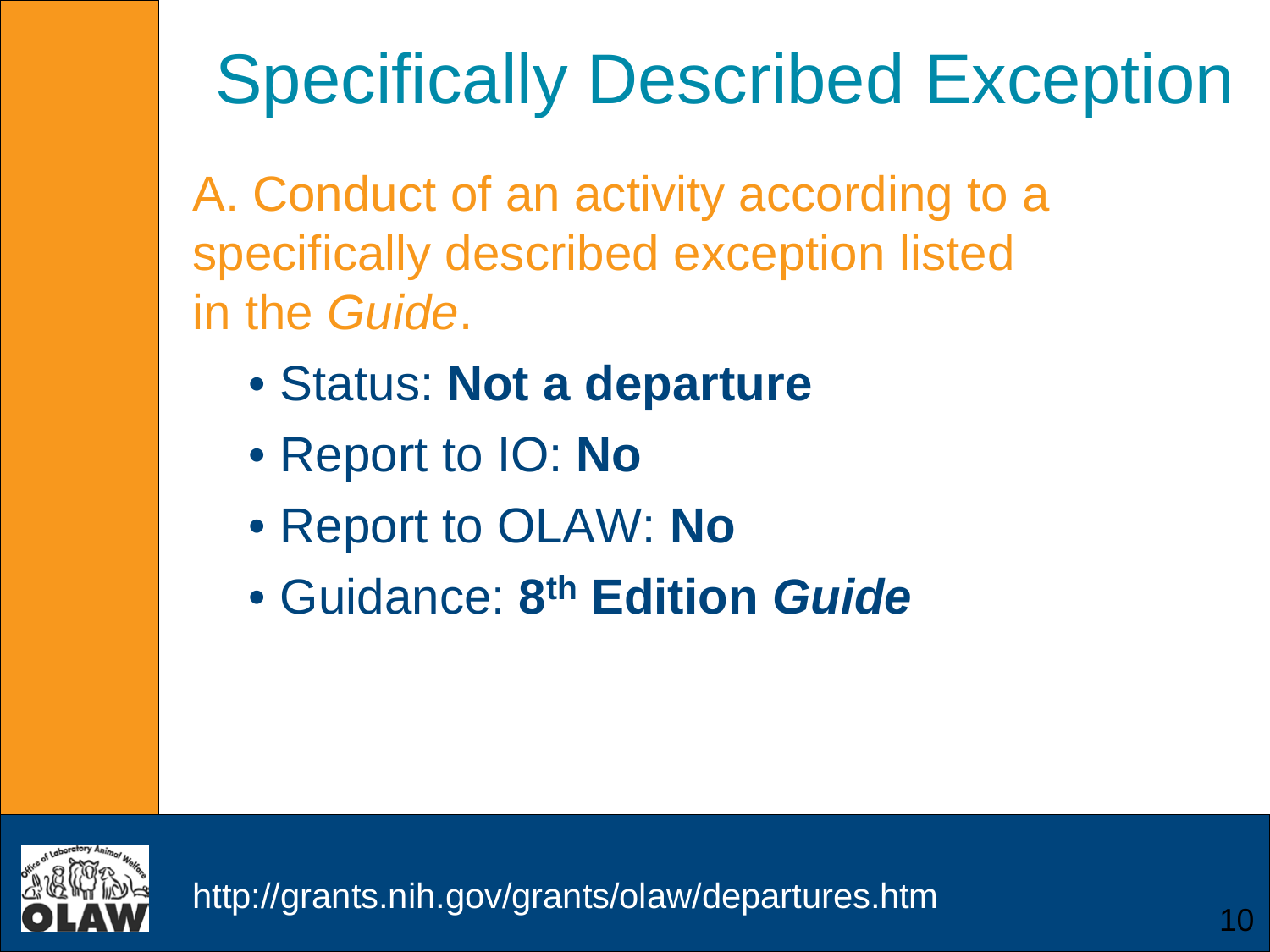- $\checkmark$  In an animal study protocol, the PI requests single housing for her mice so that she can measure individual fluid consumption.
- **★ After considering the proposed experiment,** the IACUC approves the protocol.

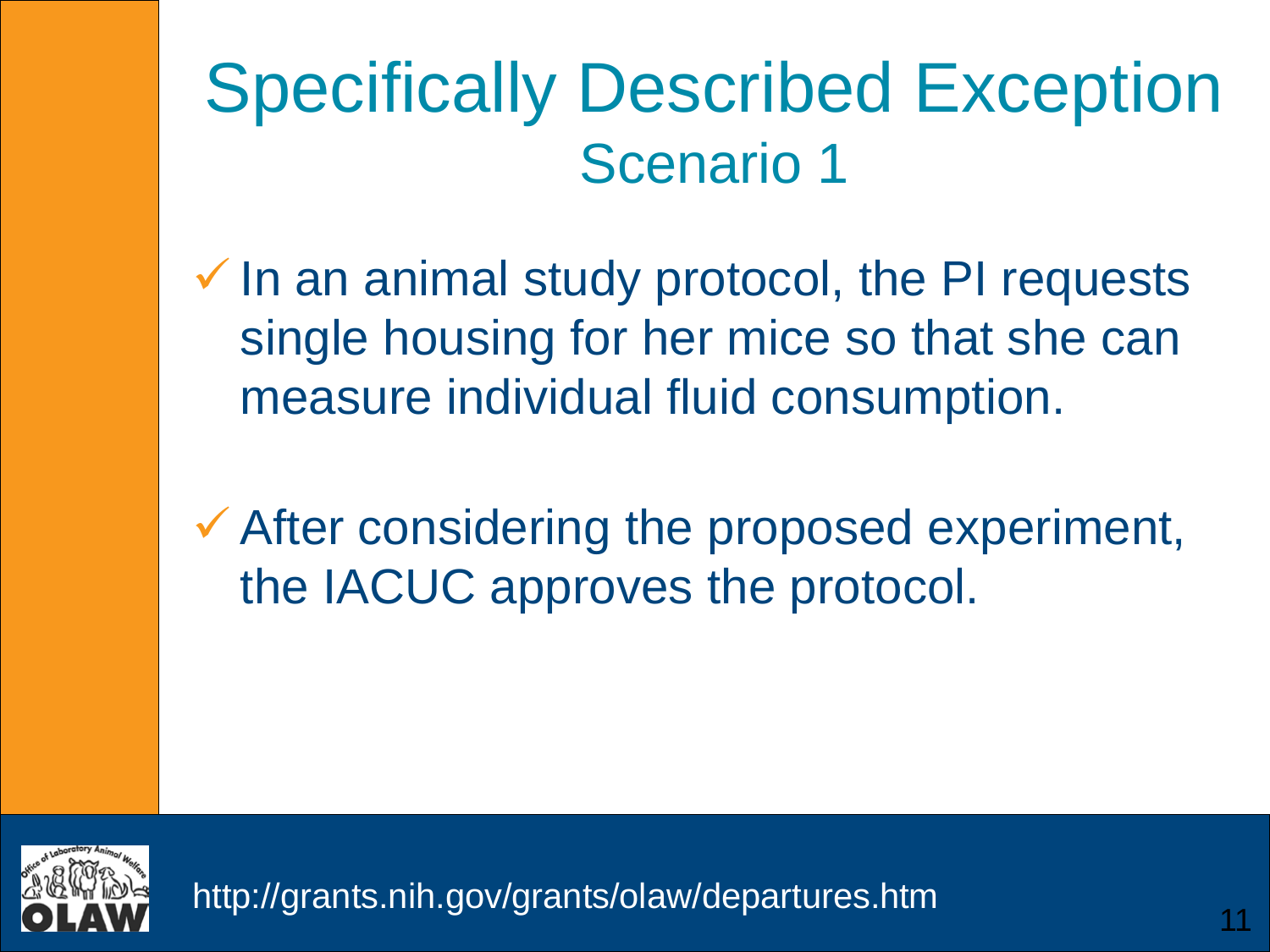- *Guide***:** *Social animals should be housed in stable pairs or groups of compatible individuals unless they must be housed alone for experimental reasons or because of social incompatibility.* page 51.
- **Discussion:** This is a deviation from a should statement according to a specifically established exception in the *Guide* (experimental reasons*)*. Exceptions are not departures from the *Guide*. It need not be reported to the IO in the semiannual report.

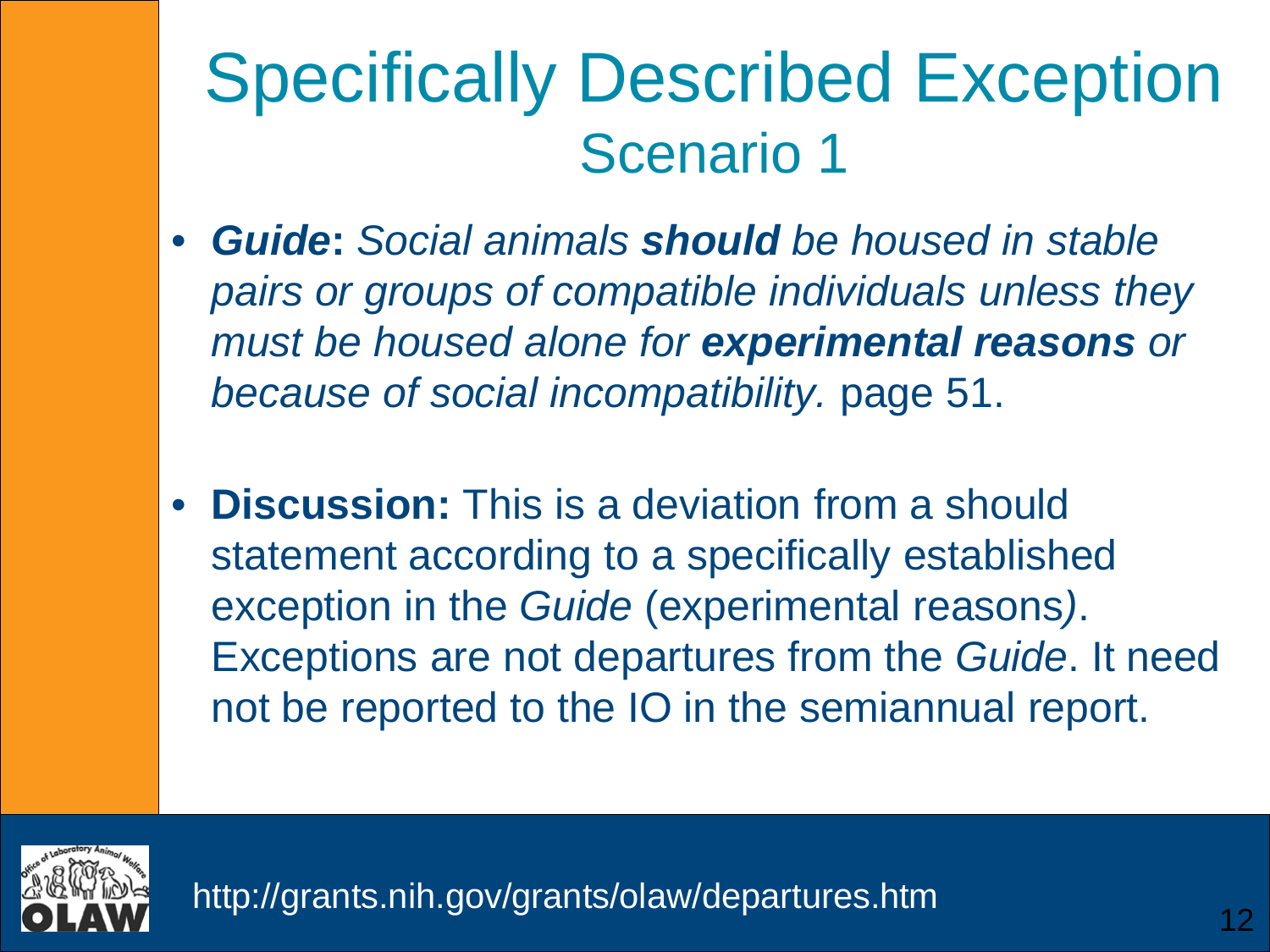- Prior to implementing the 8th Edition *Guide*, an institution singly housed all rabbits.
- $\checkmark$  After attempts at social housing, the veterinarian determines that a group of older male rabbits cannot be successfully socially housed.
- $\checkmark$  The facility manager and veterinarian prepare an SOP describing appropriate social housing of newly acquired rabbits that includes pairing of sibling does or neutered bucks.
- The IACUC approves an institution-wide SOP for social housing rabbits.

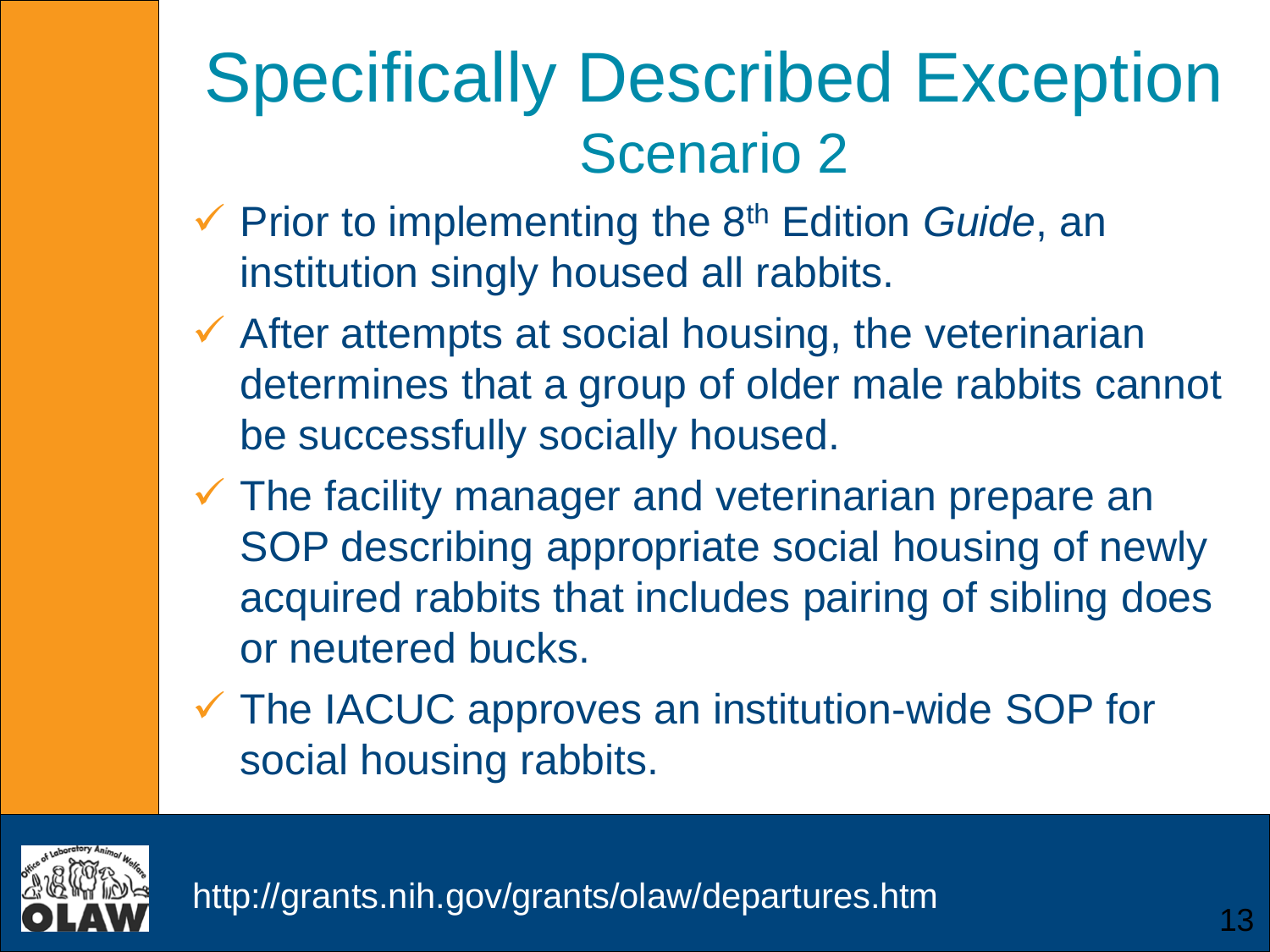- *Guide***:** *Social animals should be housed in stable pairs or groups of compatible individuals unless they must be housed alone for experimental reasons or because of social incompatibility.* page 51.
- **Discussion:** The institution fulfilled the intent of the *Guide* should statement regarding social housing. Singly housing the older bucks is a deviation from a should statement according to a specifically established exception in the *Guide* (social incompatibility) and is not a departure from the *Guide*. It need not be reported to the IO in the semiannual report.

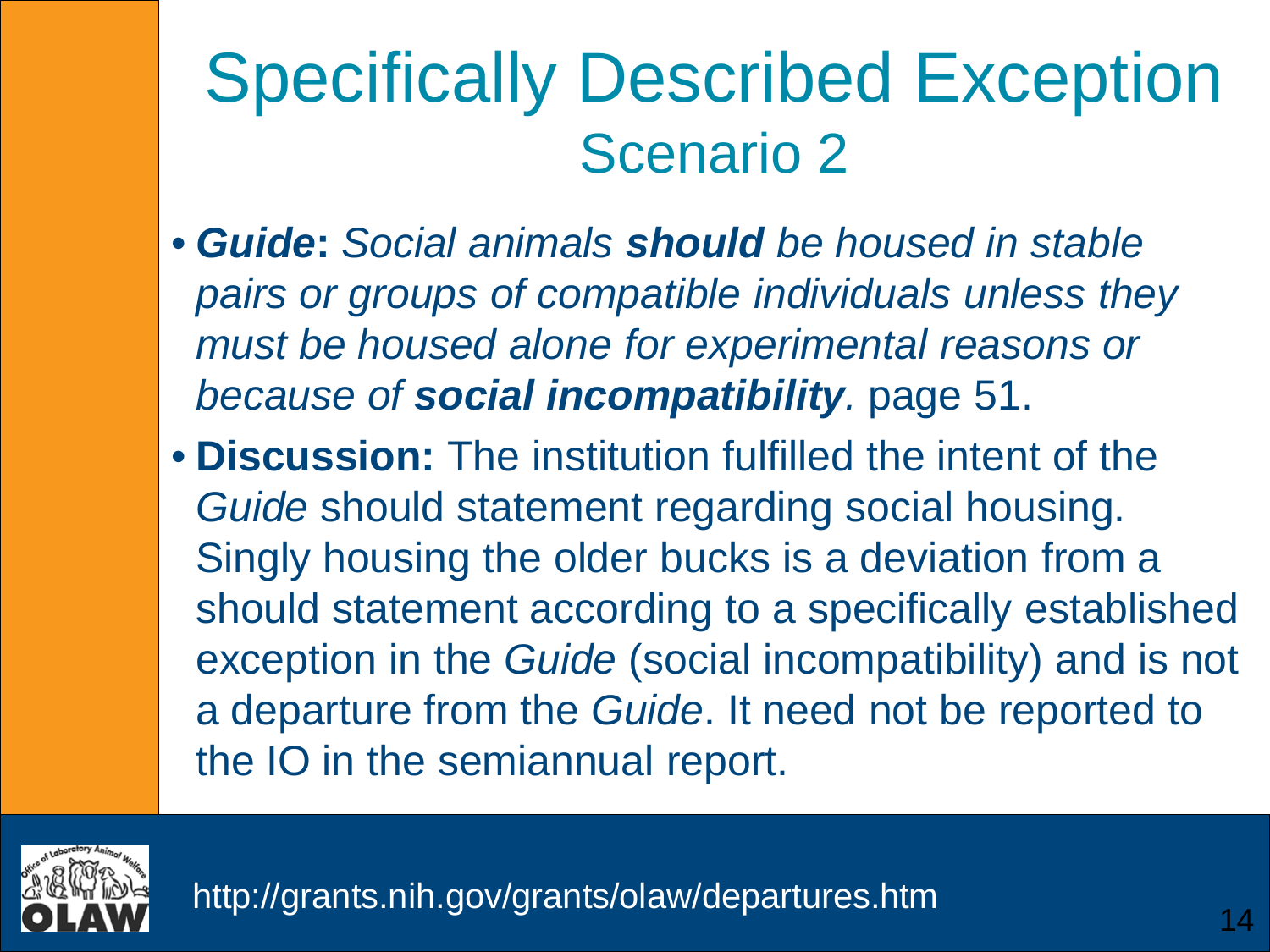- $\checkmark$  The institution has previously housed all dogs in pairs.
- $\checkmark$  The veterinarian determines that one older dog can no longer be socially housed because of arthritis that requires specialized care and padded flooring.
- $\checkmark$  The vet informs the IACUC of the circumstances for singly housing the dog based on veterinary-related concerns.

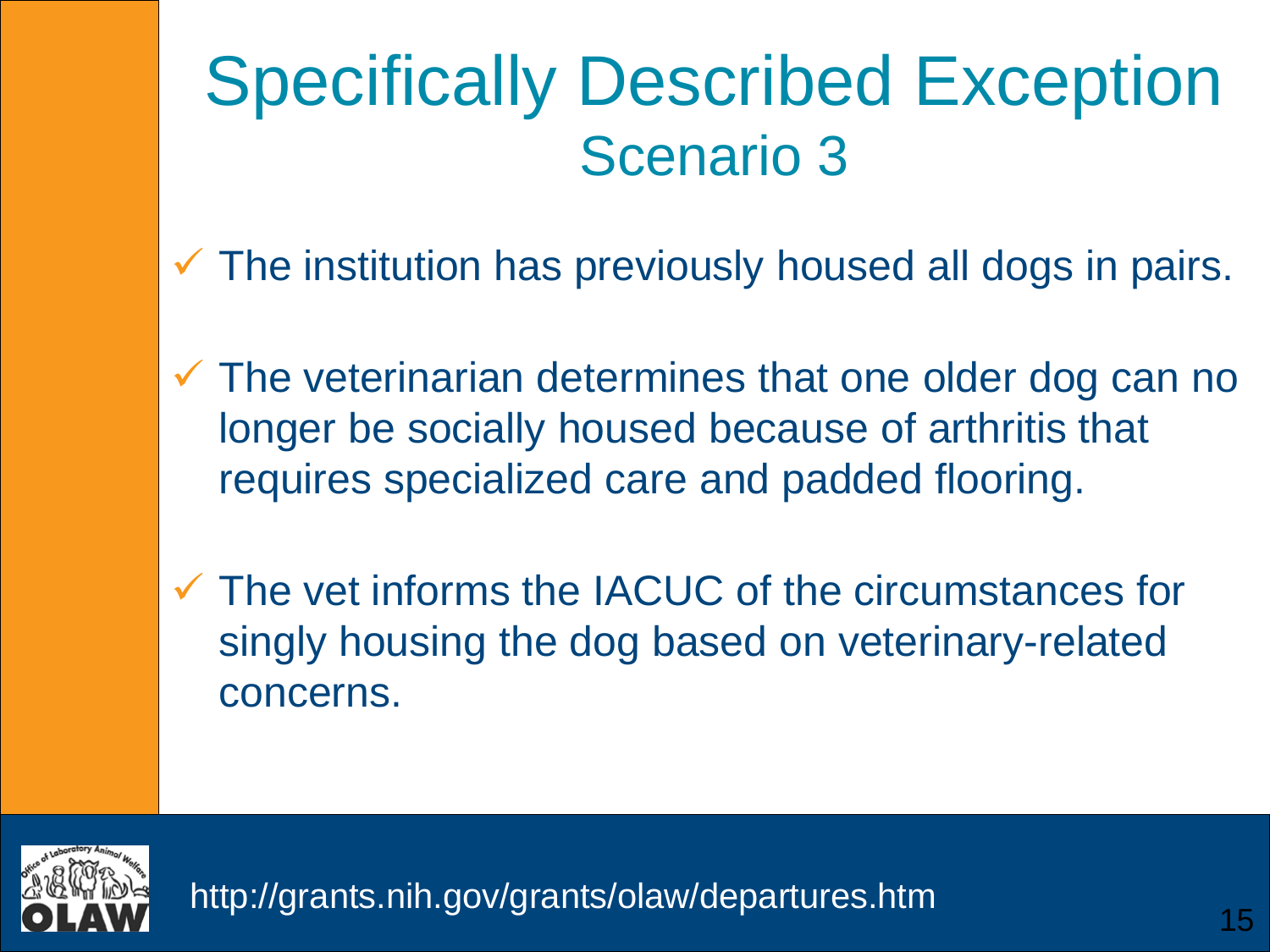- *Guide***:** *Social animals should be housed in stable pairs or groups of compatible individuals unless they must be housed alone for experimental reasons or because of social incompatibility.* page 51. *Single housing of social species should be the exception and justified based on experimental requirements or veterinary-related concerns about animal well-being.* page 64.
- **Discussion:** This is a deviation from a should statement according to a specifically established exception in the Guide (veterinary-related concern) and is not a departure from the *Guide*. It need not be reported to the IO in the semiannual report.

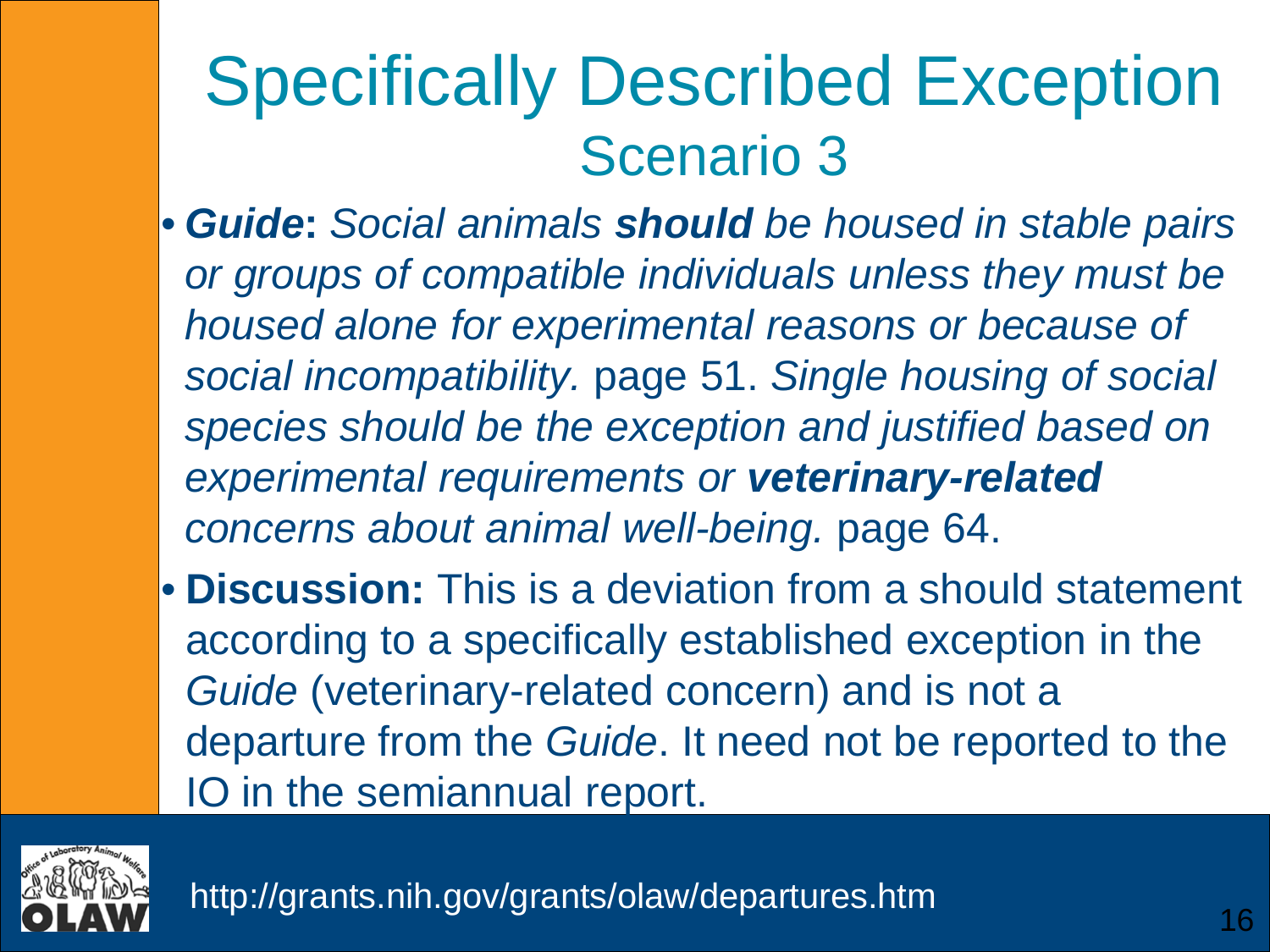# Deviating From a Must

B.1. According to IACUC-approved scientific justification, veterinary medical, or animal welfare reason.

- Status: **Approved departure**
- Report to IO: **Semiannual report**
- Report to OLAW**: No**
- Guidance**: Policy IV.C.1.**

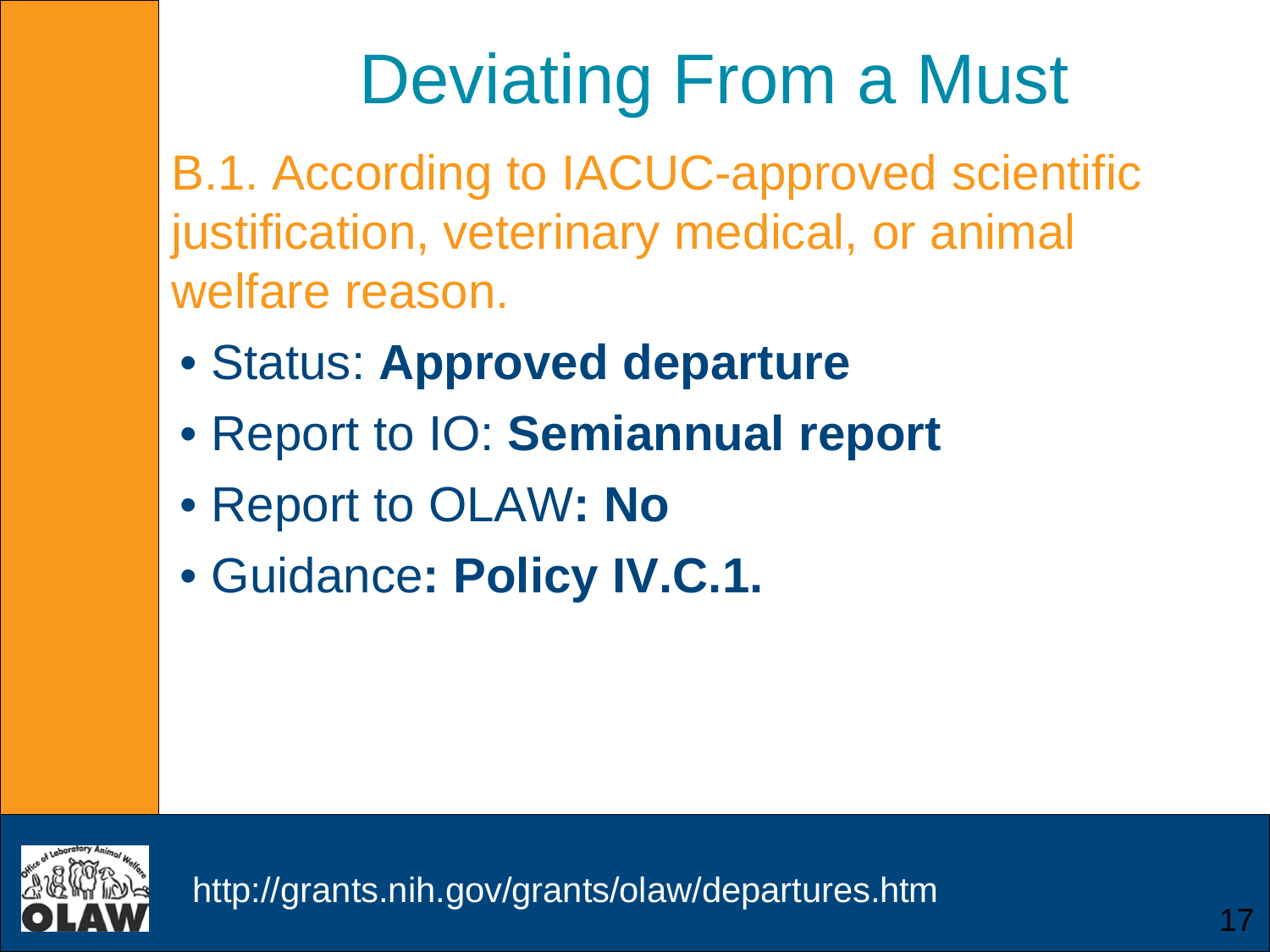#### Deviating From a Must Scenario B.1.

- $\checkmark$  The PI proposes to confine dogs for 3 days post surgery in small cages to limit the dogs' ability to stand.
- $\checkmark$  The dogs will be observed hourly by a veterinary technician who will remove each dog from the cage no less frequently than every 4 hours for stretching and supervised walking.
- $\checkmark$  IACUC reviews & approves the protocol.

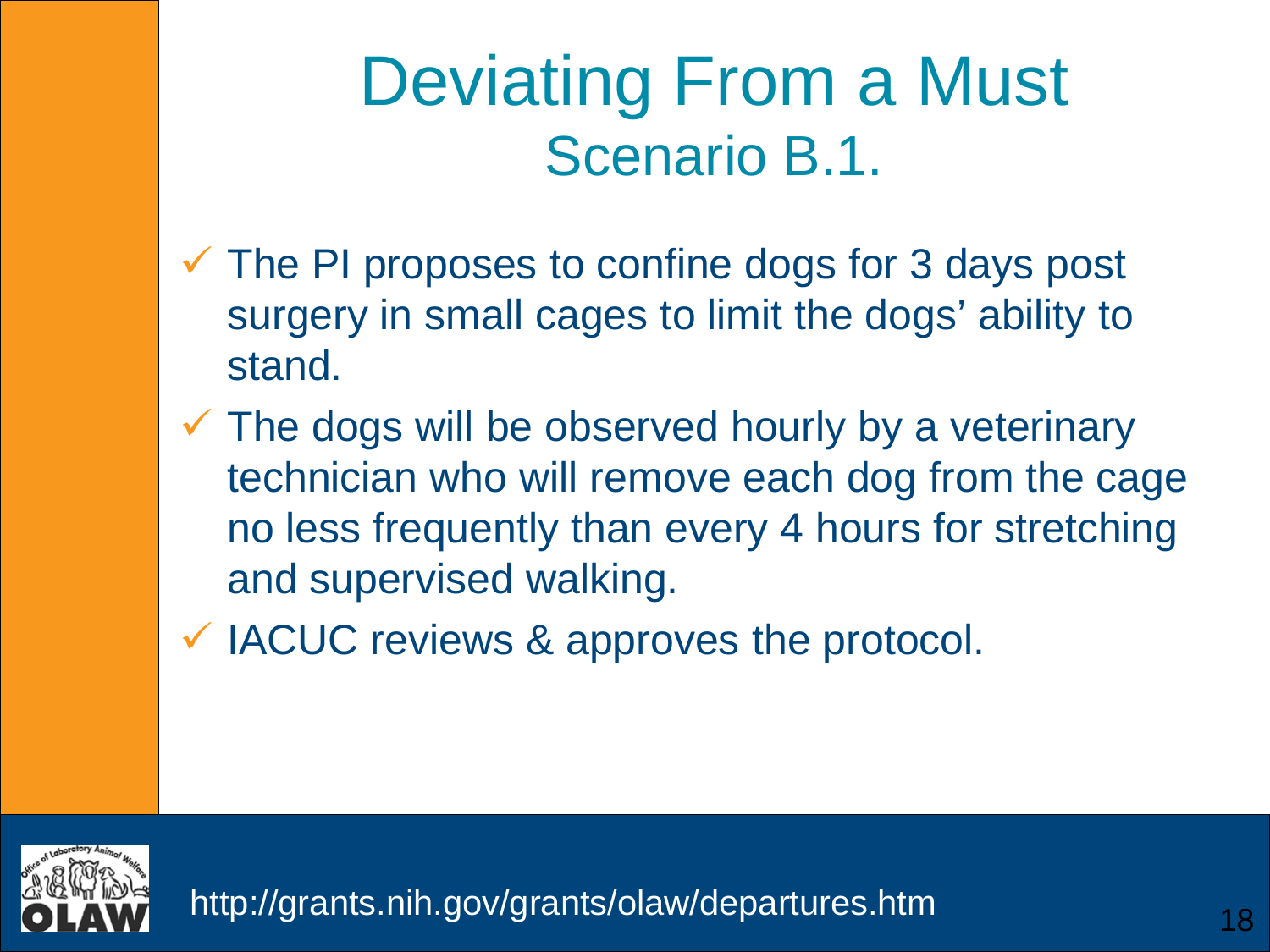#### Deviating From a Must Scenario B.1.

- *Guide***:** *At a minimum, animals must have enough space to express their natural postures…* page 56.
- **Discussion:** This is a deviation from a must statement of the *Guide* that has been scientifically justified by the PI & reviewed & approved by the IACUC. It is an approved departure and must be reported in the semiannual report to the IO.

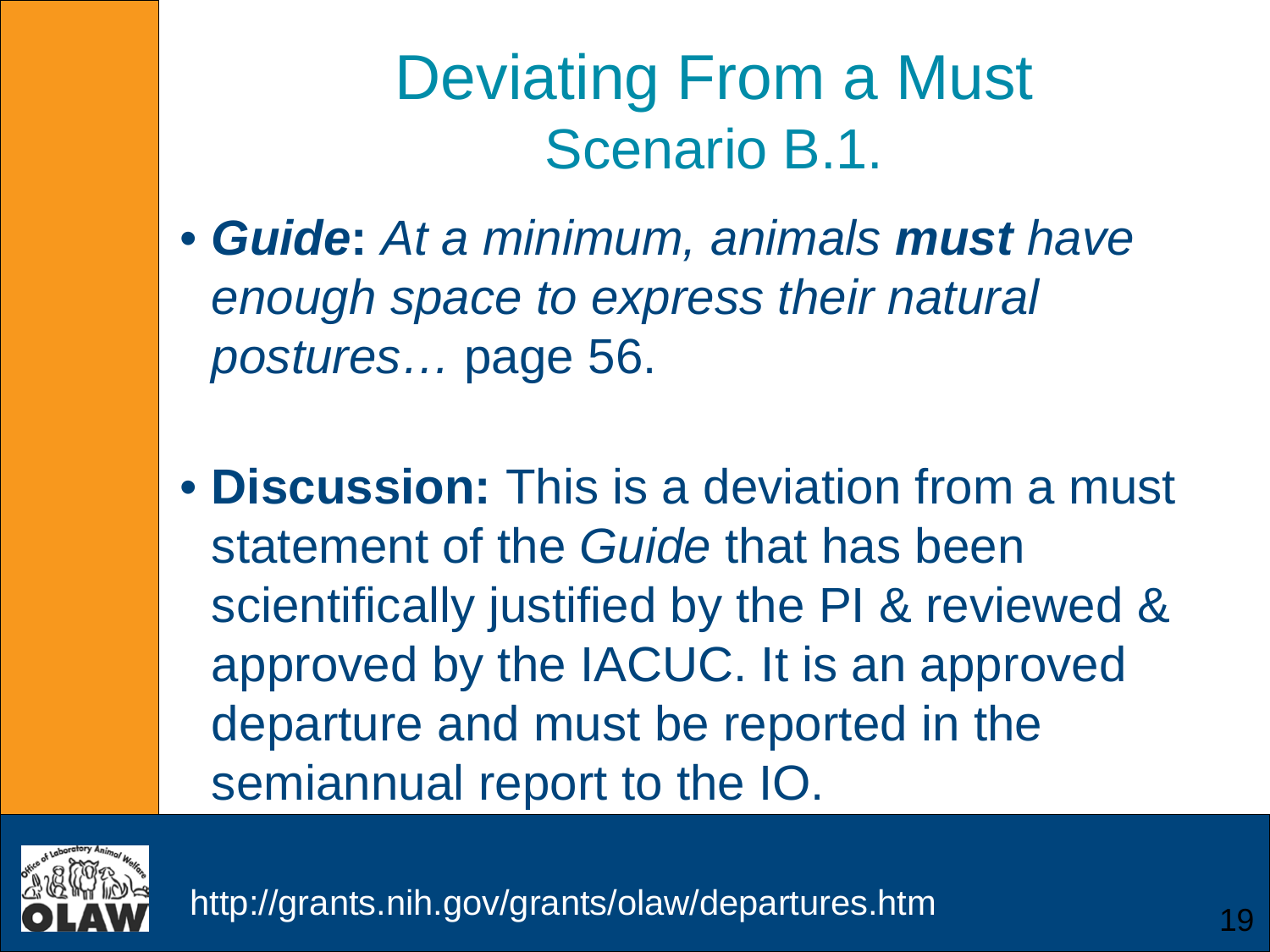# Deviating From a Must

#### B.2 .Without IACUC approval.

- Status: **Noncompliance**
- Report to IO: **Promptly**
- Report to OLAW: **Promptly**
- Guidance: **Policy IV.F.3., NOT-OD-05-034**

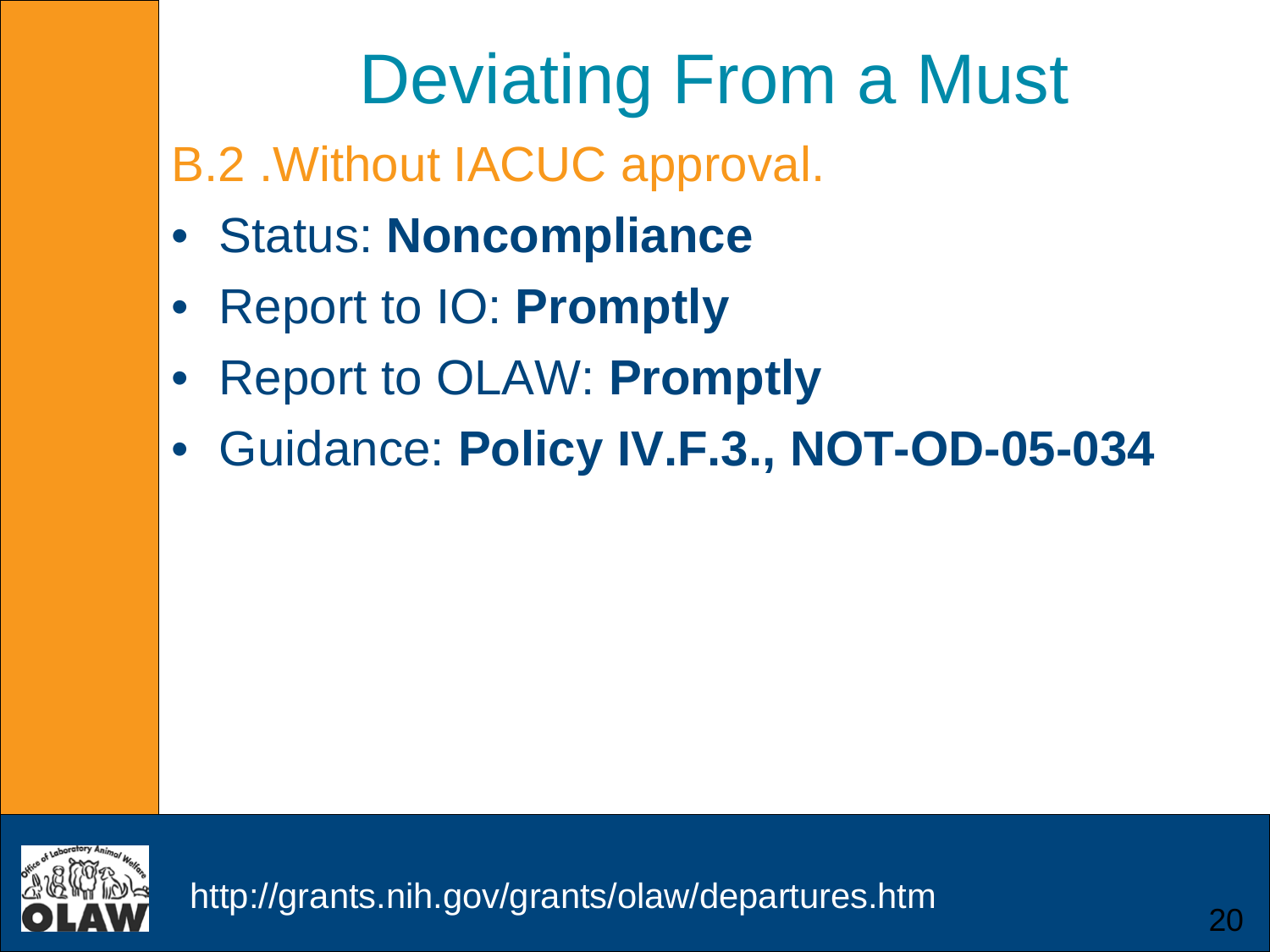Deviating From a Must Scenario B.2.

The IACUC learns that one of the satellite facilities has inadvertently been omitted from the disaster plan.

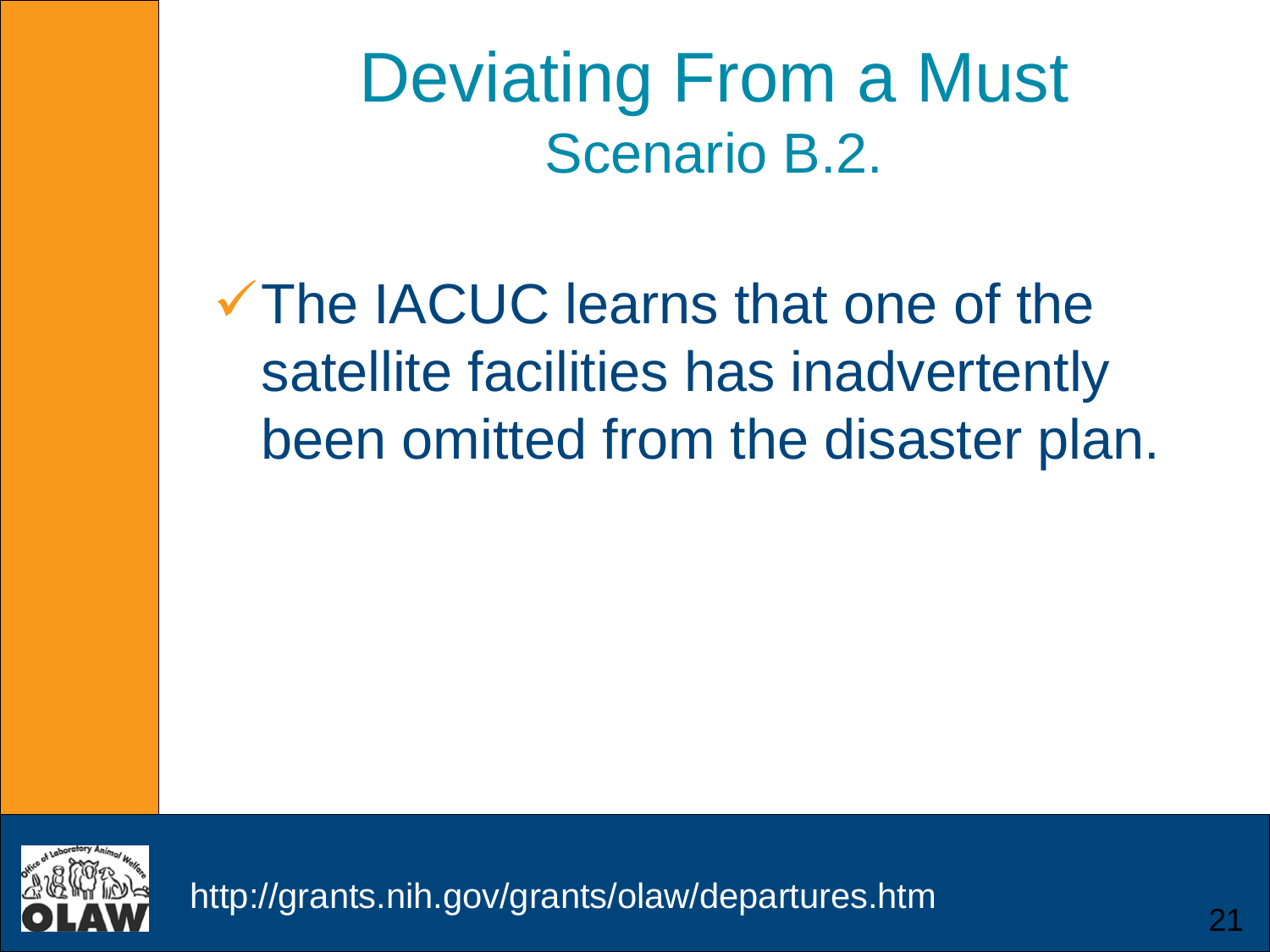Deviating From a Must Scenario B.2.

- *Guide***:** *Facilities must therefore have a disaster plan.* page 35.
- **Discussion:** This is a noncompliance. The IACUC must develop a plan & schedule to correct this unapproved deviation from a must statement in the *Guide*.

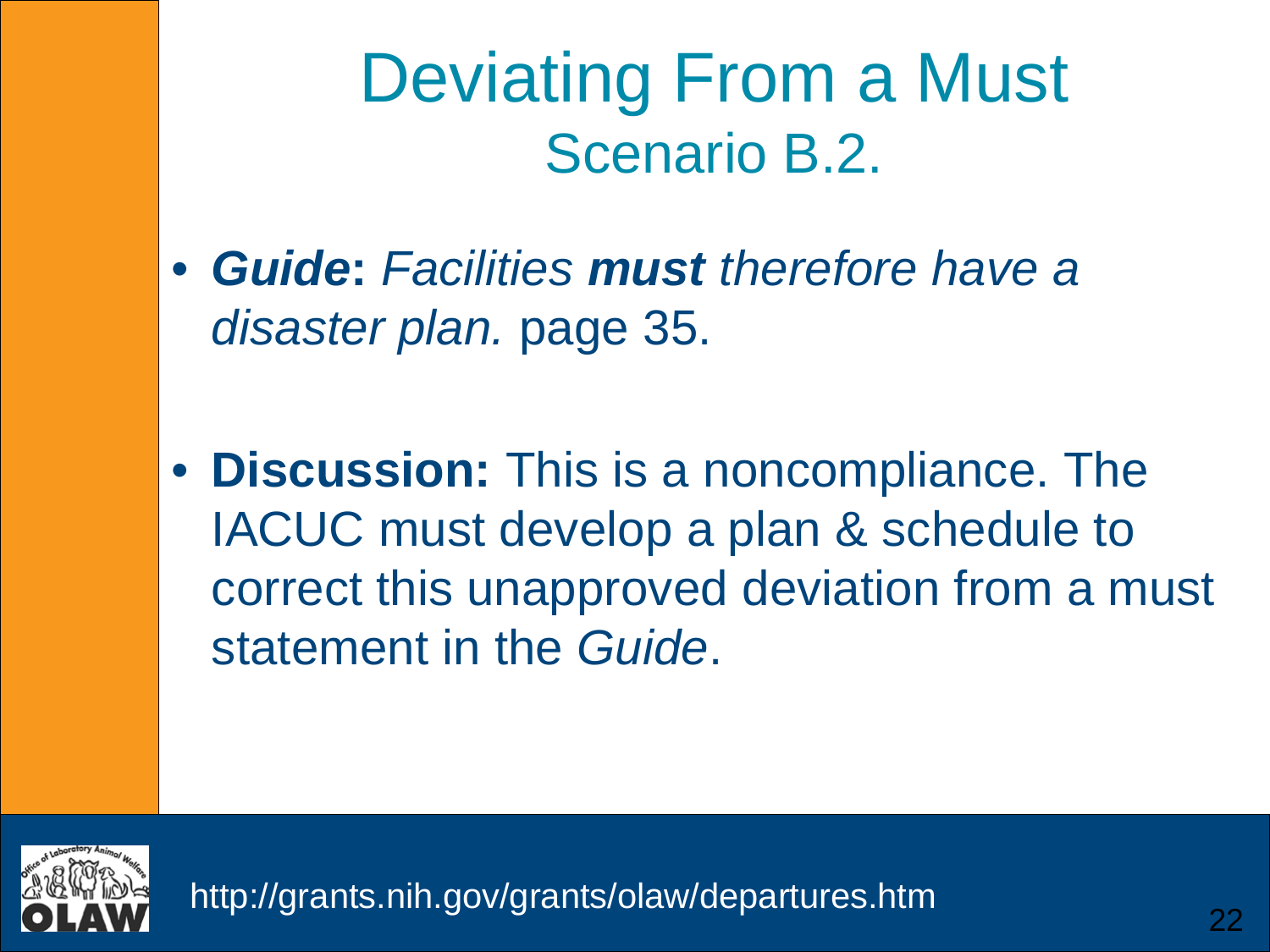# Deviating From a Should

C.1. Deviation from *Guide* **should** statement according to a locally established performance standard.

- Status: **Not a departure**
- Report to IO: **No**
- Report to OLAW: **No**
- Guidance: **OLAW Position Statements**

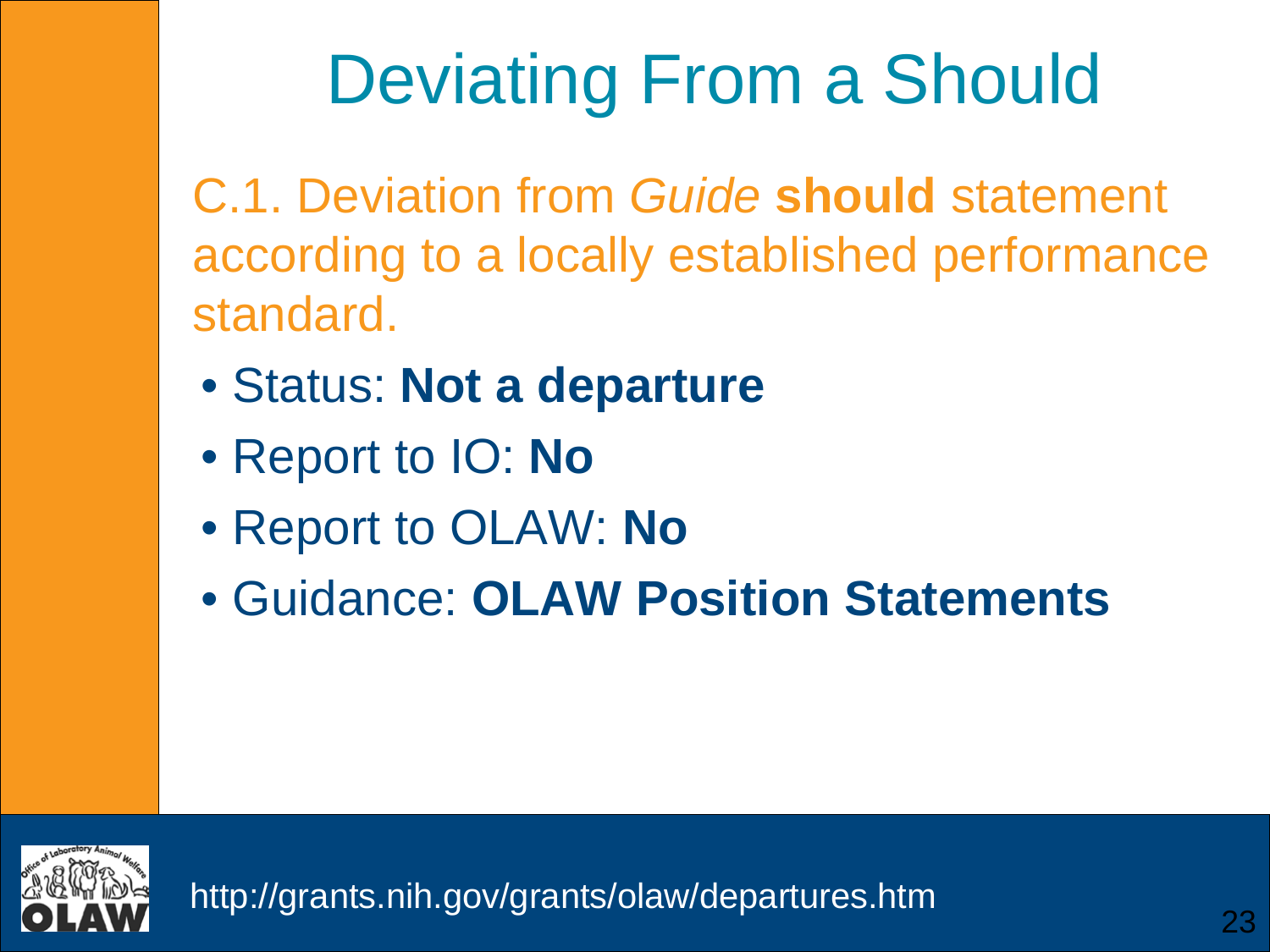# What's a Performance Standard?

A well-established performance standard meets the following criteria:

- $\checkmark$  supports scientific objectives;
- $\checkmark$  supports the health and welfare of the animal;
- $\checkmark$  includes a justified performance index; and
- has associated outcome criteria.

We've "always done it this way" does not meet these criteria. See *Guide* page 6.



OLAW Position Statements http://grants.nih.gov/grants/olaw/positionstatement\_guide.htm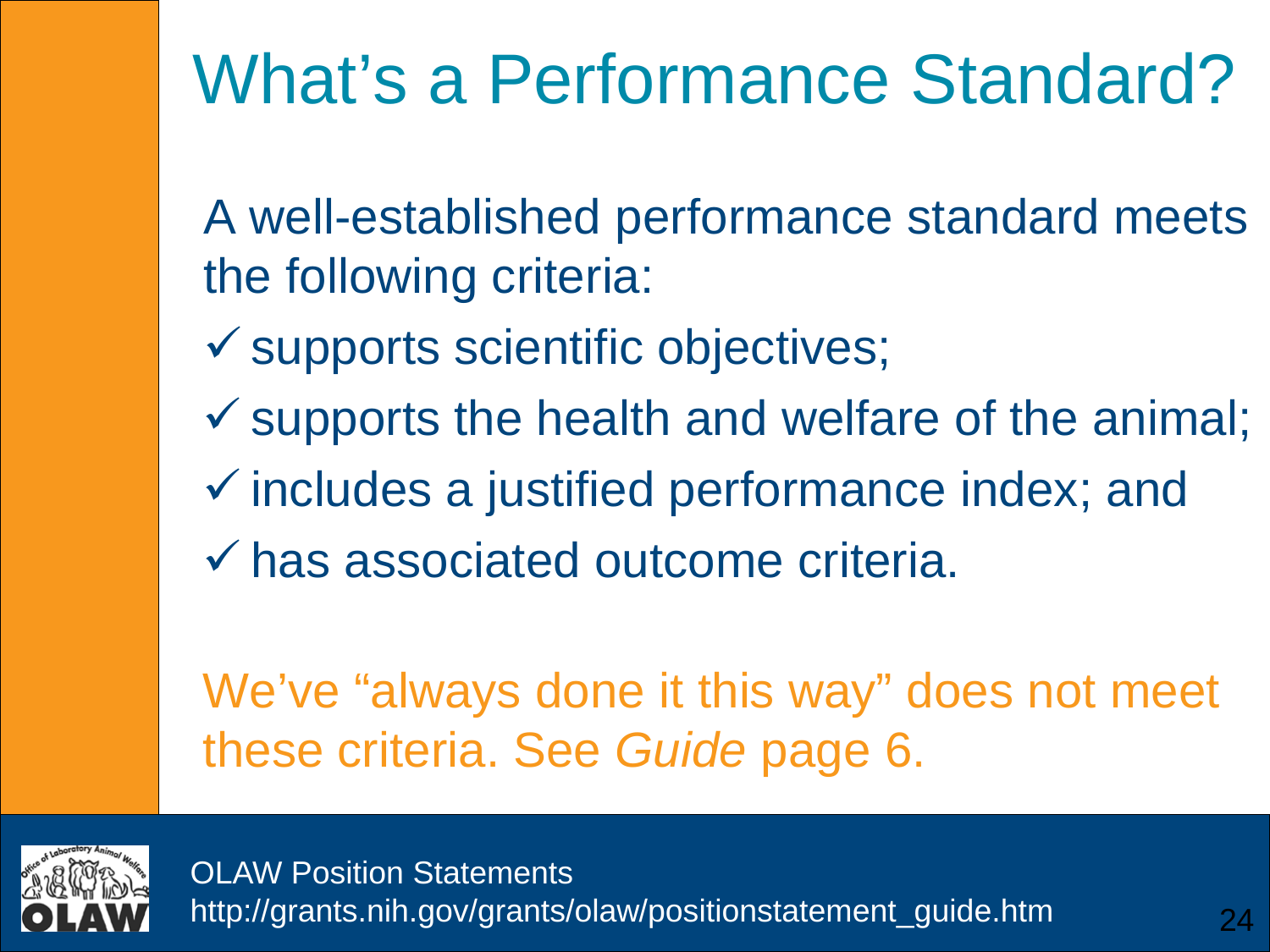#### Deviating From a Should Scenario C.1.

- $\checkmark$  The PI proposes to trio breed transgenic and inbred mice in solid bottom cages with 71 in<sup>2</sup> of floor space according to an SOP developed by the animal facility.
- $\checkmark$  The strains proposed are difficult to breed and generate small numbers of pups.
- The SOP addresses parameters of wellbeing and requires prompt weaning and separation of animals to avoid overcrowding. The SOP is based on local performance measures including growth rate, cage dimensions, and husbandry practices.

The SOP has been reviewed and approved by IACUC.

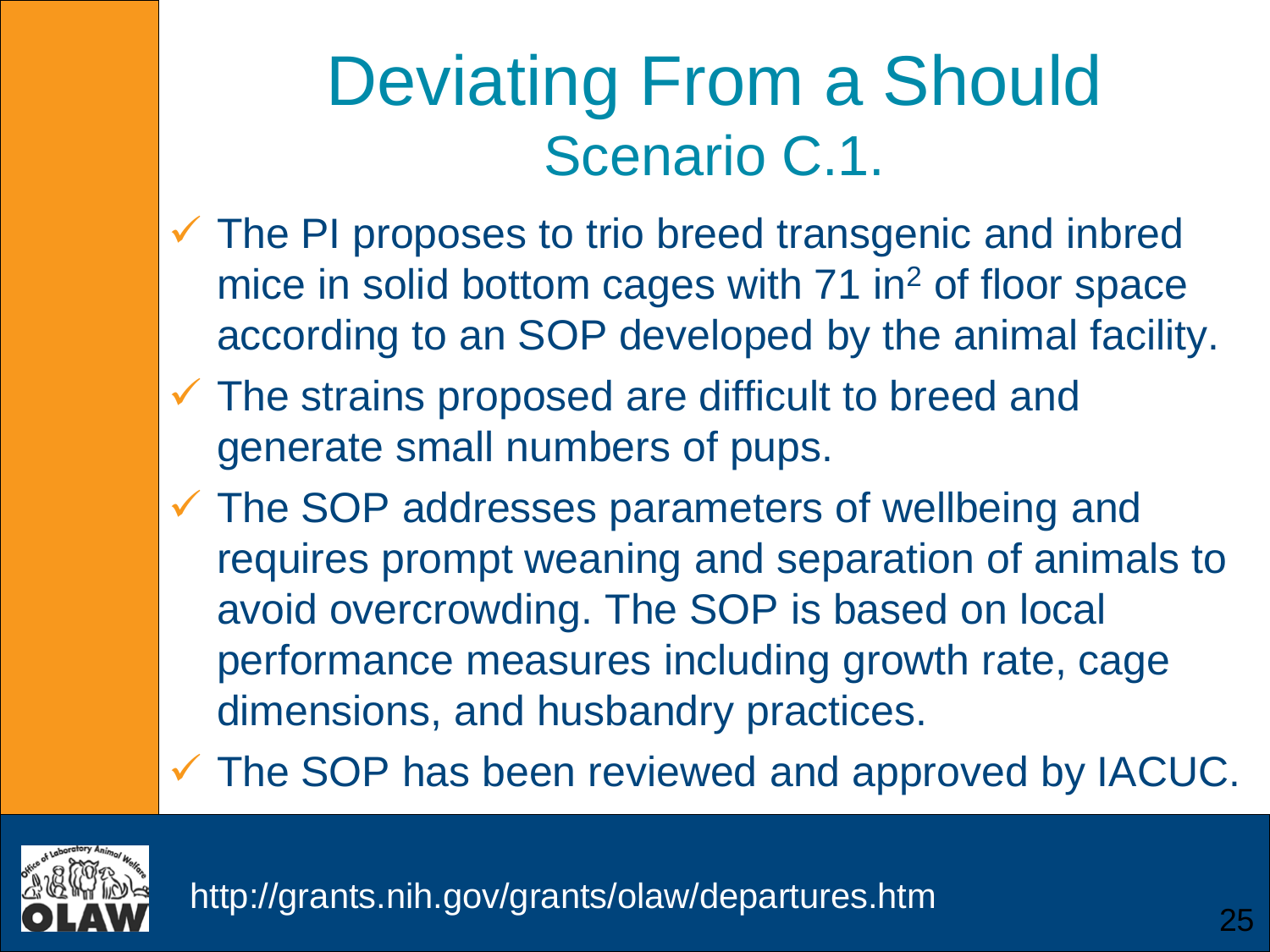#### Deviating From a Should Scenario C.1.

- *Guide***:** *The space recommendations presented here are based on professional judgment and experience. They should be considered the minimum for animals housed under conditions commonly found in laboratory animal housing facilities. Recommended Minimum Space for Commonly Used Laboratory Rodents Housed in Groups. Female + litter, Floor*  Area/Animal in<sup>2</sup> = 51 in<sup>2</sup> Table 3.2. pages 56-57.
- **Discussion:** This is a deviation from a should statement that follows a well-established performance standard, is not a departure from the *Guide* & not reported in the semiannual report to IO.

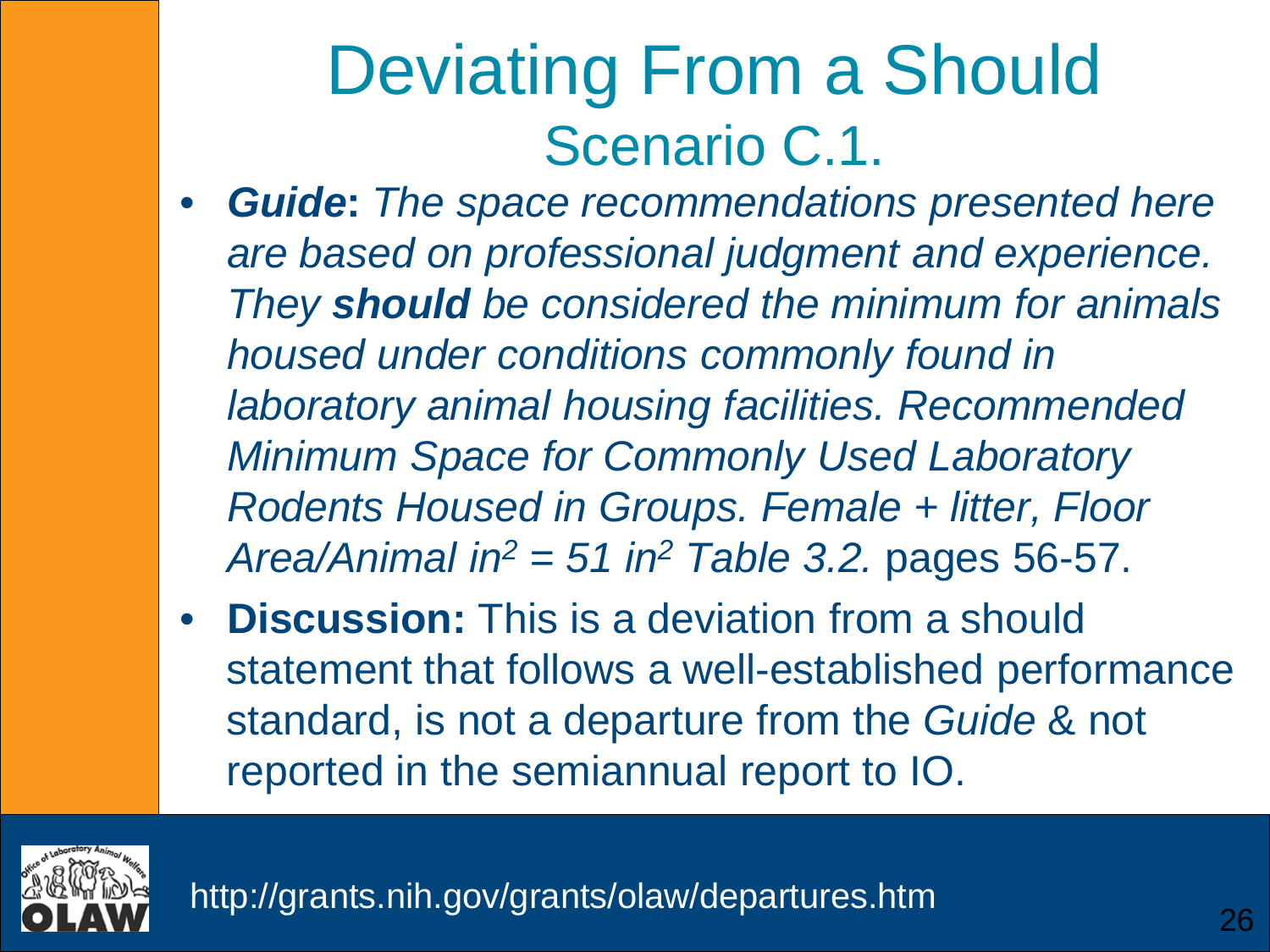# Deviating From a Should

C.2. Deviation from *Guide* **should** statement according to IACUC-approved scientific justification, veterinary medical, or animal welfare issues.

- Status: **Approved departure**
- Report to IO: **Semiannual report**
- Report to OLAW: **No**
- Guidance: **Policy IV.C.1.**

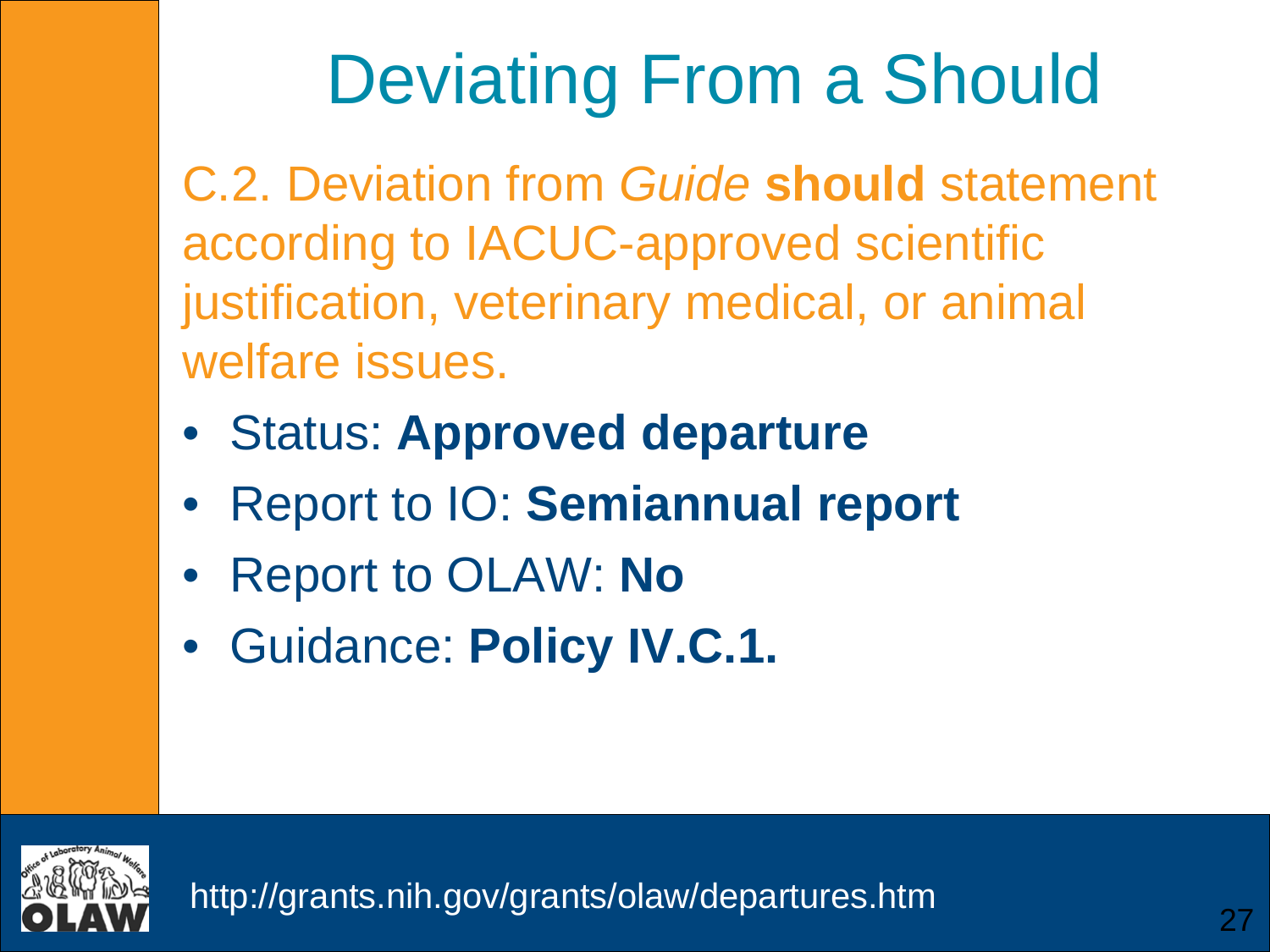#### Deviating From a Should Scenario C.2.

- $\checkmark$  In describing a food-restricted animal study, the PI stated that animals have to be anesthetized before weighing & cited data demonstrating the adverse effect of anesthesia on the animal's performance of behavioral tasks required in the proposed study.
- $\checkmark$  He cited other parameters of animal well-being that the research team will monitor and requested permission to weigh the animals monthly rather than weekly.
- IACUC reviewed & approved the request.

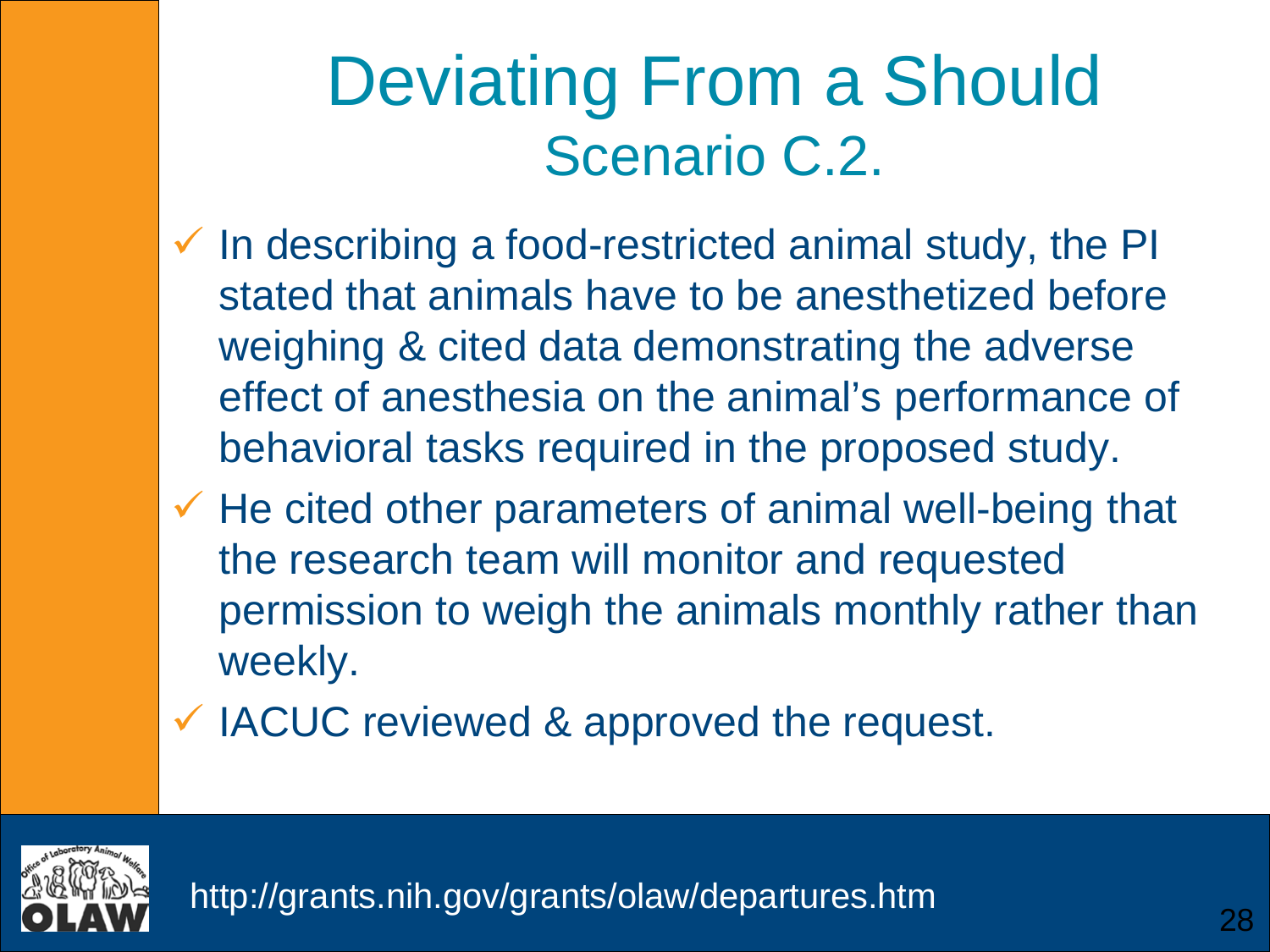#### Deviating From a Should Scenario C.2.

- *Guide***:** Regarding food-restricted diets, the *Guide* says, *body weights should be recorded at least weekly.* page 31.
- **Discussion:** This is a deviation from a should statement based on a scientific justification that has been reviewed & approved by the IACUC. It is an approved departure from the *Guide* and must be reported in the semiannual report to the IO.

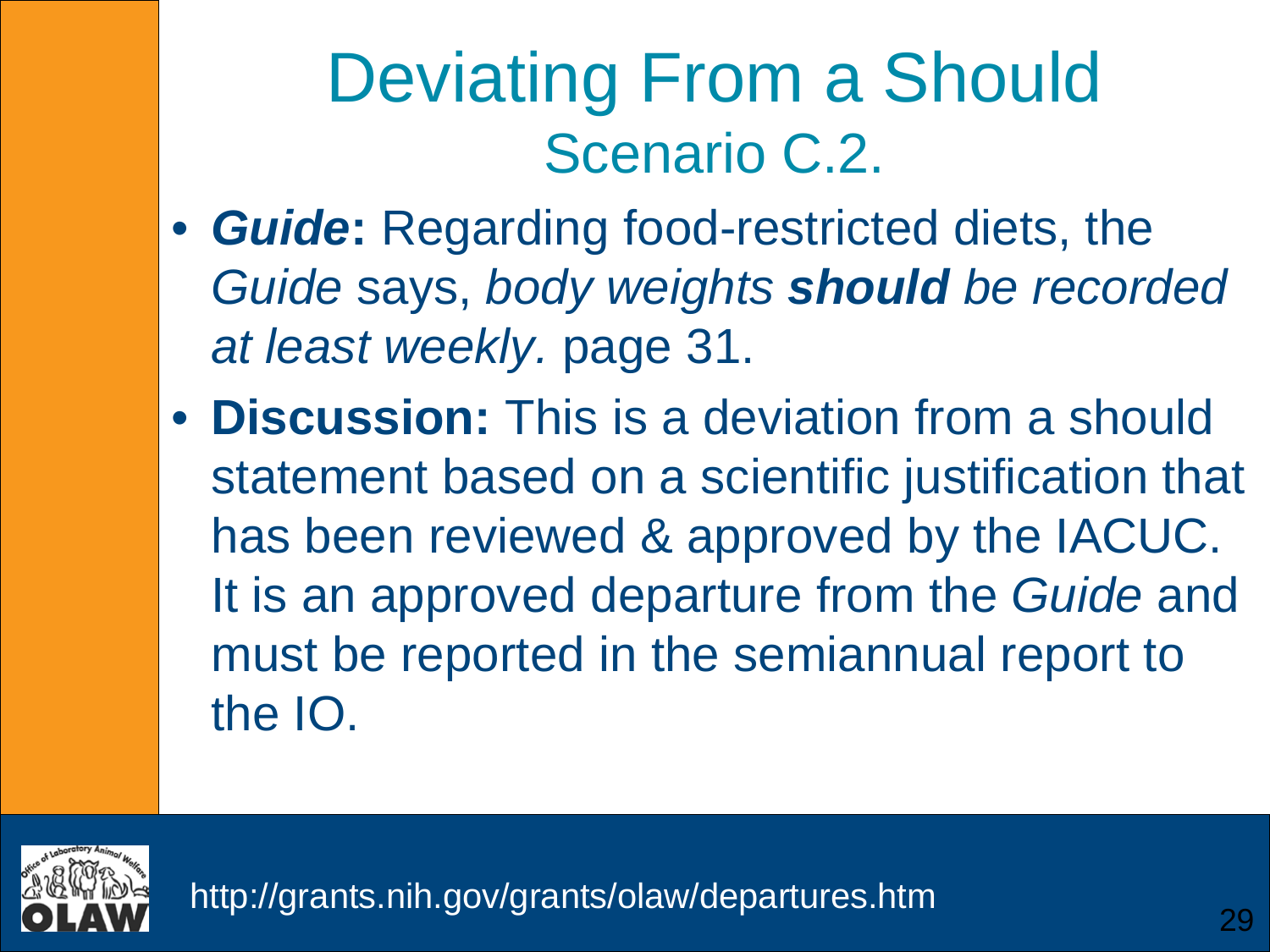# Deviating From a Should

C.3. Deviation from *Guide* **should** statement without IACUC approval.

- Status: **Noncompliance**
- Report to IO: **Promptly**
- Report to OLAW: **Promptly**
- Guidance: **Policy IV.F.3., NOT-OD-05-034.**

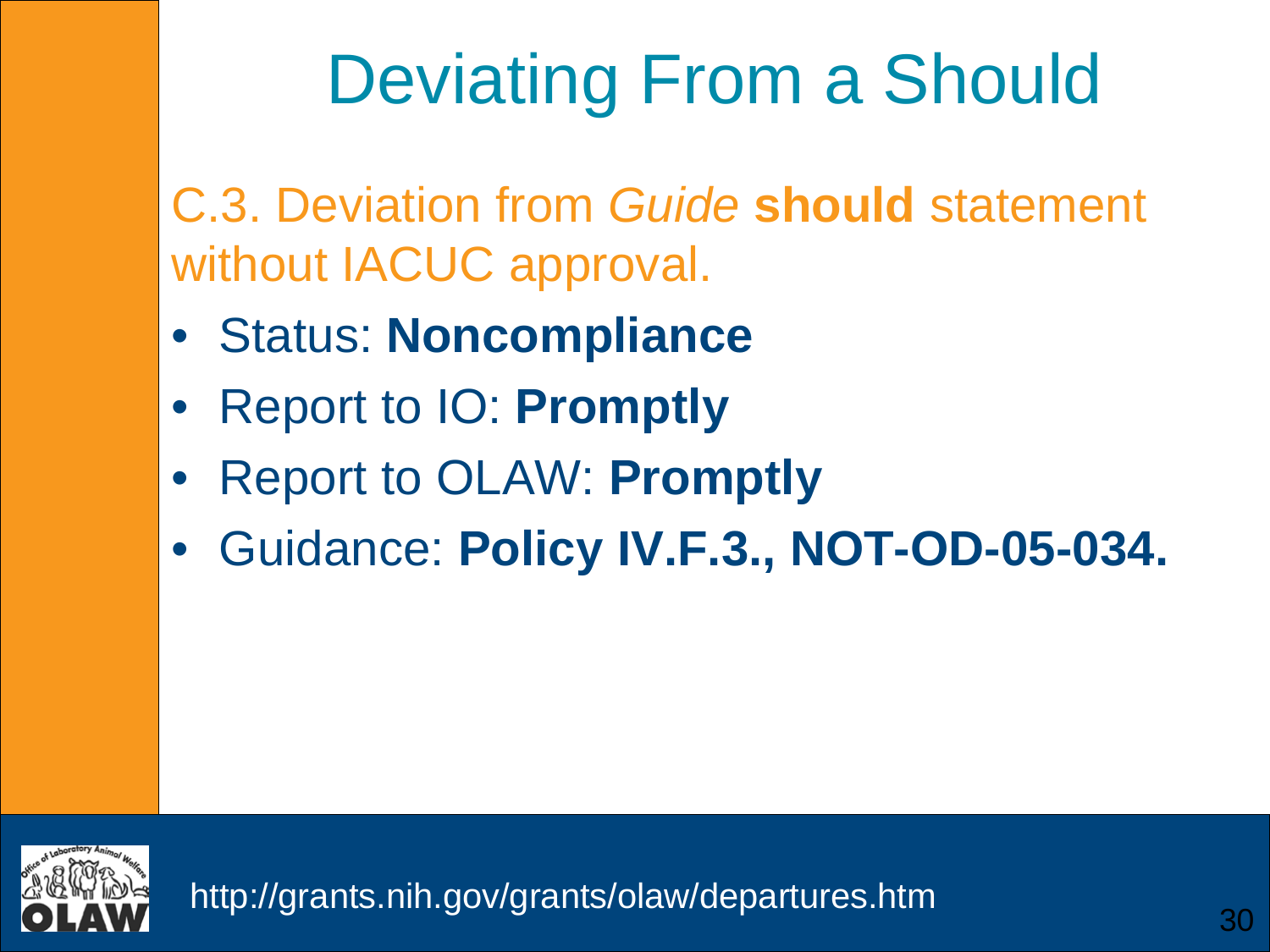#### Deviating From a Should Scenario C.3.

- $\checkmark$  The PI's approved protocol includes having the research team sanitize solid bottom rodent cages in a satellite facility.
- $\checkmark$  The PI goes on sabbatical and the research team decides that sanitation every three weeks is sufficient.
- $\checkmark$  A post-approval monitor discovers the discrepancy and informs the IACUC.

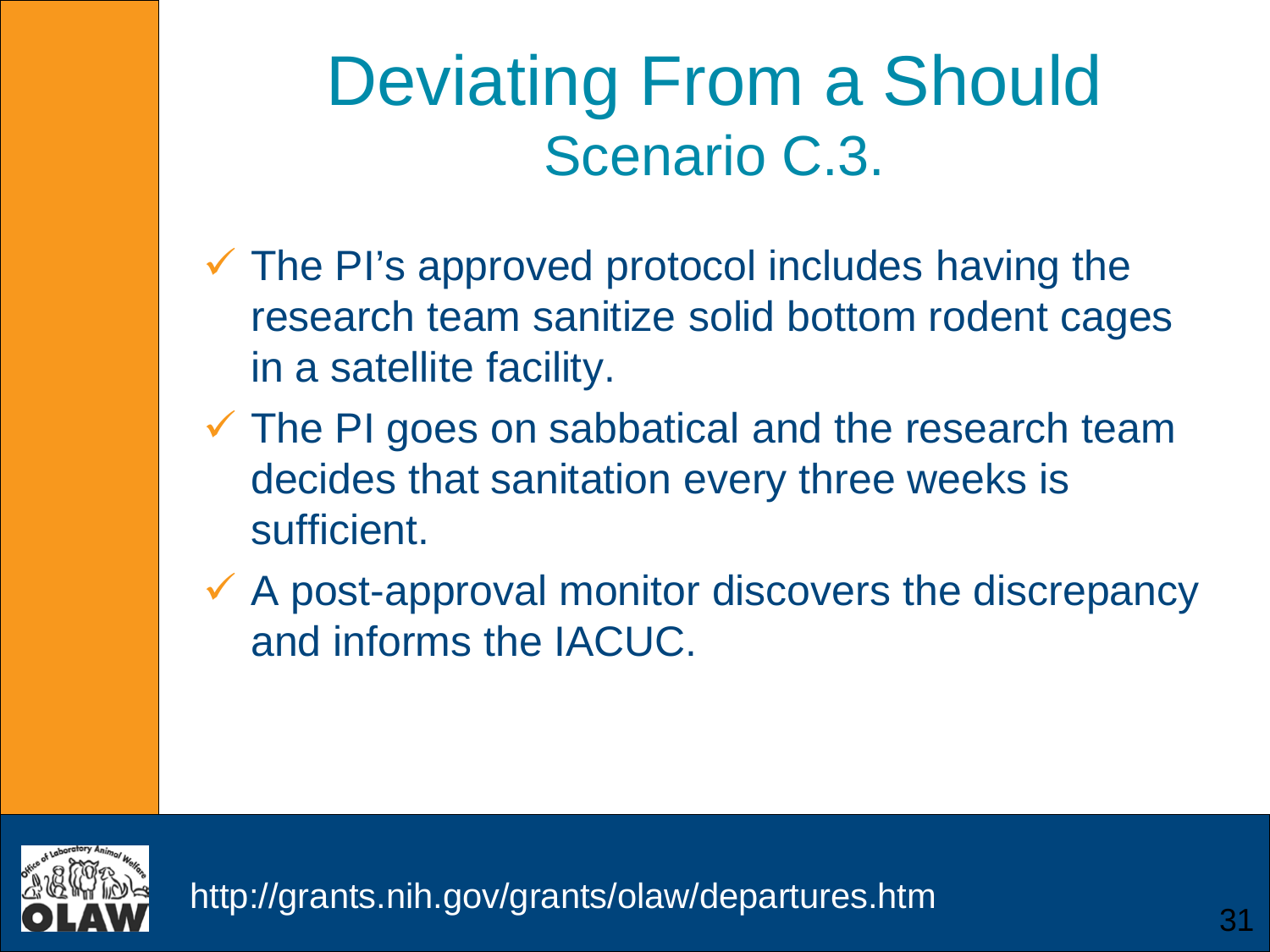#### Deviating From a Should Scenario C.3.

- *Guide***:** *In general, enclosures & accessories…should be sanitized at least once every two weeks. Solid-bottom caging…usually require[s] sanitation at least once a week.* (page 70)
- **Discussion:** This is a noncompliance. The IACUC must develop a plan & schedule to correct this unapproved deviation from a should statement in the *Guide*.

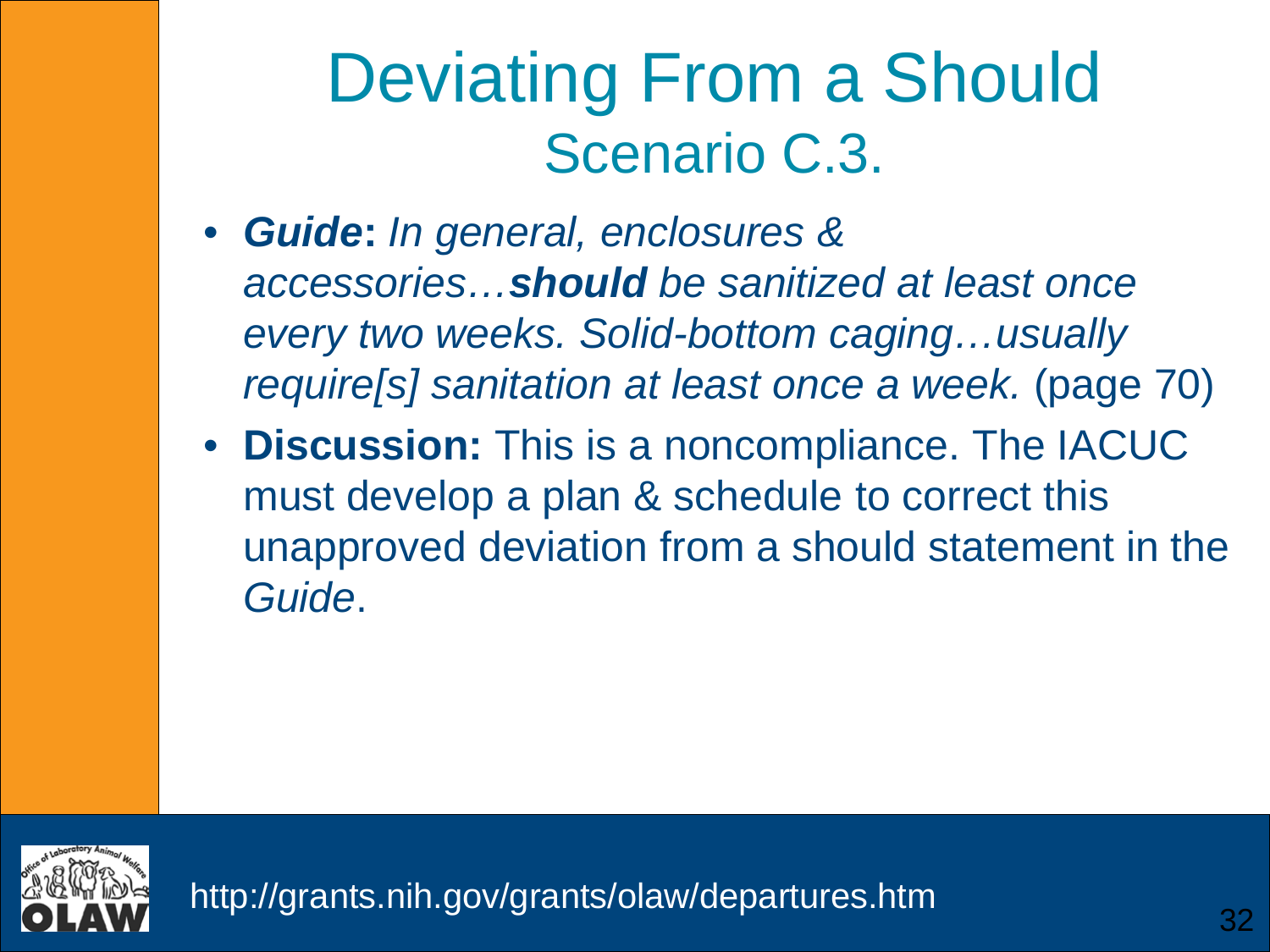# Summary on Deviations

- A. Conduct of an activity according to a specific exception described in the *Guide* (Not report)
- B. Must
	- 1. IACUC-approved scientific justification, veterinary medical, or animal welfare issue (Report in semiannual)
	- 2. Noncompliance (Report to OLAW through IO)
- C. Should
	- 1. Locally established performance standard (Not report)
	- 2. IACUC-approved scientific justification, veterinary medical, or animal welfare issue (Report in semiannual)
	- 3. Noncompliance (Report to OLAW through IO)

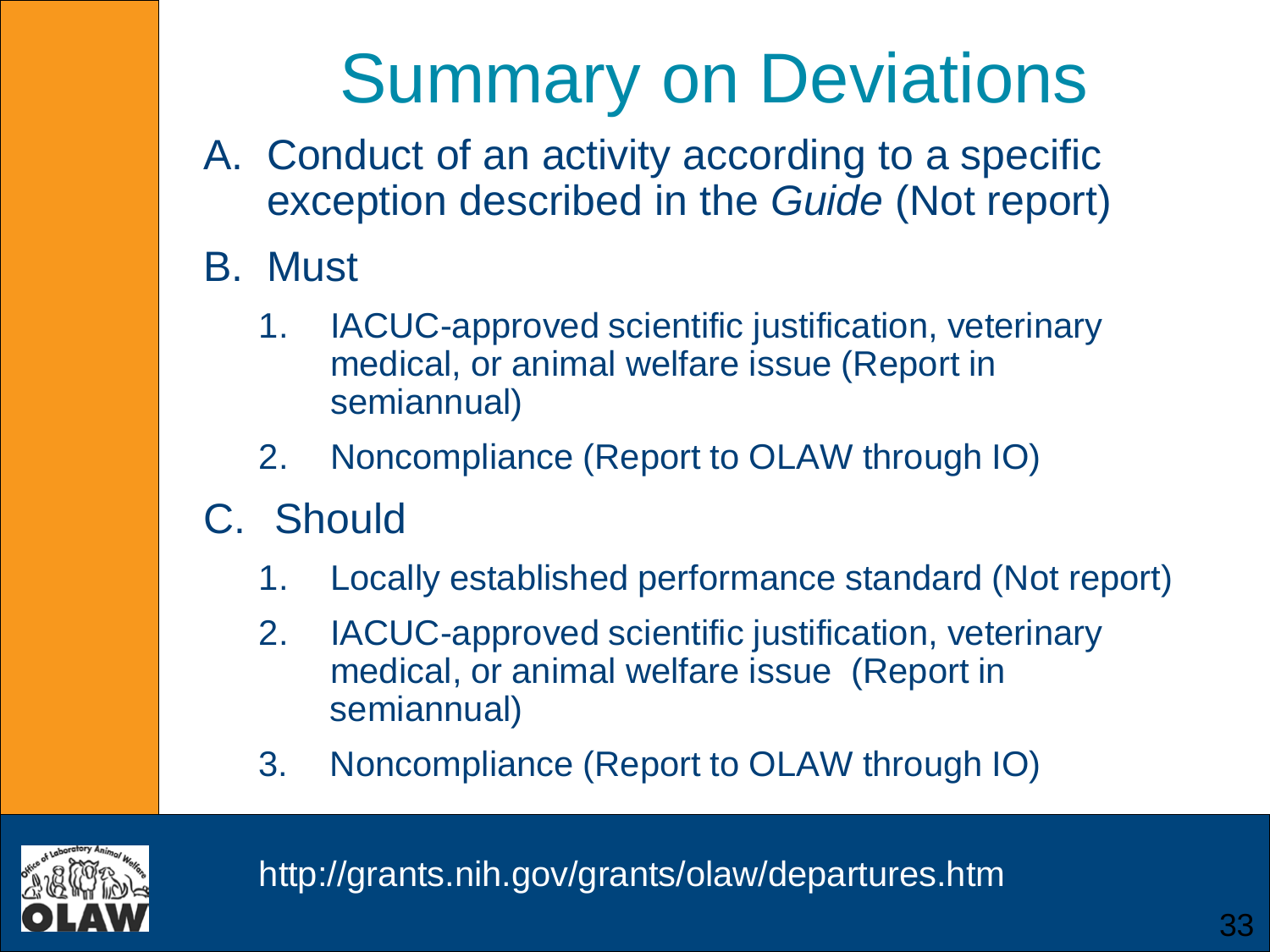# Reporting Departures

How does OLAW expect IACUCs to report and track approved departures?

- The first time IACUC approves a departure, it must be reported in the next semiannual report to the IO.
- A record of the departure must be maintained for as long as the departure is active and approved.
- The IACUC may determine how best to maintain and update records of approved departures. This may involve electronic records such as a spreadsheet, database, or another recordkeeping method.
- PHS Policy IV. B.3. requires that the departures record is updated at a minimum every 6 months.

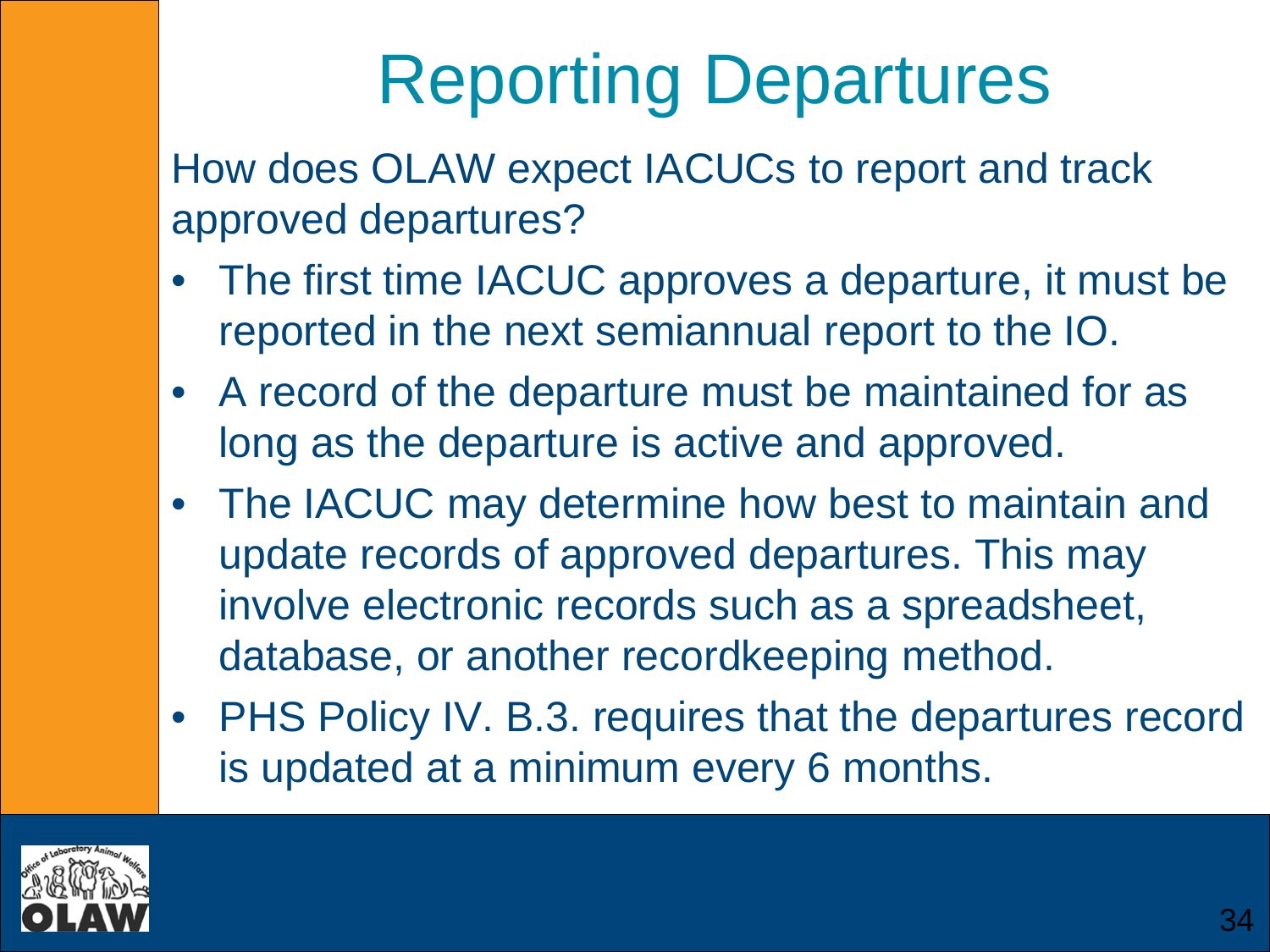Does the IACUC have the authority to approve a departure from any provision of the *Guid*e?

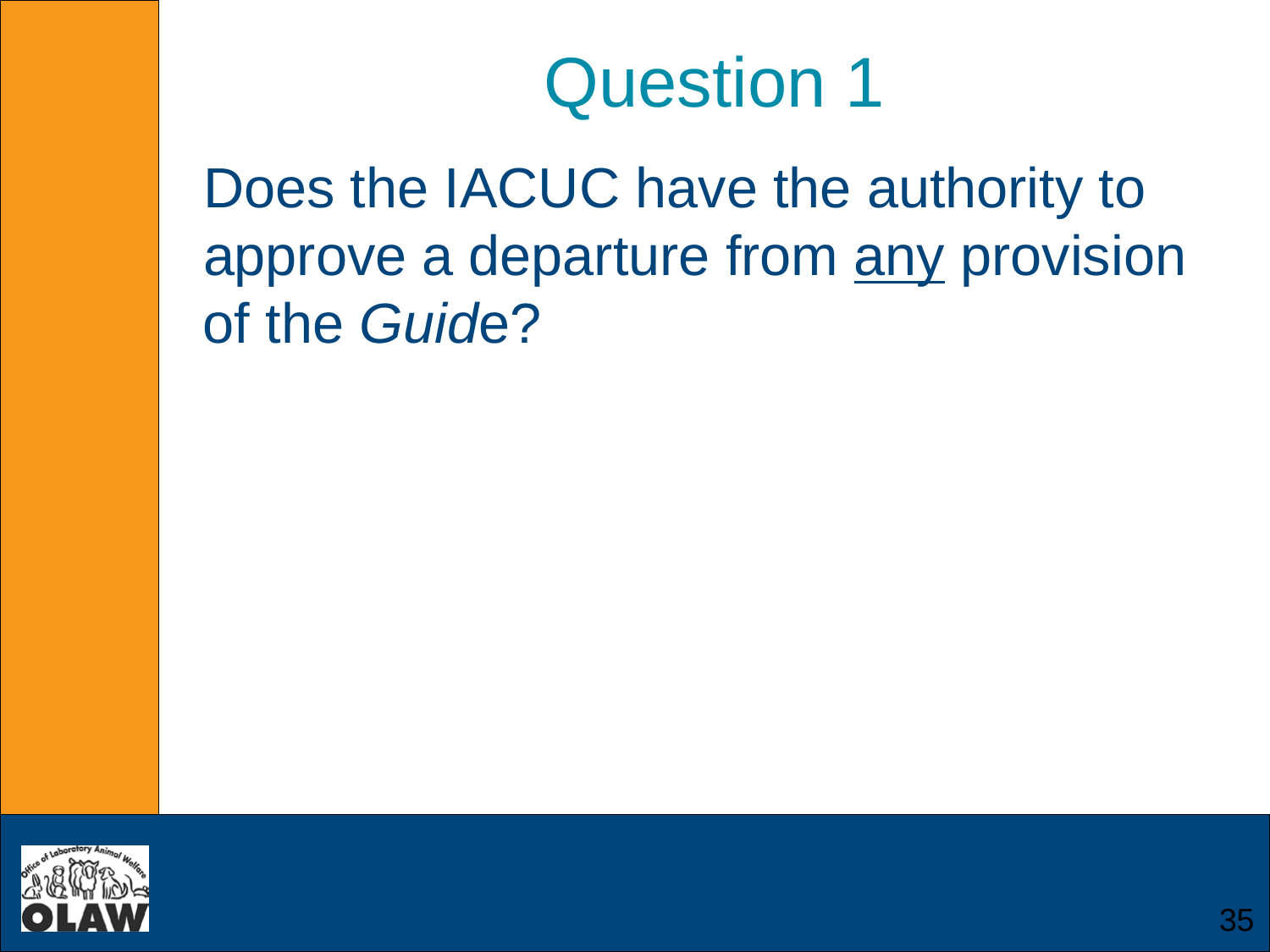Is a departure protocol-specific or program-specific?

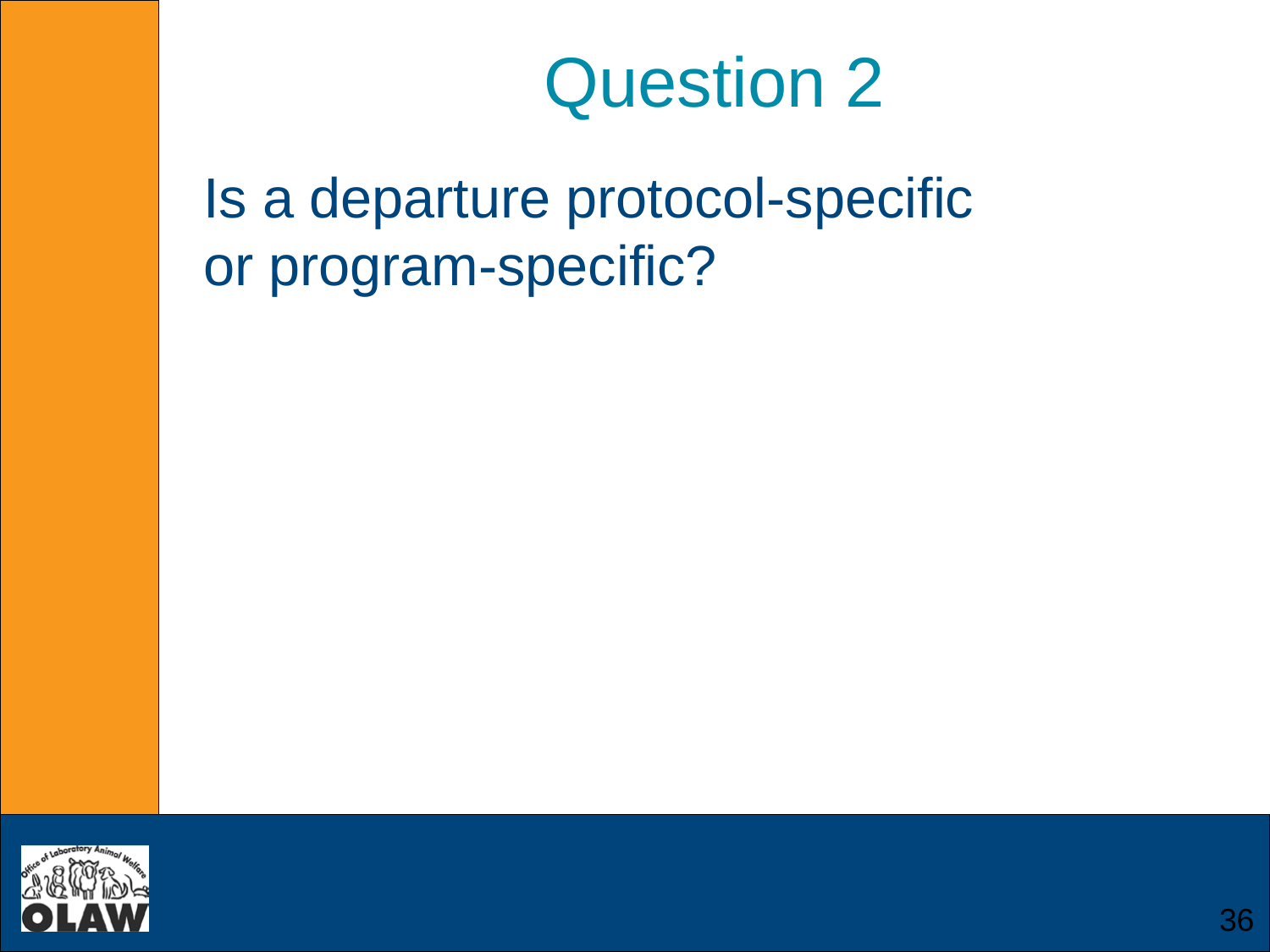If a departure is approved by the IACUC at a prime grantee institution, but the work is being performed at a collaborating institution (performance site), does the prime grantee's approved departure apply to the work at the performance site?

Or, is the IACUC at the performance site required to also approve the departure from the *Guide*?

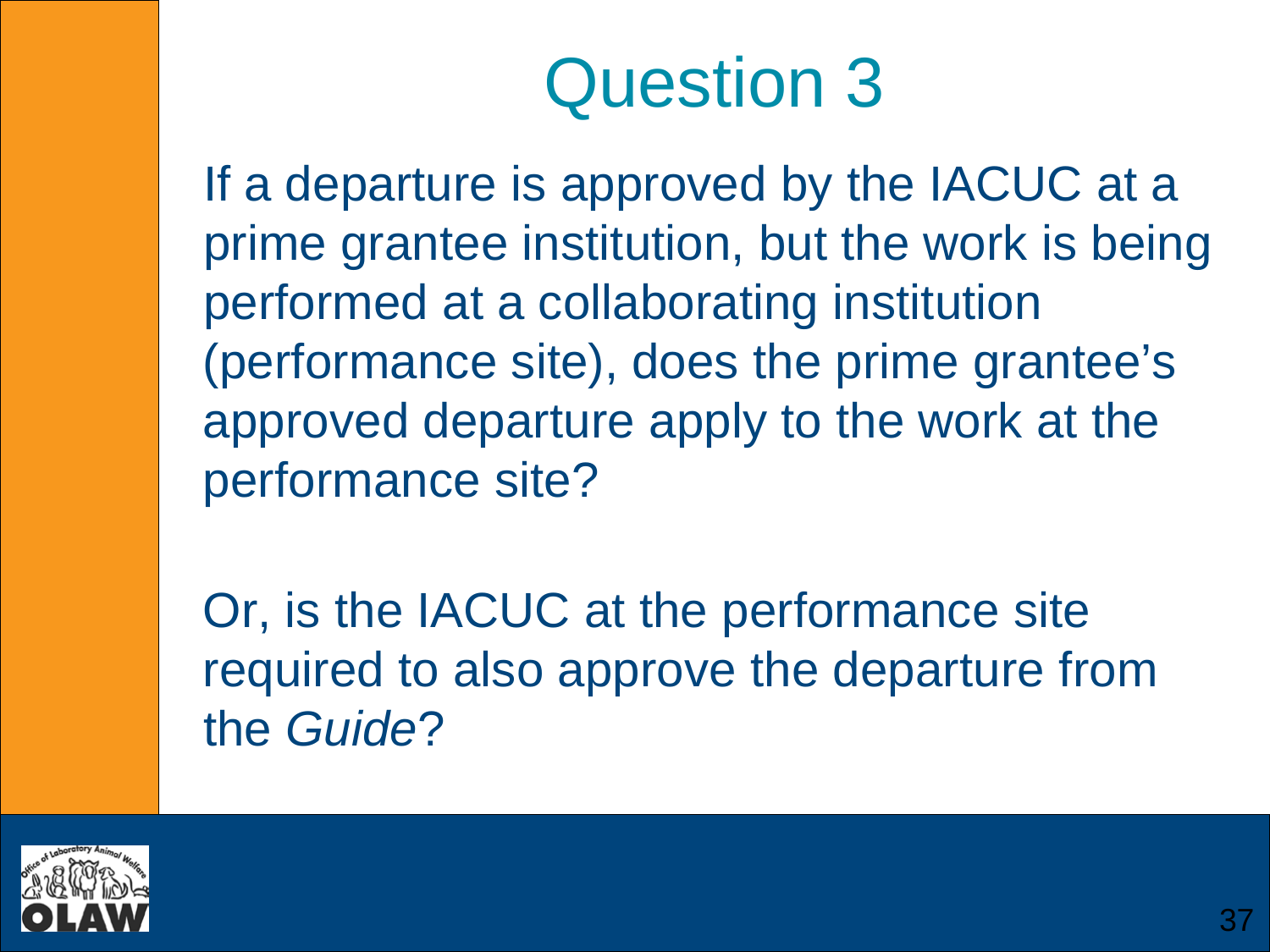How should the IACUC respond to an investigator who says, "We've been doing it that way for 10 years and the animals have never experienced welfare issues, so it's a well established performance standard."

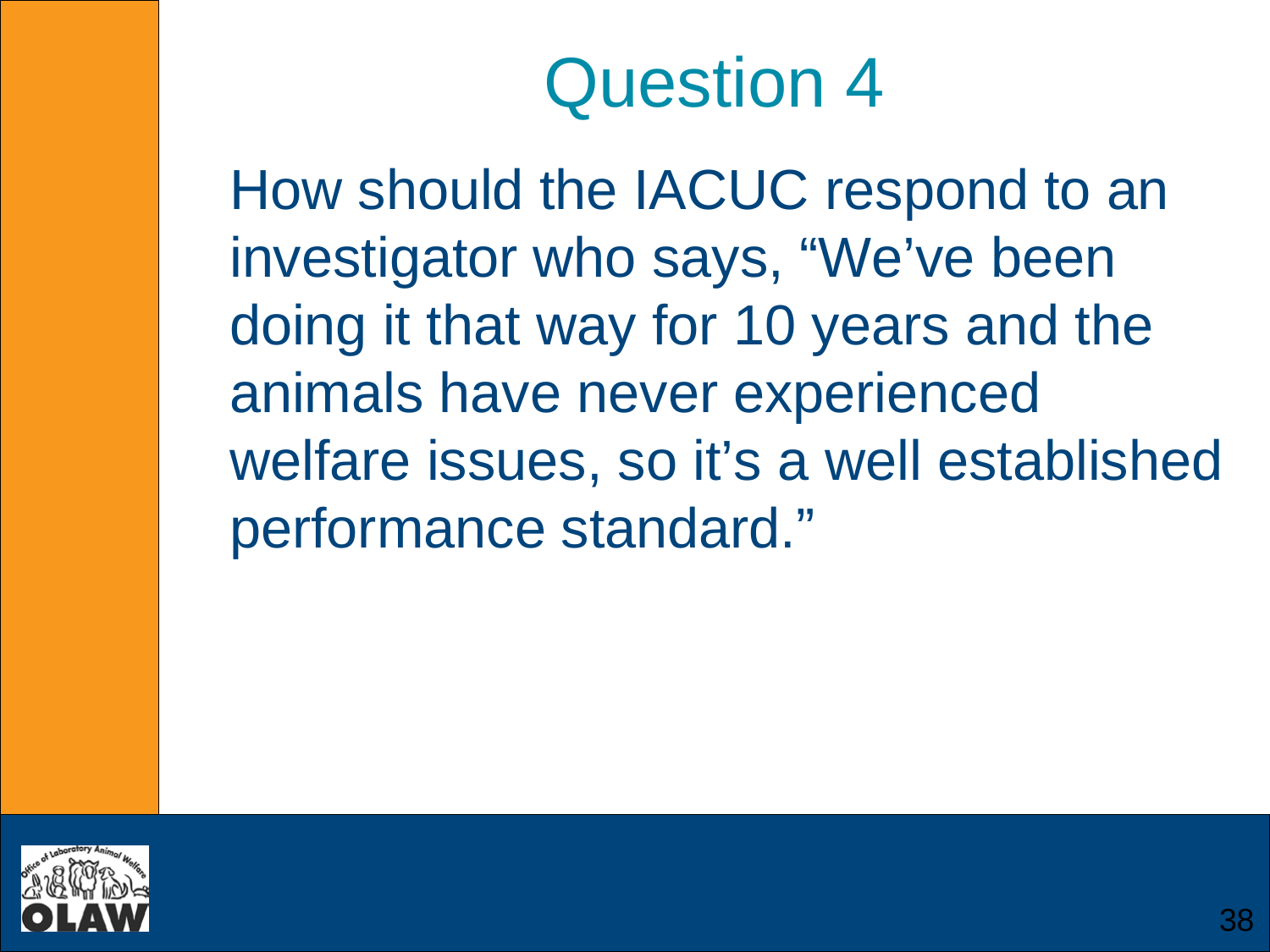Will the IACUC's ongoing reconsideration of approved departures really make a difference in the welfare of the animals?

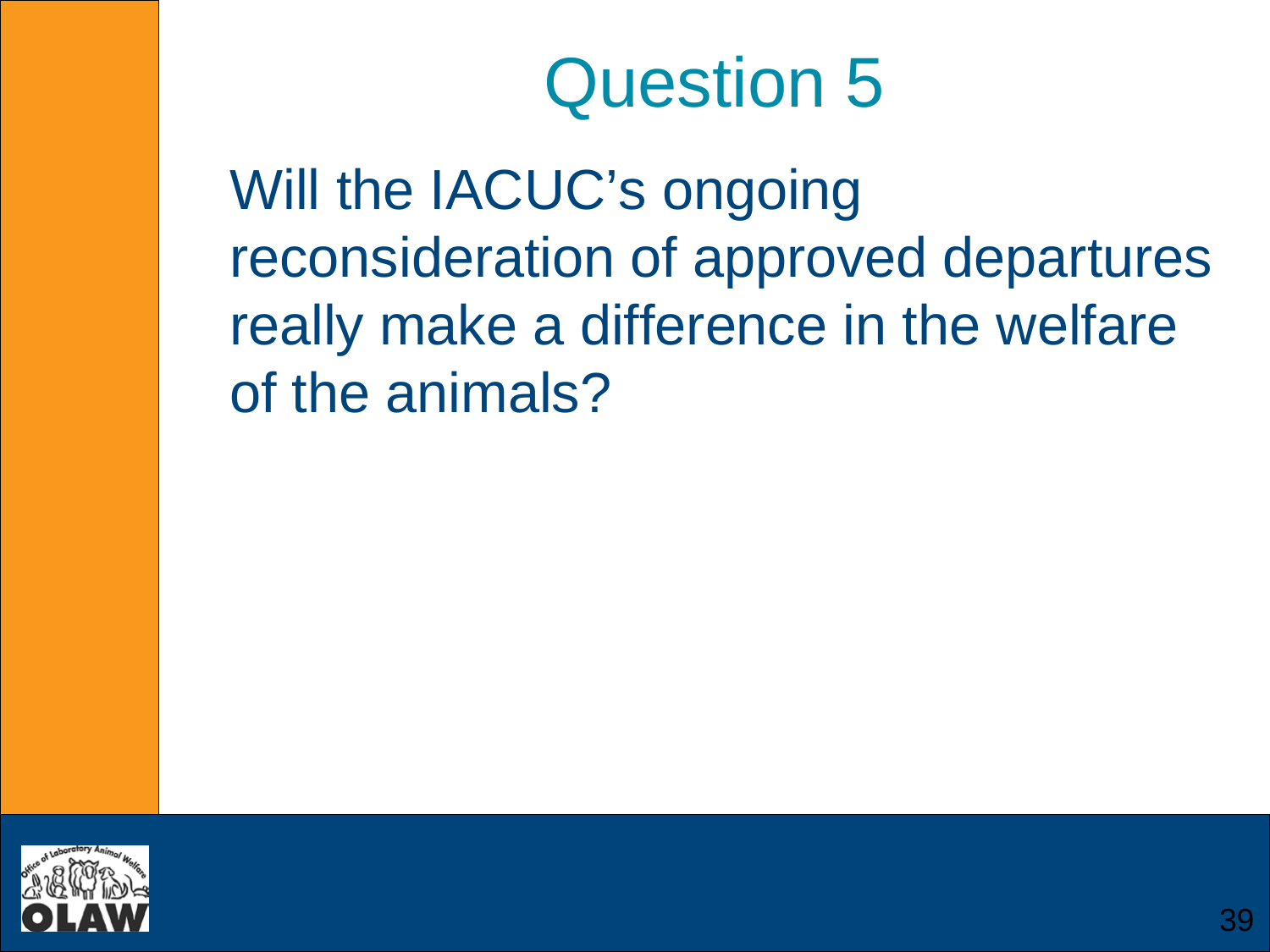Will these changes in the *Guide*  increase the workload of IACUC members and staff?

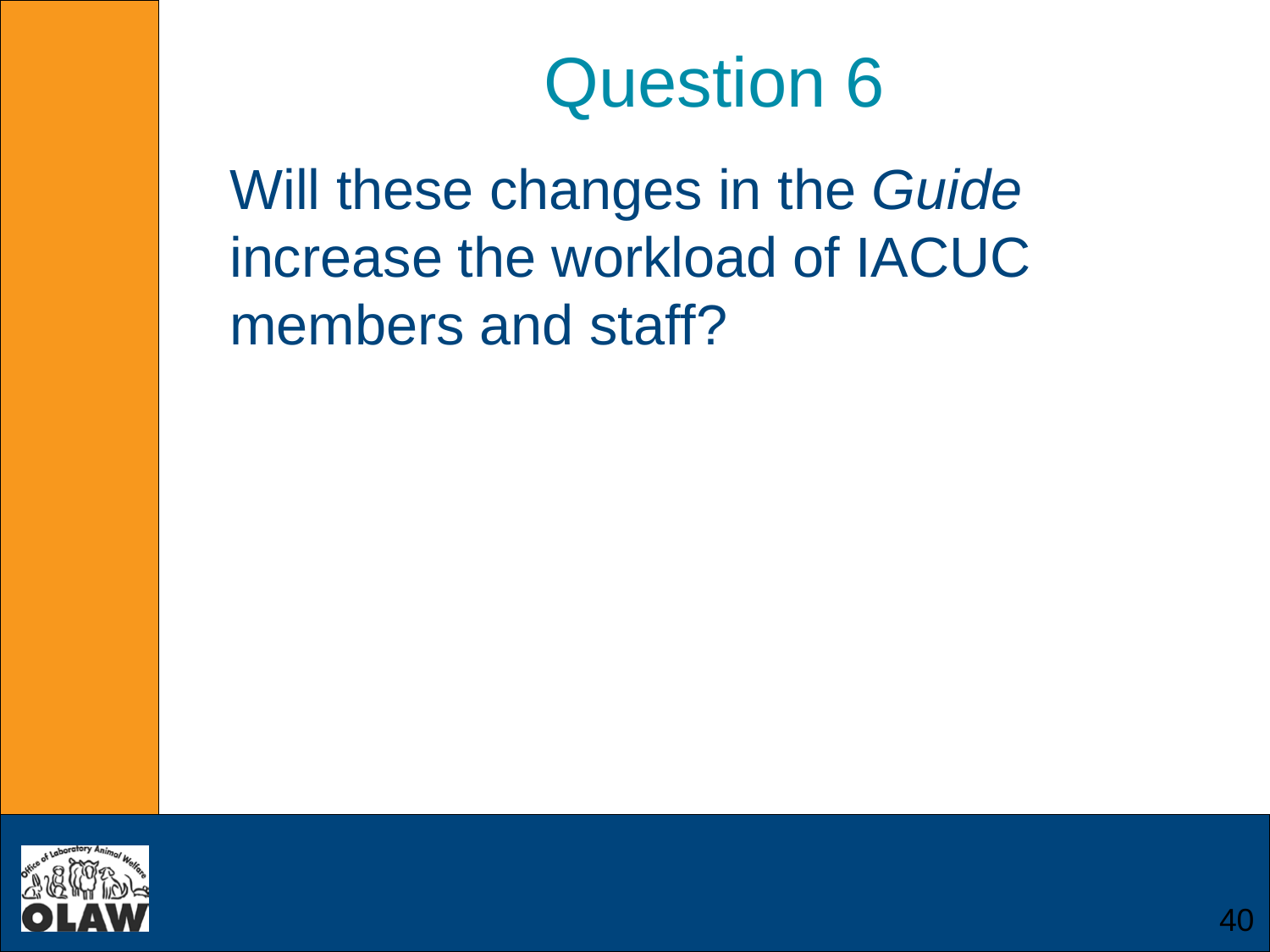Is there an expectation that the institution maintain a list of "shoulds" based on locally established performance standards?

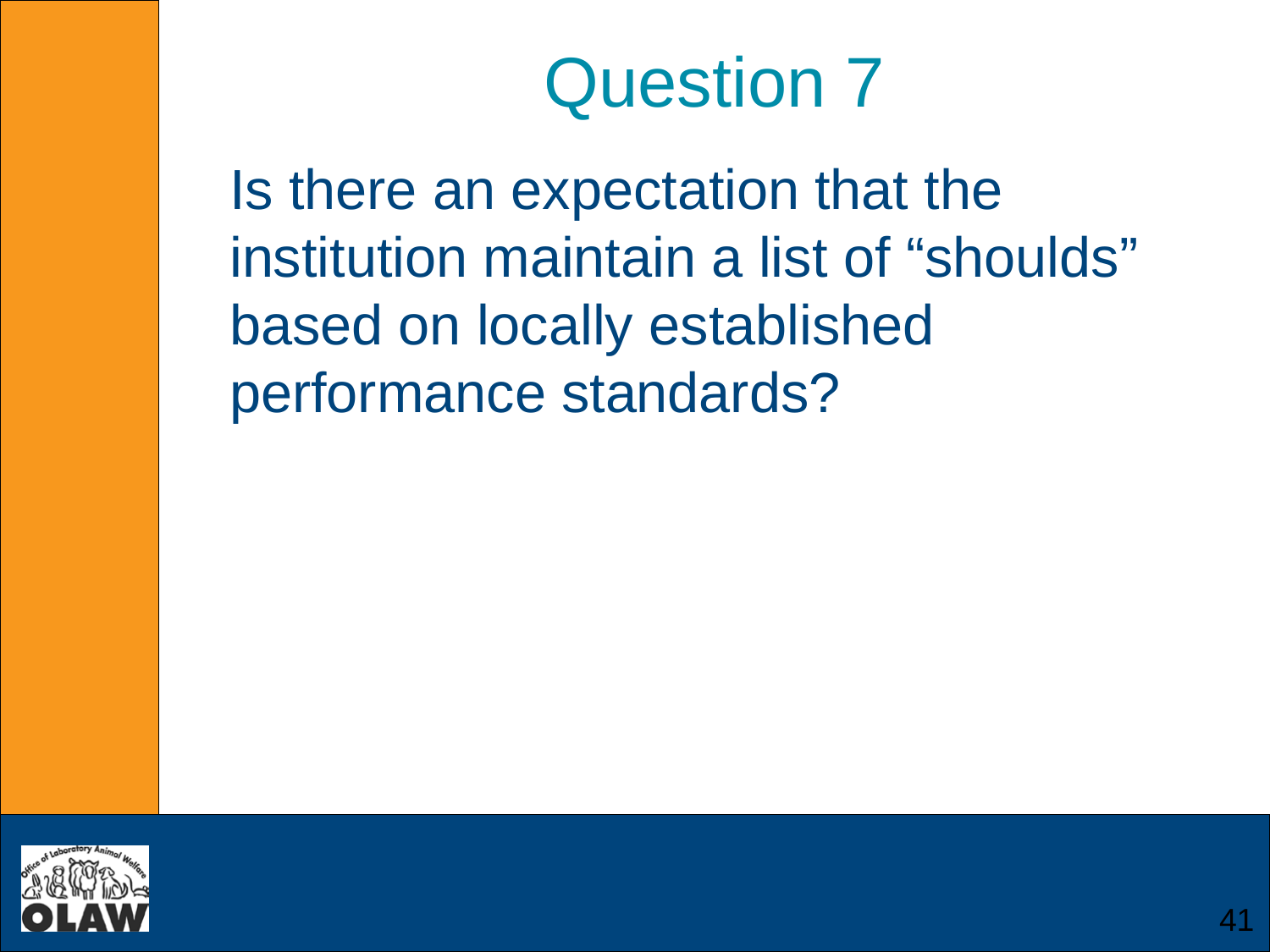Does the IACUC need to review and approve performance standards since they are not considered departures from the *Guide*?

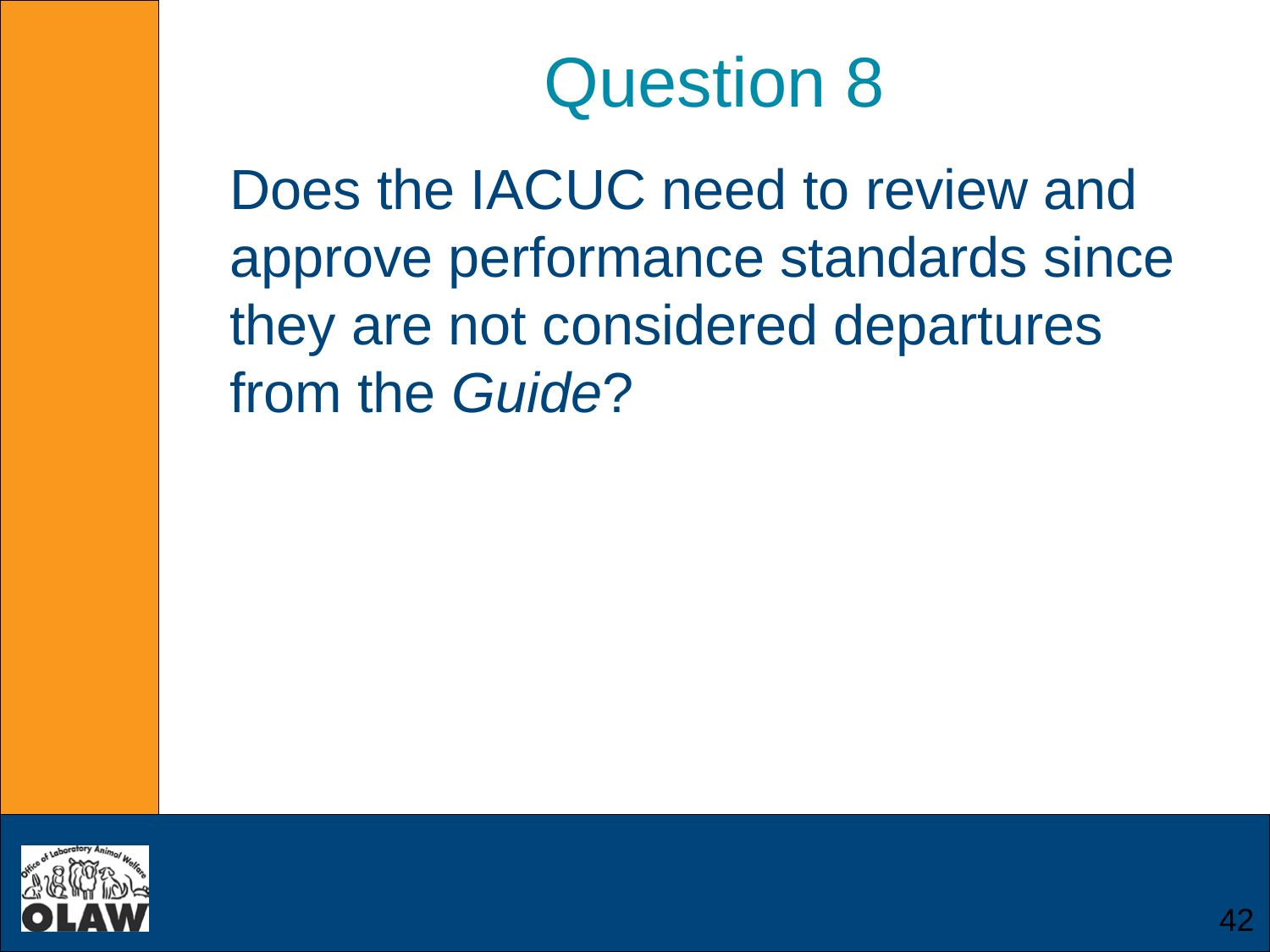What if a program discovers that it has not been reporting departures that should have been reported?

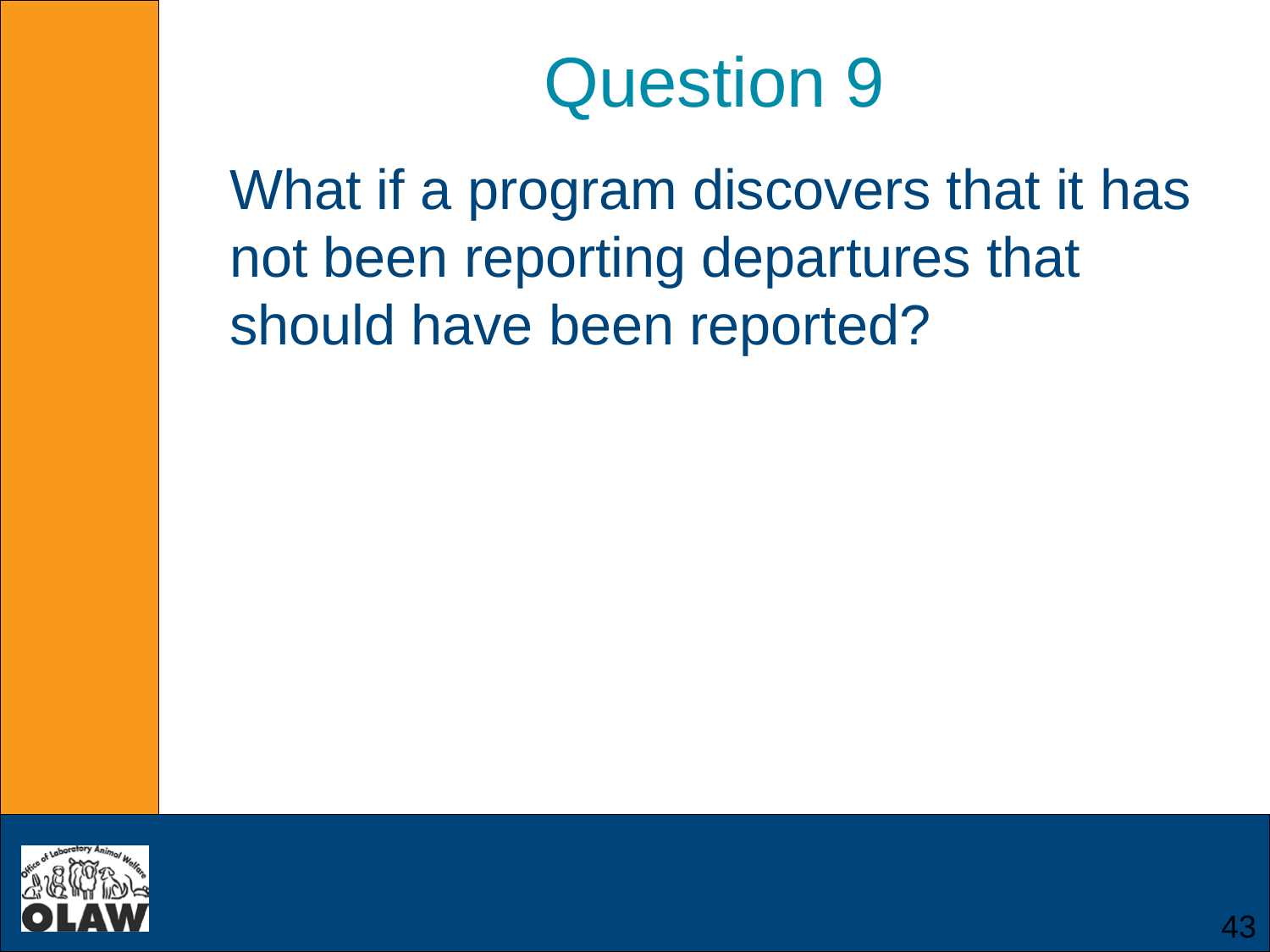What should institutions do if previously approved departures are no longer identified in the *Guide* Eighth Edition?

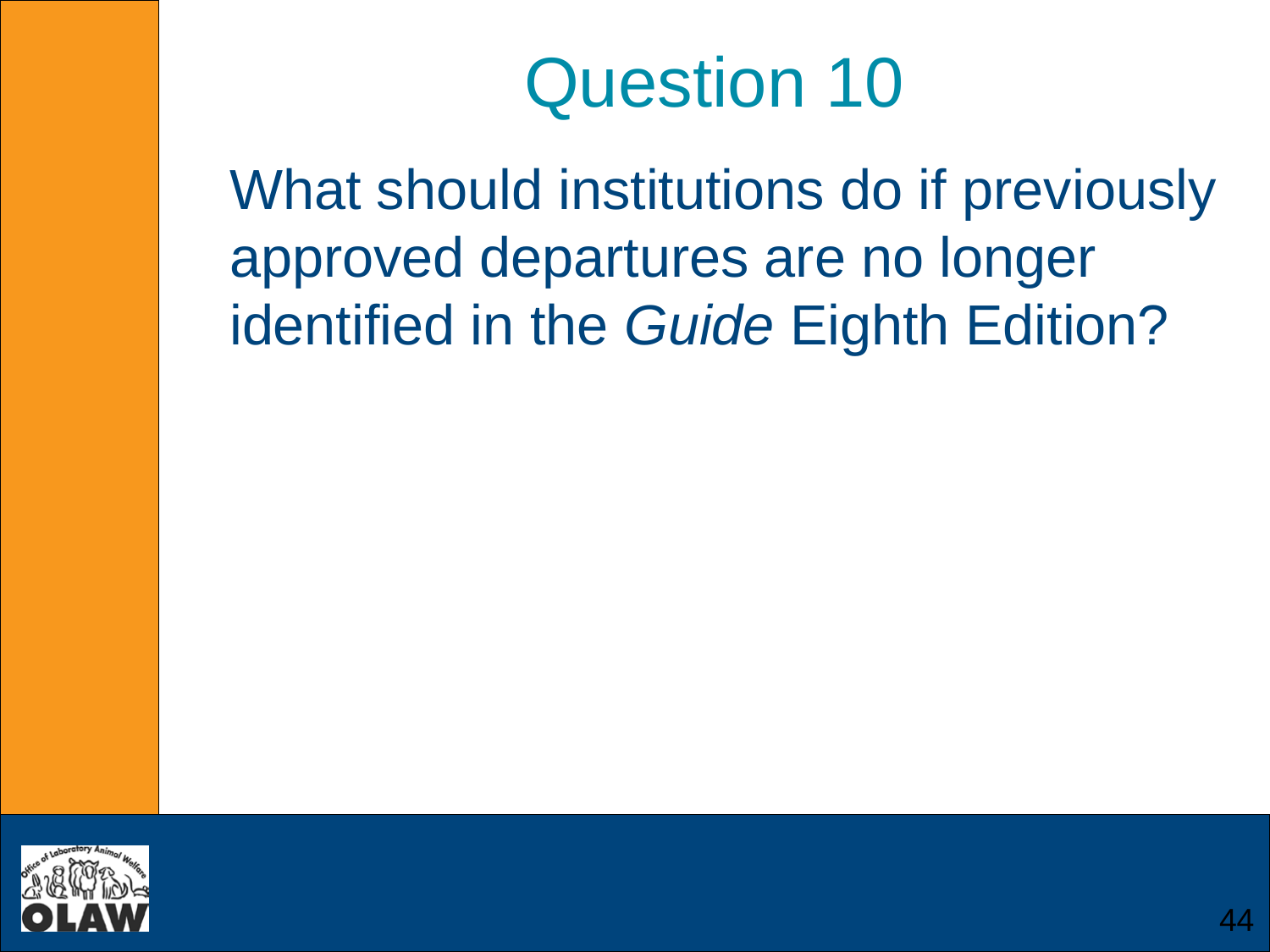Is feeding animals on the floor, if outlined in the protocol, considered a departure from the *Guide*?

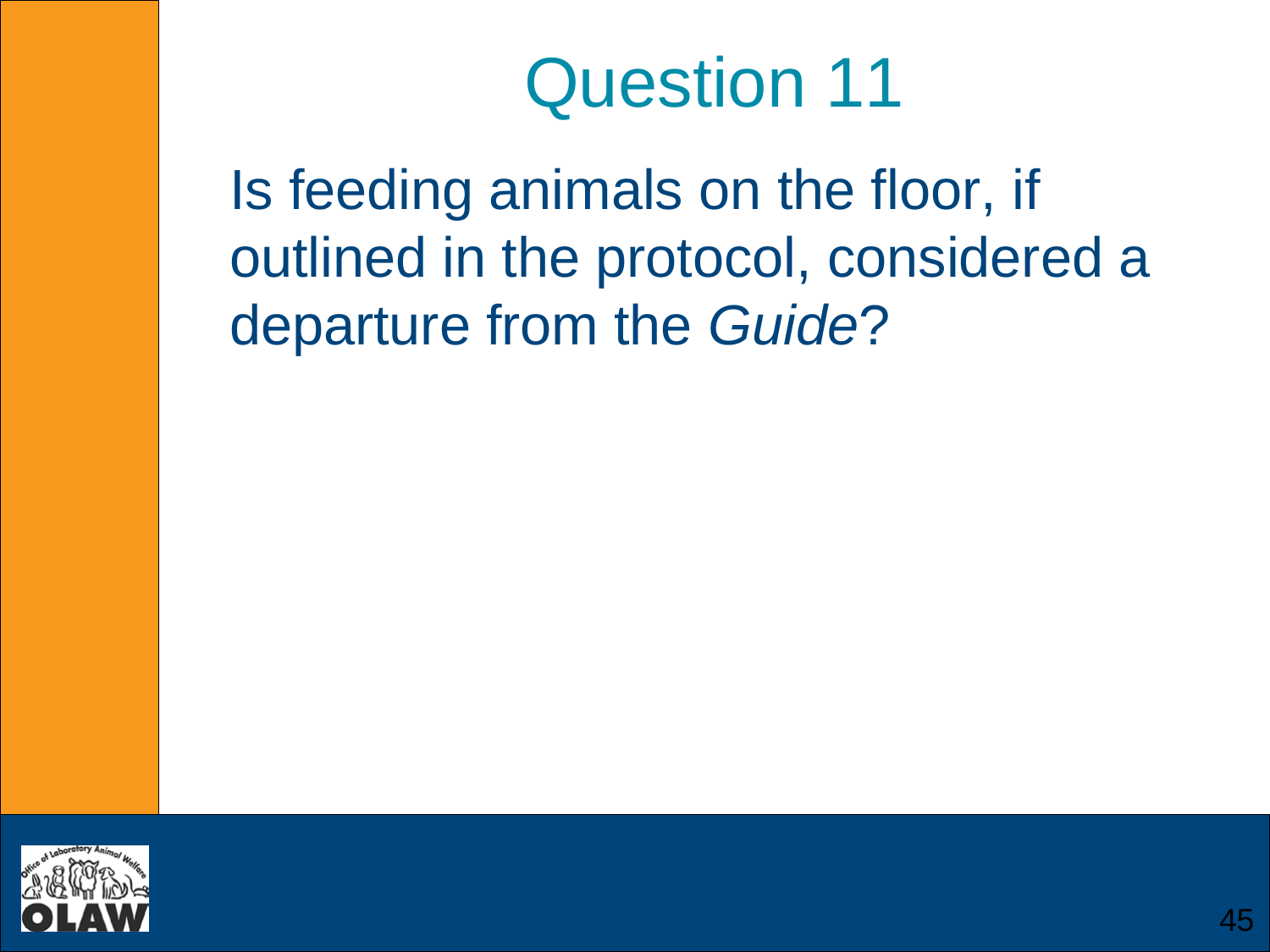The IACUC has approved an SOP that stipulates that individuals entering our rodent facility must use PPE. Prior to leaving the facility, which has no shower, all PPE are discarded. Is this an IACUC approved departure from a should statement that must be reported in the semiannual report? How would we measure equivalent outcomes between showering out and removal of PPE?

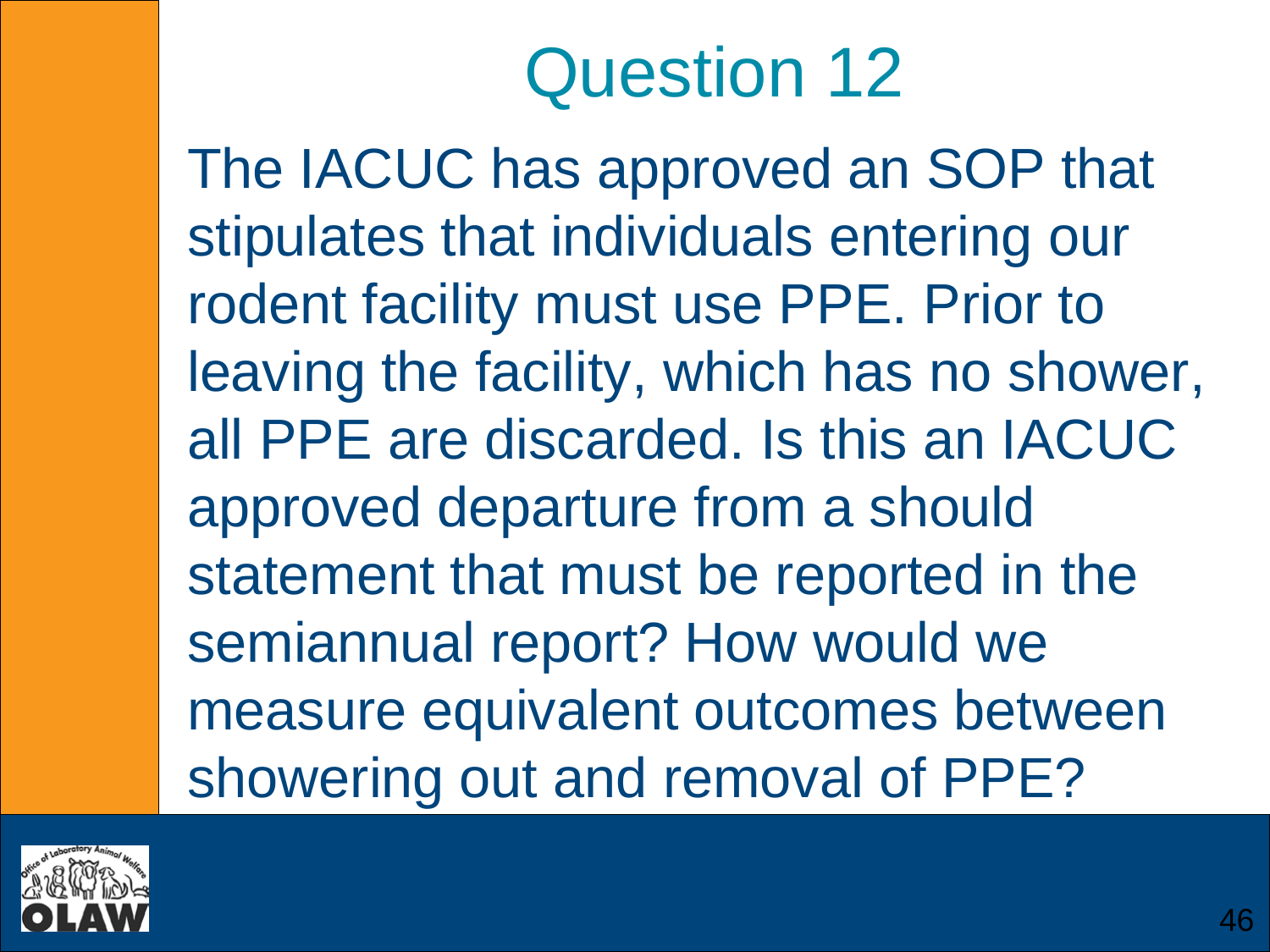Specific for the deviation from "should" with regard to trio breeding, if the PI conducts the breeding and it is not done by a central facility, does each PI have to have a separate SOP for this deviation using performance standards?

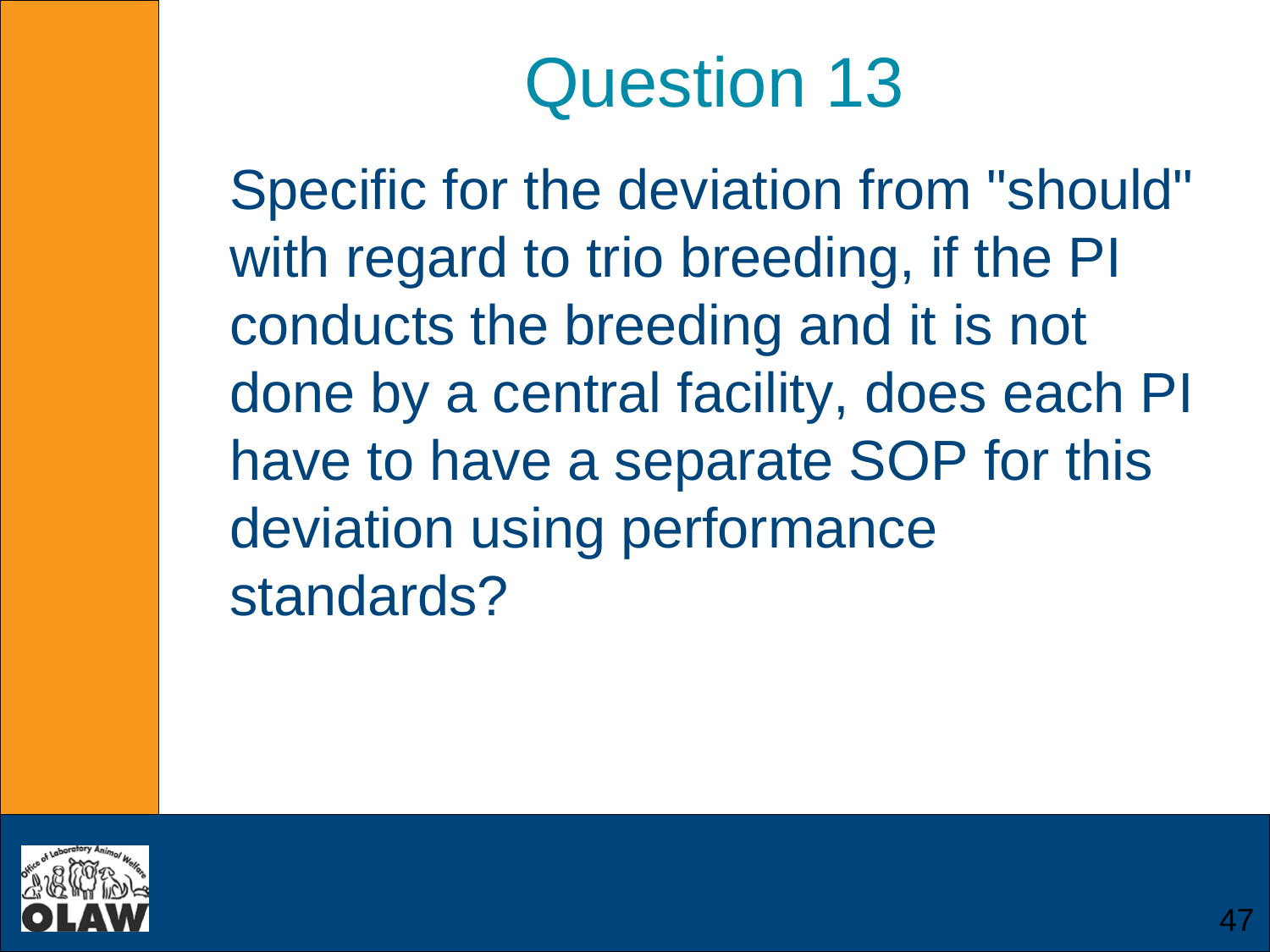Do we have to include departures from social housing for veterinary medical reasons?

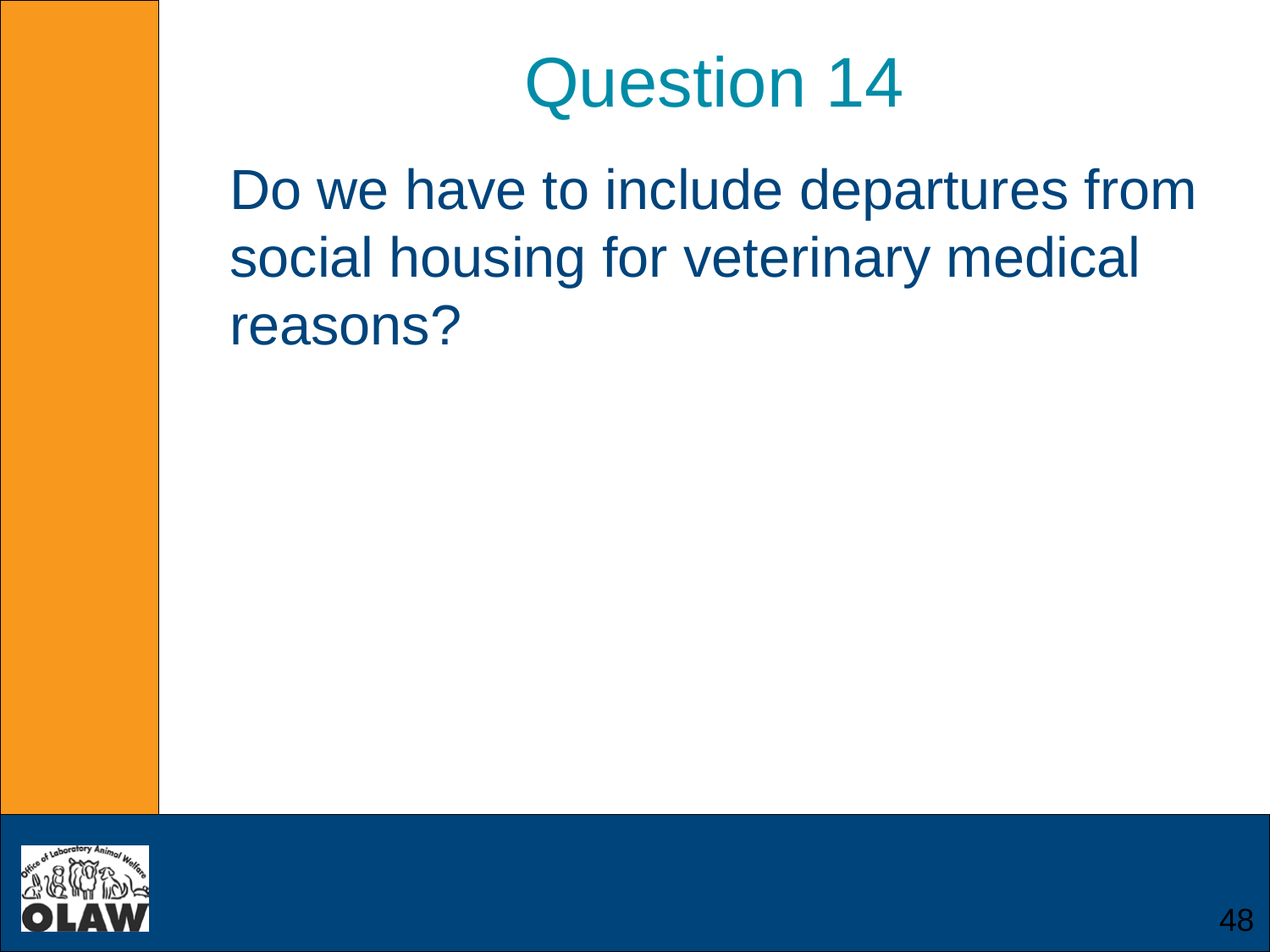Is it appropriate to adopt the 1996 *Guide* standards rather than the 2011 *Guide*? For example, the 2011 *Guide* states: *Food should be stored at less than 70oF and less than 50% humidity.* If an institution is not able to meet the less than 50% humidity at all times of the year, is it appropriate to continue to use the 1996 *Guide* recommendations for food storage?

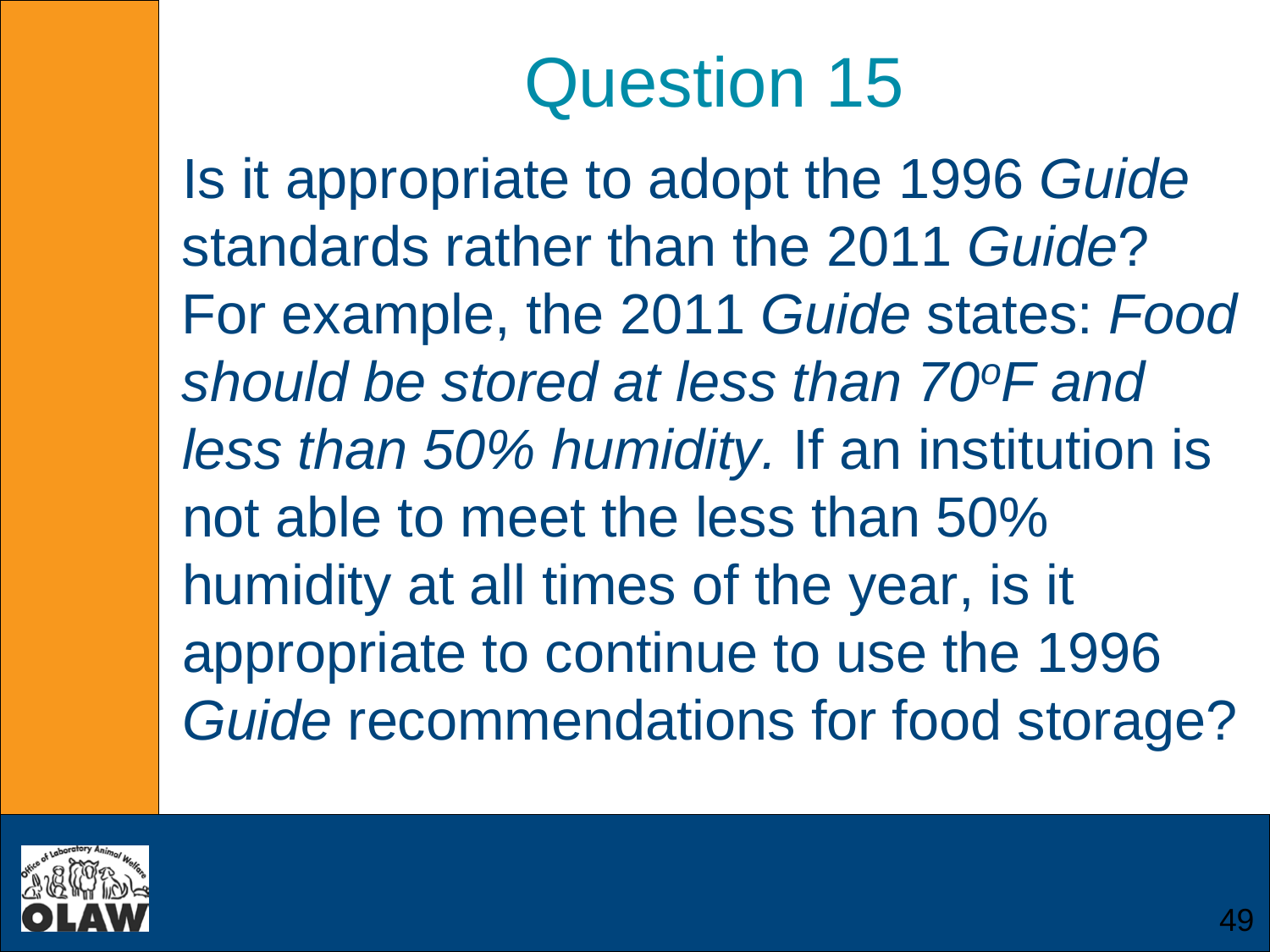Is it the expectation of OLAW that performance standards be formally defined, provide justification, and then be reviewed and approved by the IACUC?

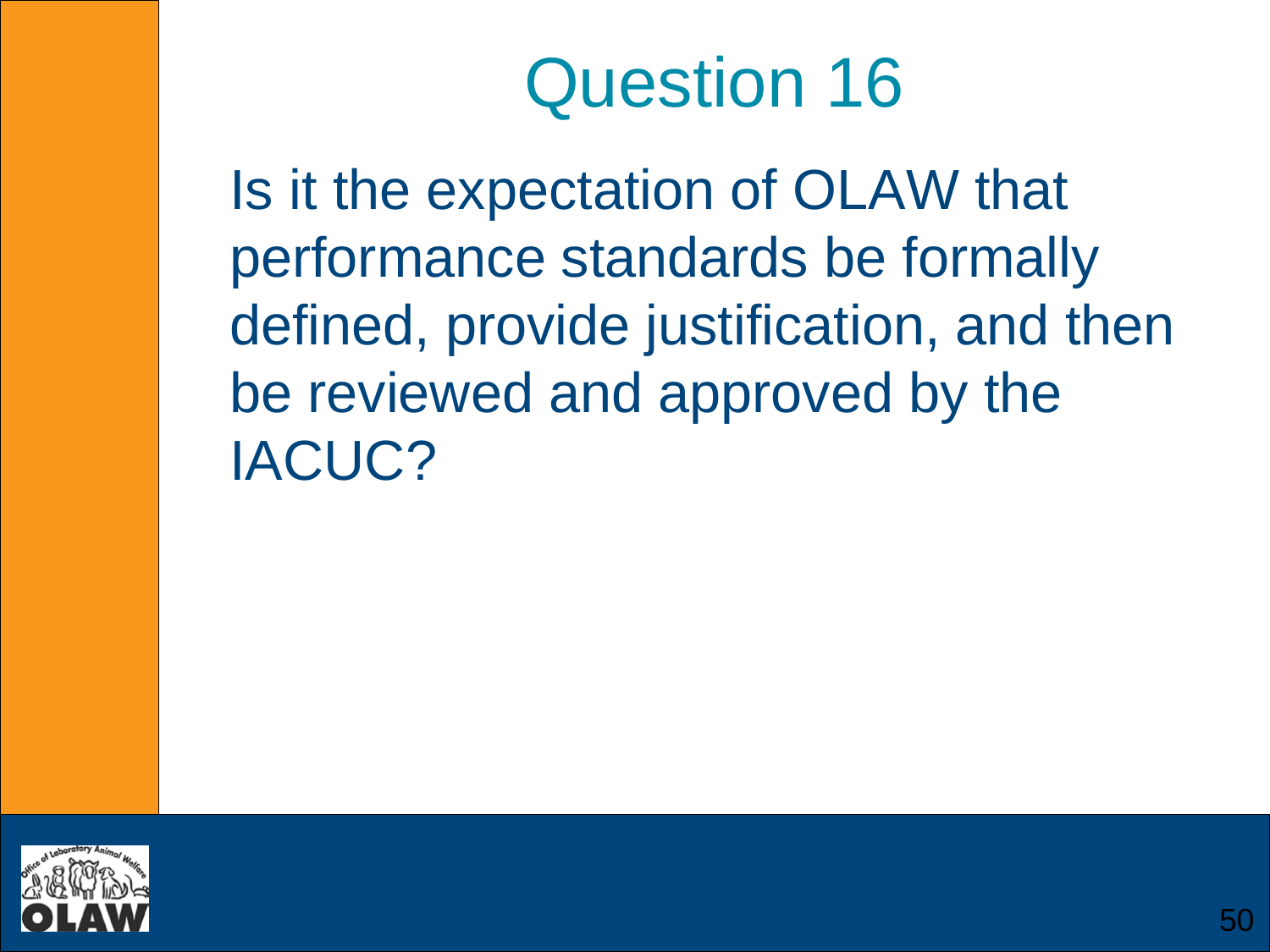For experimental animals, on arrival, animals may be singly housed for a few days until allocation to the study by body weight occurs. The animals are socially housed when they are on study. Is this considered a departure?

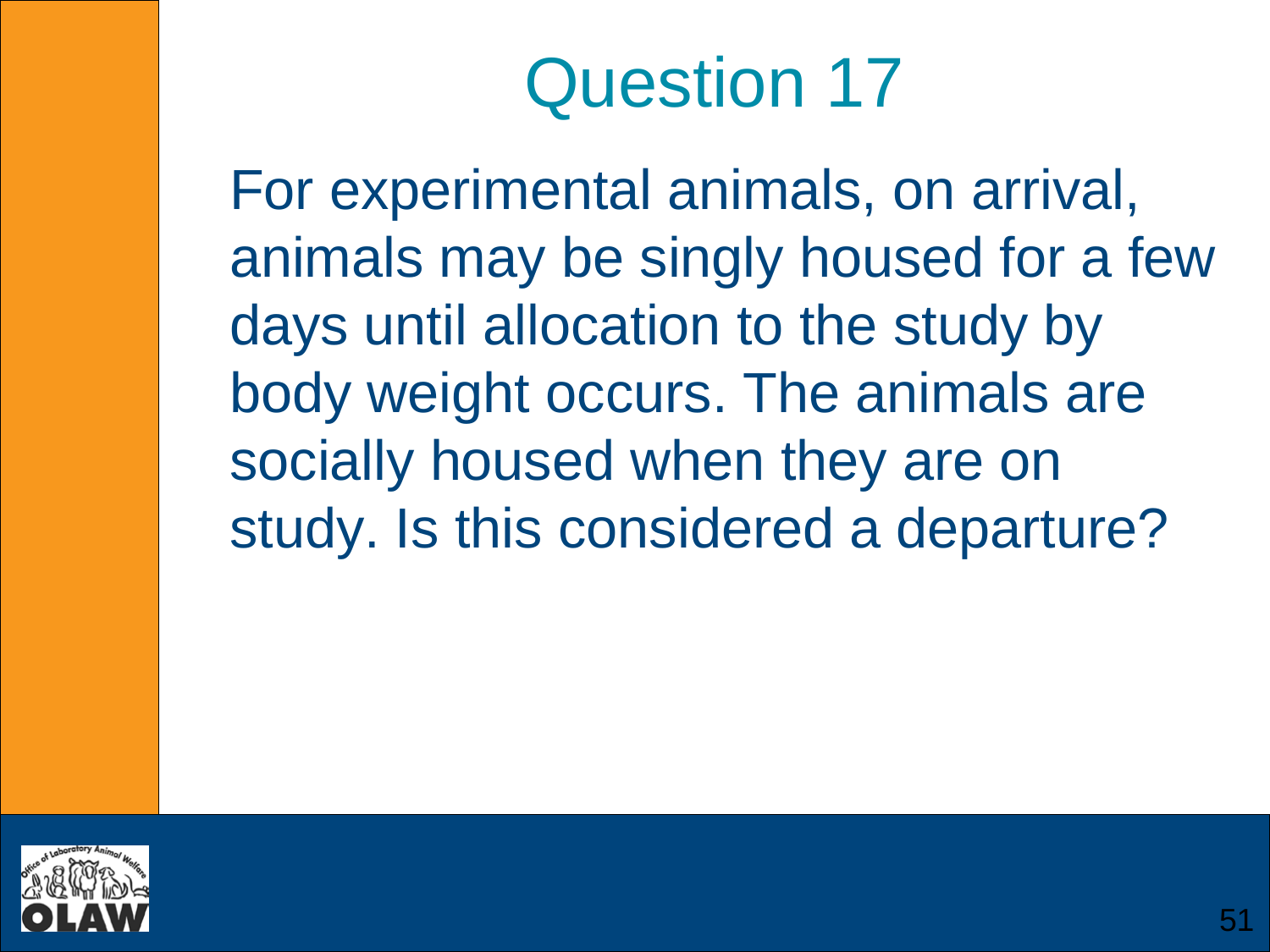If the departure is described in an approved protocol, does that meet record keeping requirements?

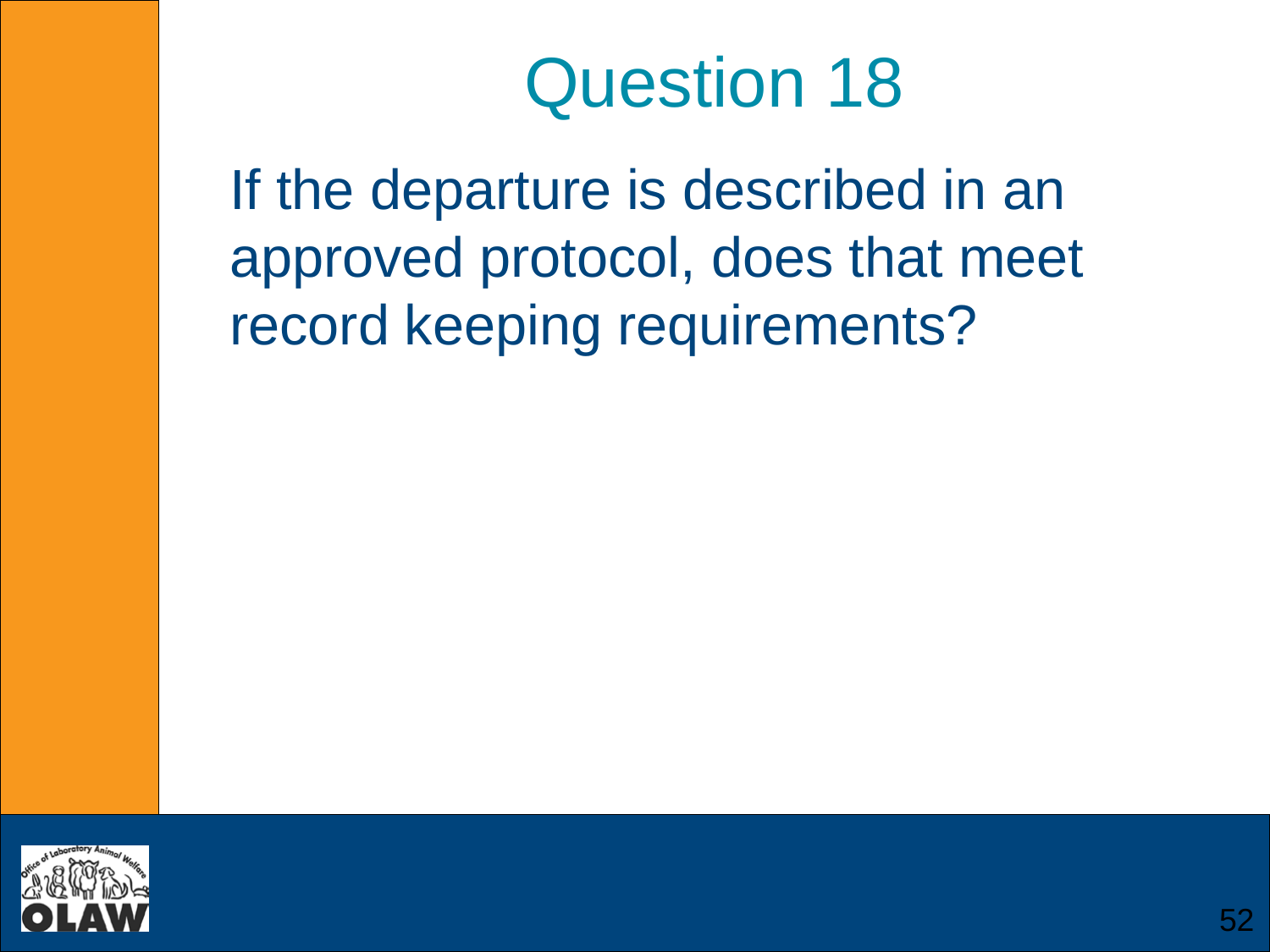Would you clarify what you mean by maintenance of a departures list as a spreadsheet every six months? Is it OK to add departures as the protocols are approved and then refer to this list in the semiannual report to the IO?

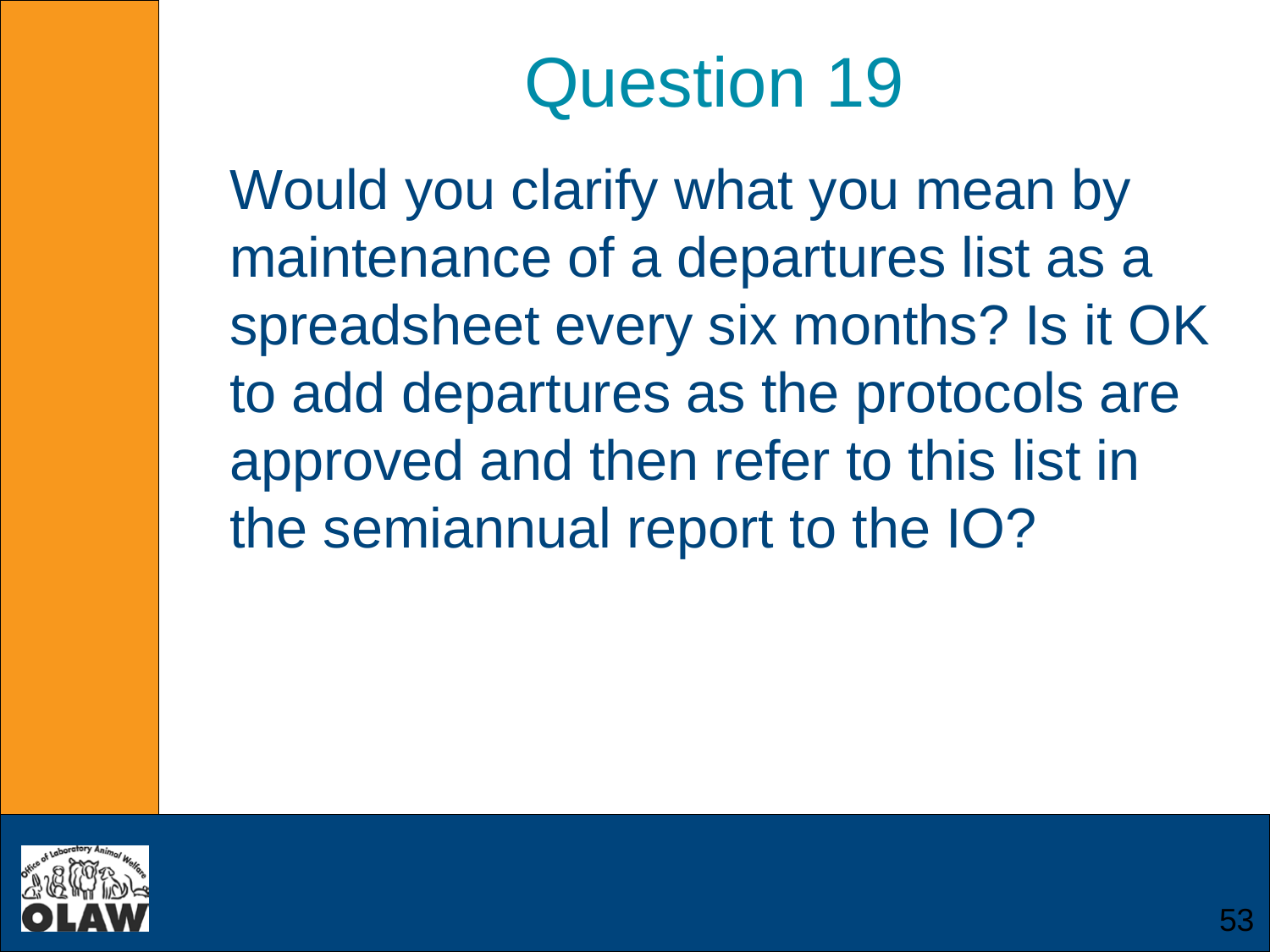If we collect data and use it to develop a performance standard and the IACUC approves the performance standard, do we need to continue collecting data on an ongoing basis for subsequent review by the IACUC?

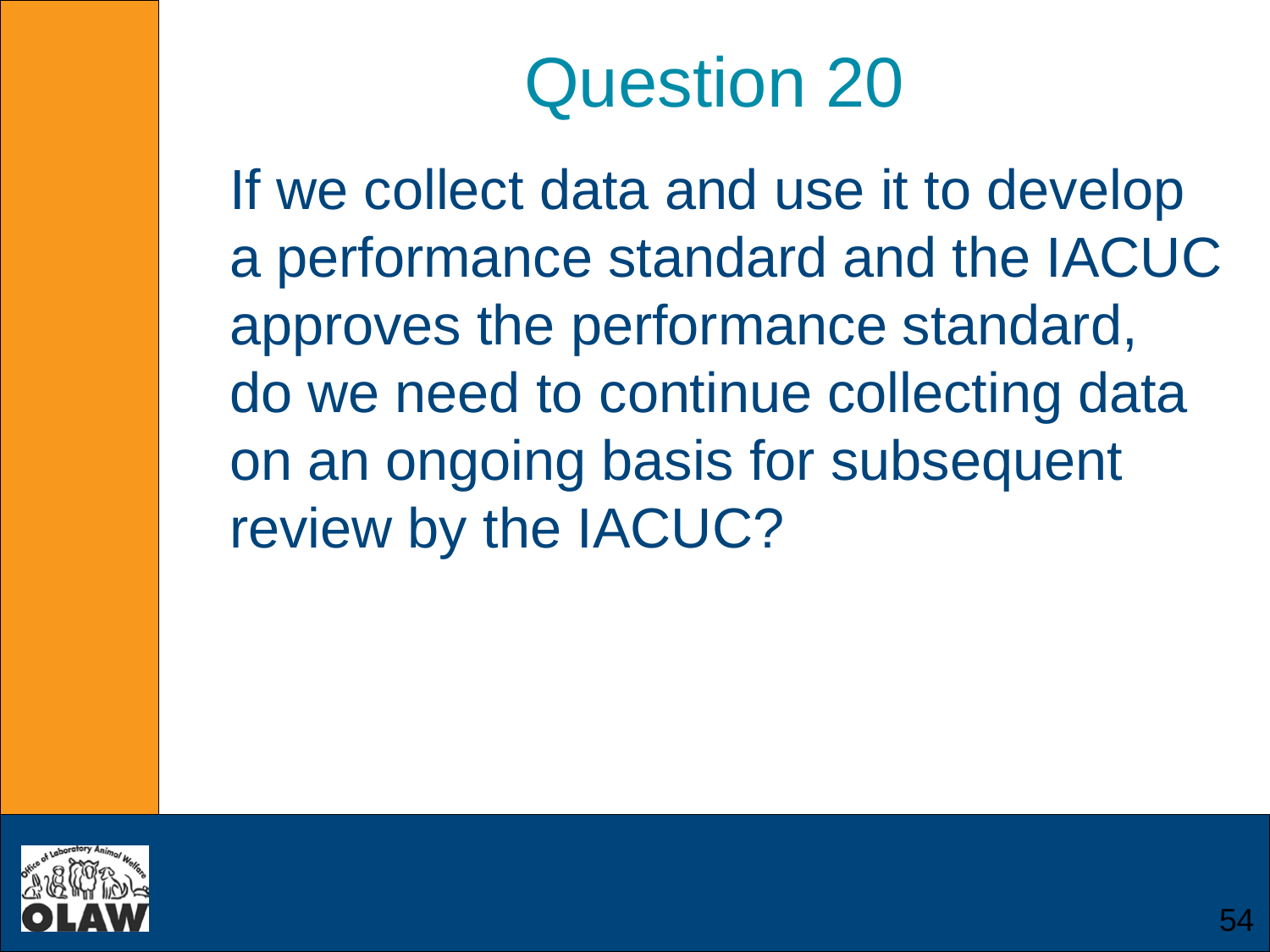How frequently does the IACUC need to reconsider ongoing departures? Every six months? Annually? Every three years?

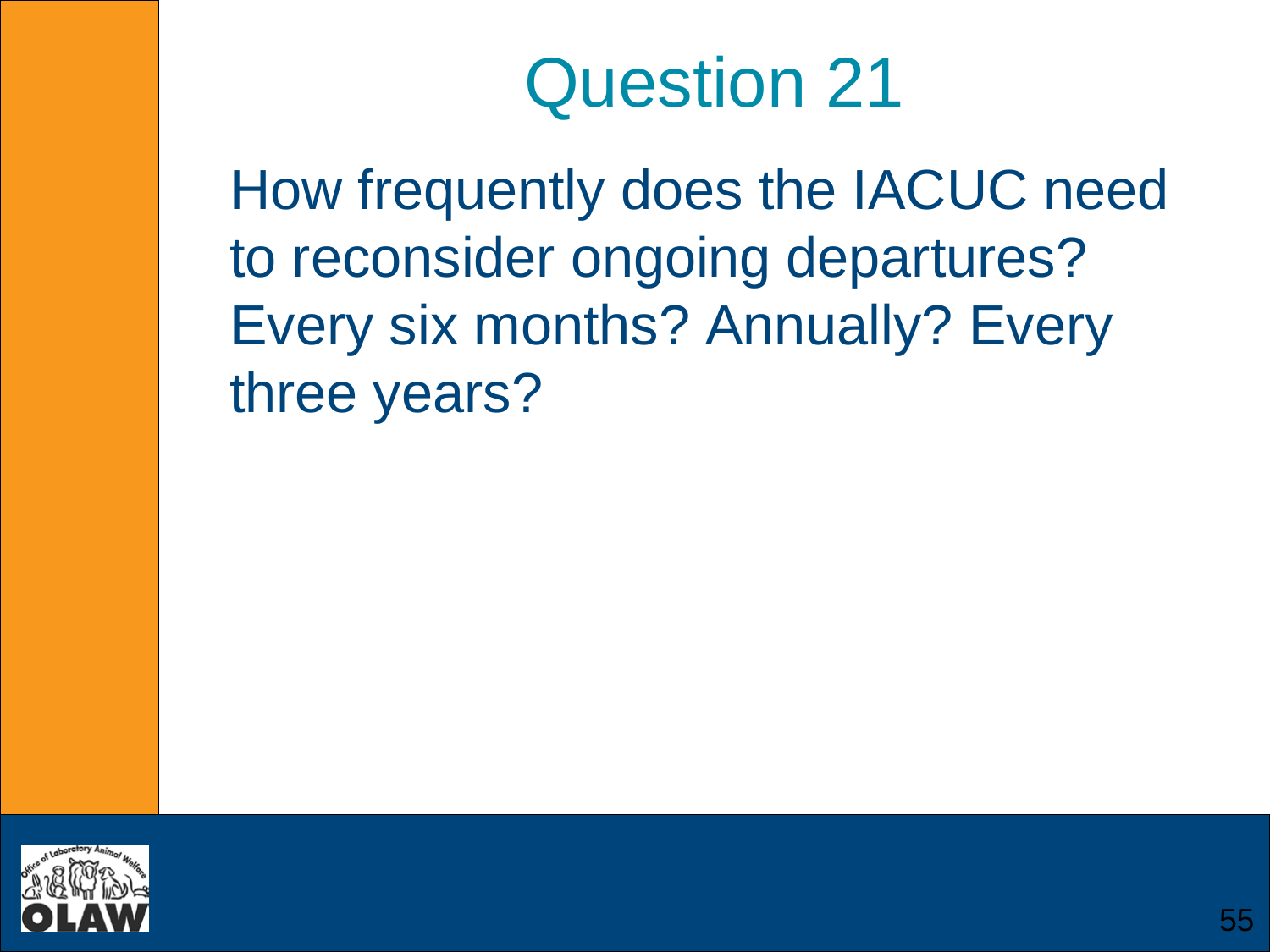Are excursions outside prescribed temperature and humidity levels considered departures from the *Guide*?

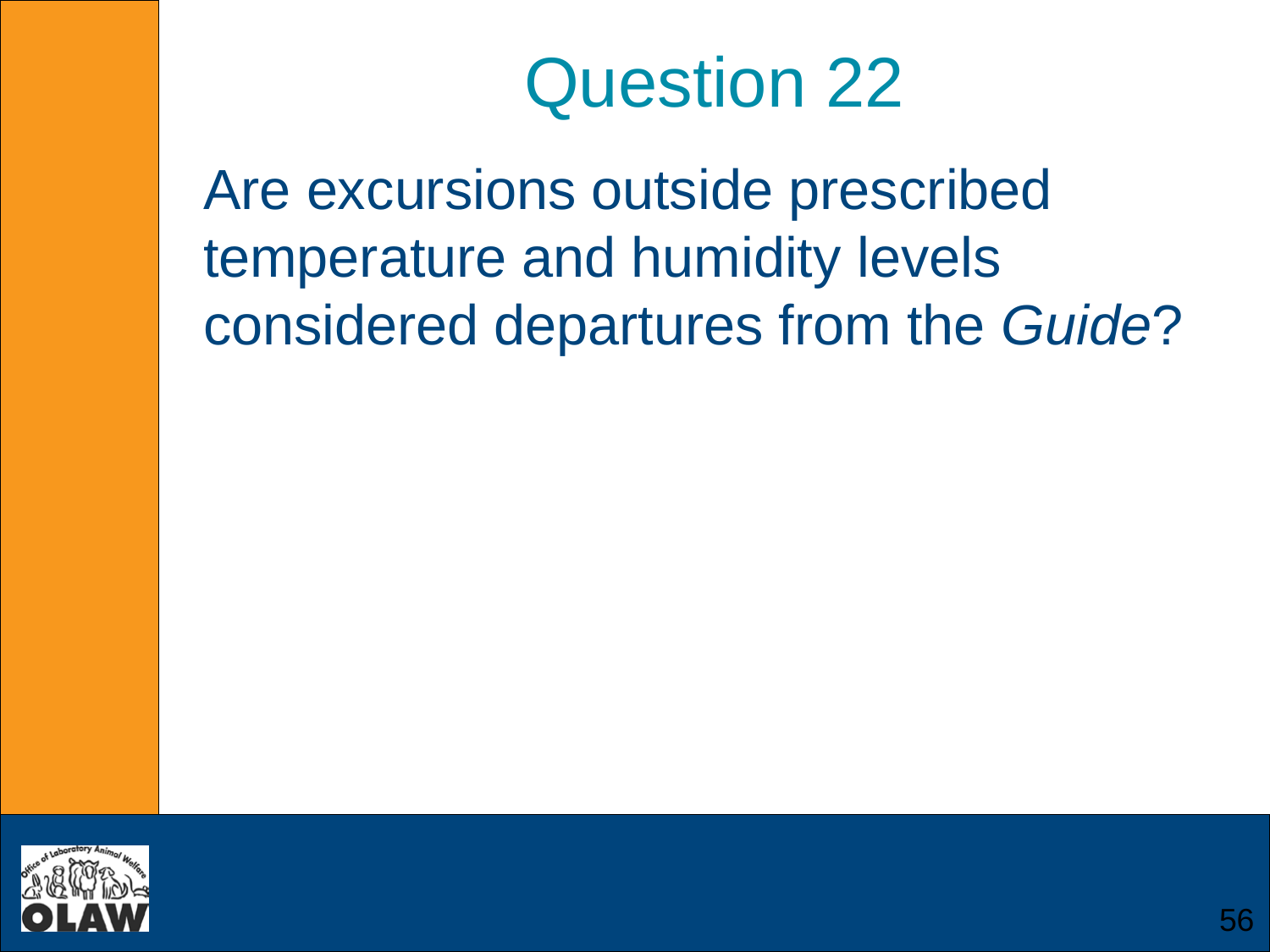I thought OLAW did not require dual review. You stated that the performance site IACUC has to approve a departure approved by the grant recipient IACUC. Does that mean that OLAW expects both IACUCs to review and approve the departure or at least a review and approval by the performance site IACUC.

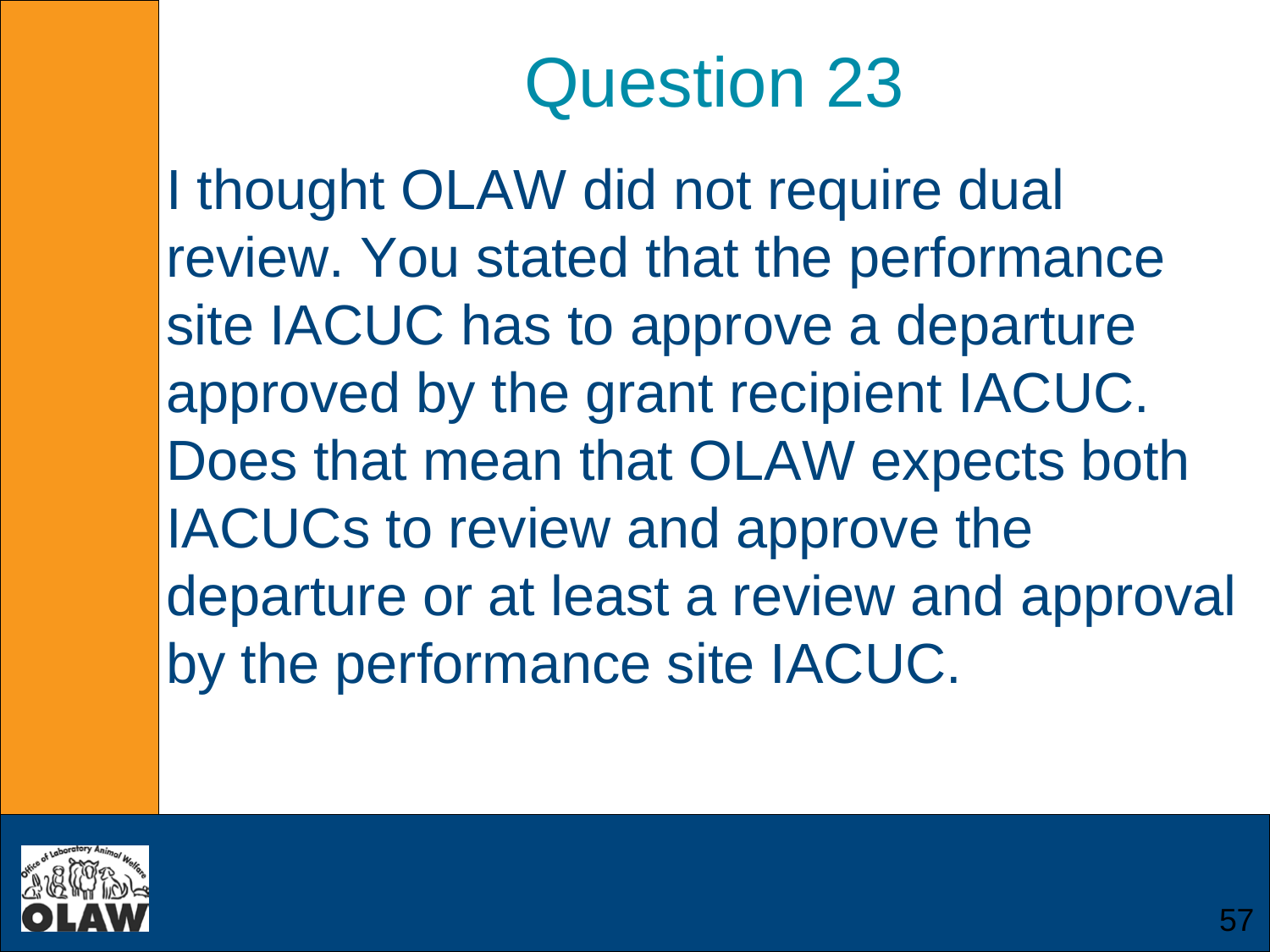We are currently testing ammonia levels in our cages to see if we can change cages every two weeks. After we develop a performance standard based on these metrics and it is reviewed and approved by the IACUC, do we need to report this to OLAW? If yes, do we continue to test and report this as we continue from year to year?

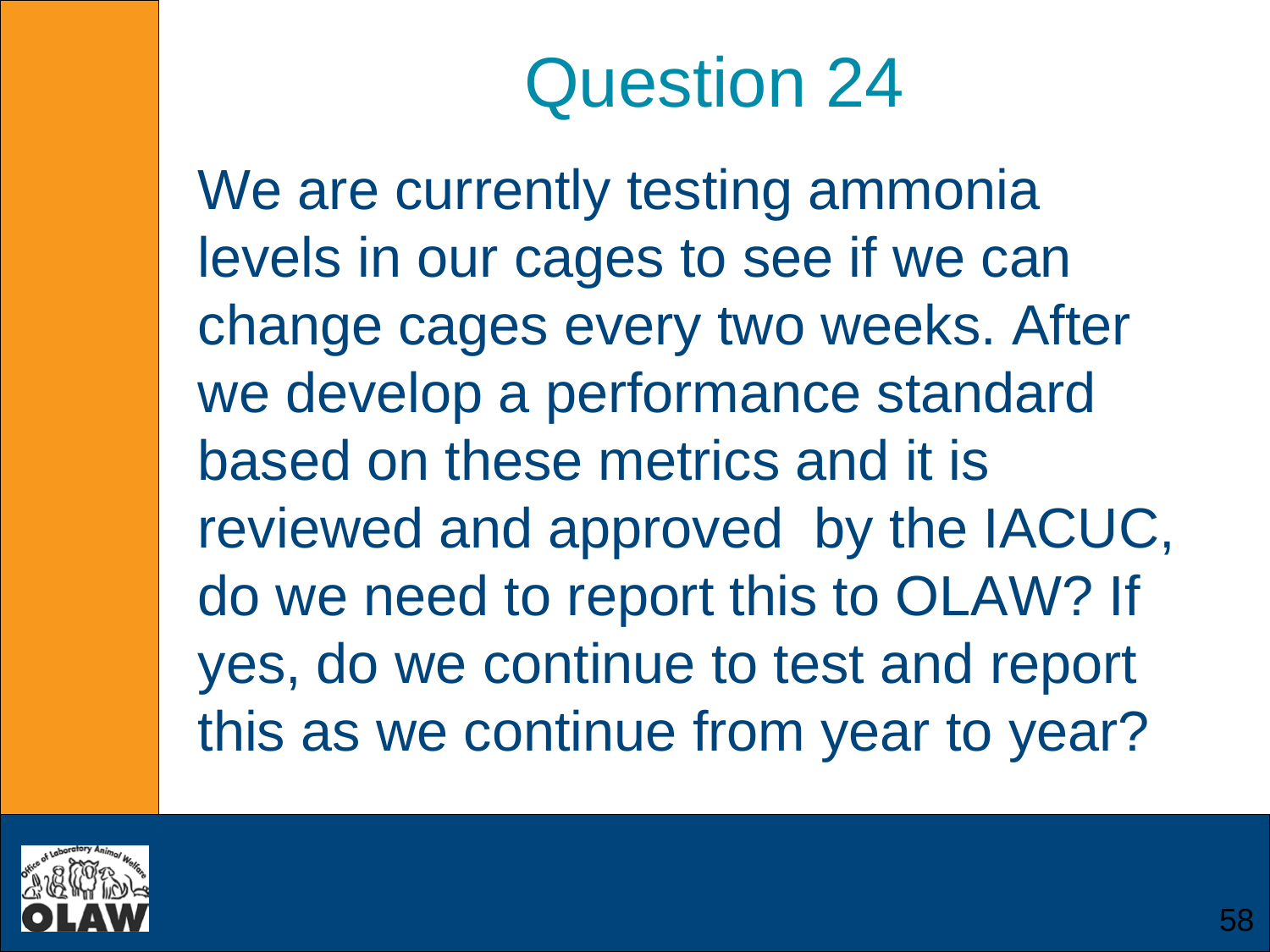If a departure is described in a non-PHS-funded study, should it be reported?

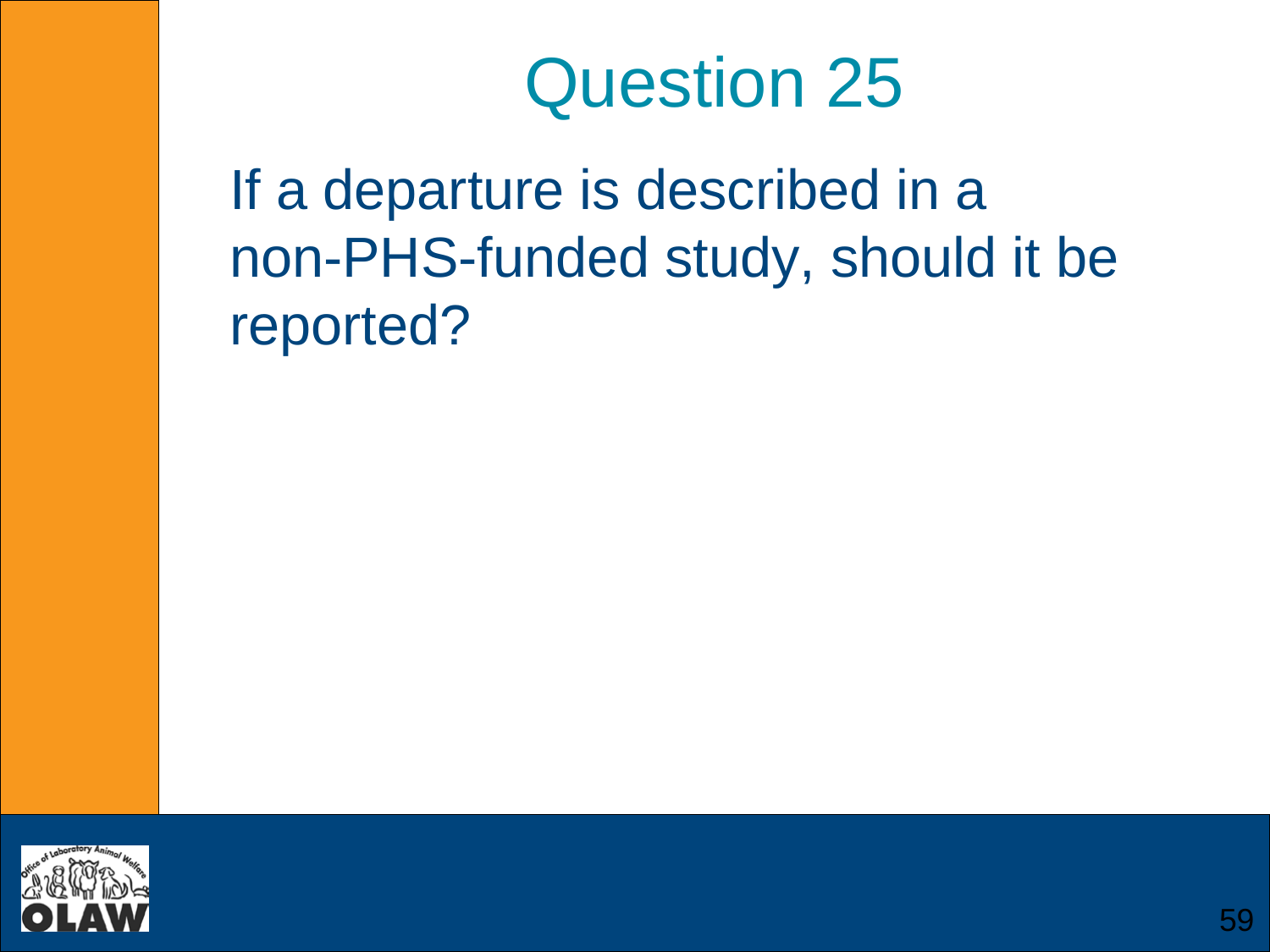We understand the need for the IACUC to review a veterinary prescribed departure but do not understand this statement that the IACUC needs to approve the departure. This statement implies that the IACUC could choose to not approve the departure and thus override the veterinary decision. Please clarify.

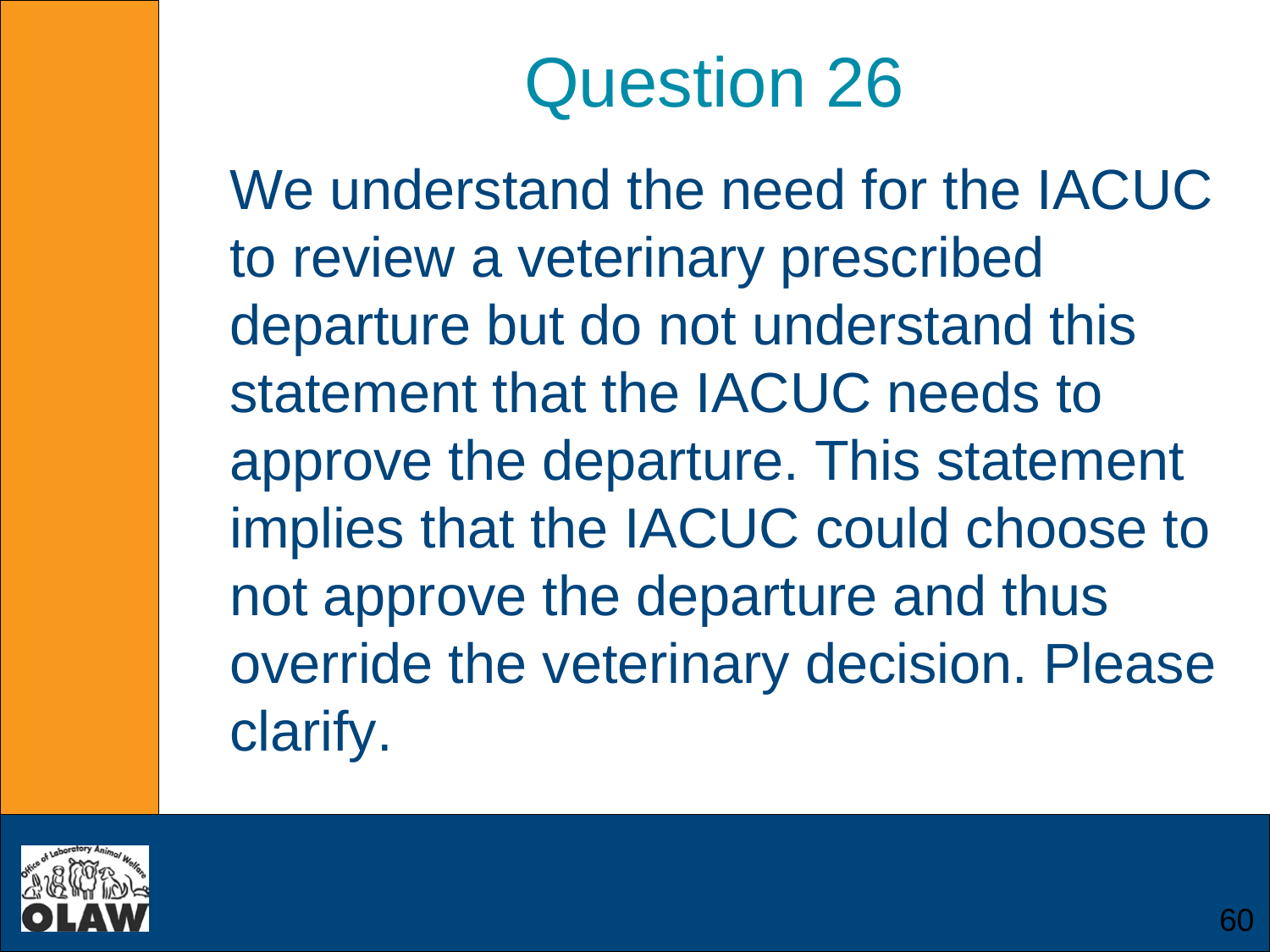Does the IACUC have to approve a departure that is driven by veterinary medical need and the requirement that this needs to be reported? The USDA does not require exemptions from the AWA/AWR if the exemptions are driven by veterinary care needs that are not due to the potential side-effects of research.

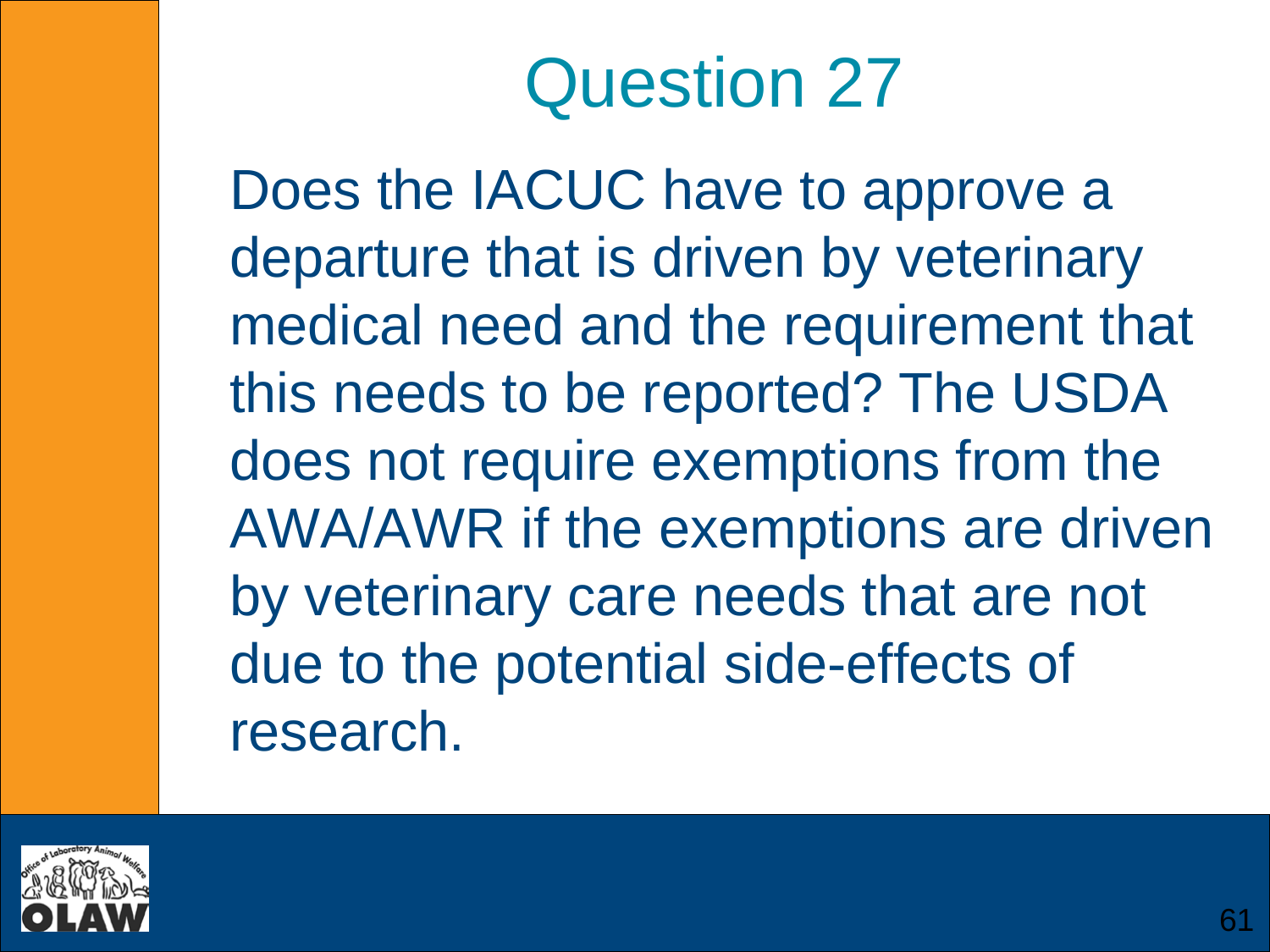Our rabbit care SOP says "single housing" which is a departure based off a *Guide* approved exception for "experimental reasons". Does this exception need to be made into a policy or can the IACUC just review and approve the current SOP?

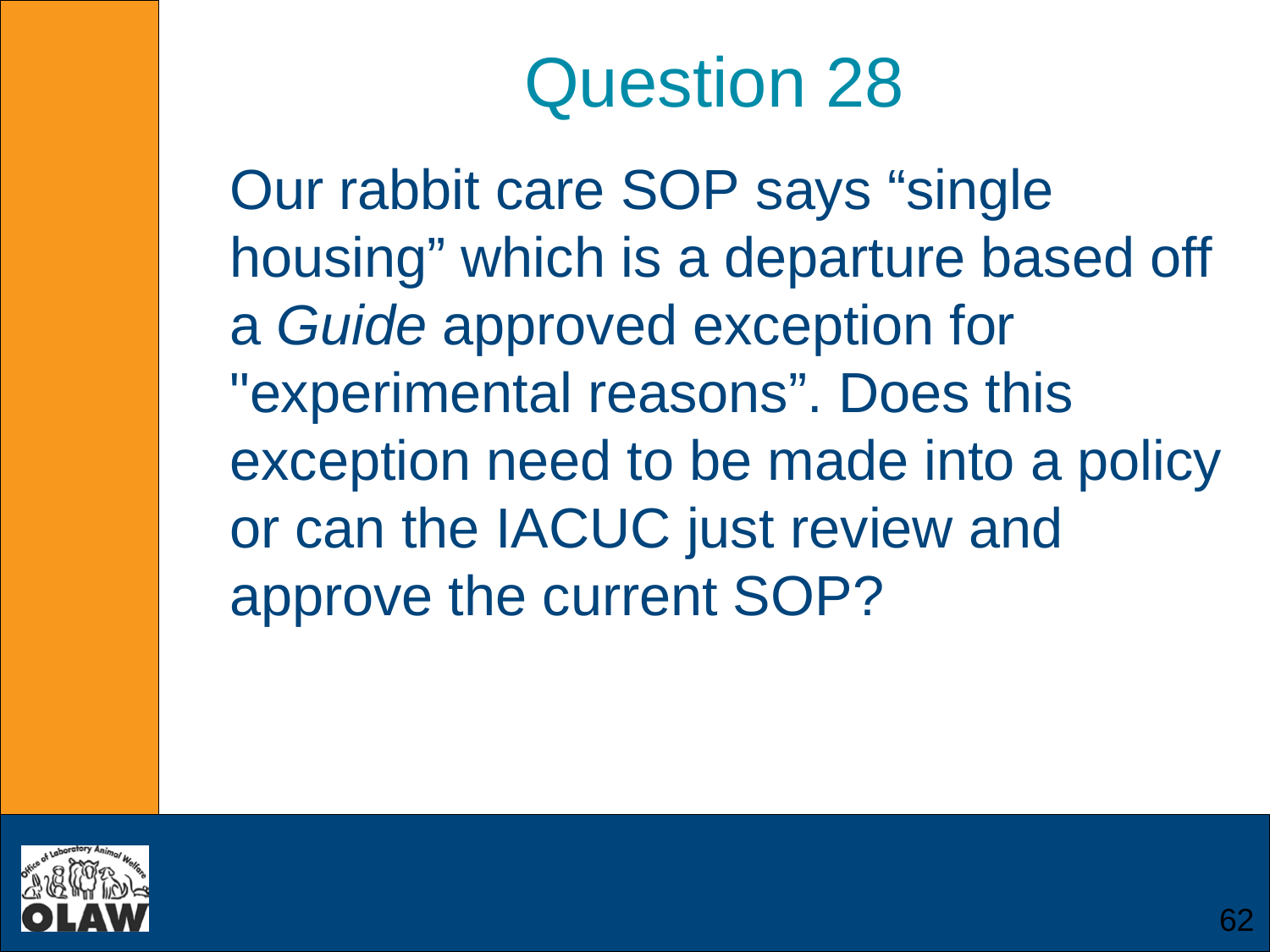What is expected for housing of social species when the housing unit is not adequate for pair or group housing? E.g., rabbit cages, horse barn stalls.

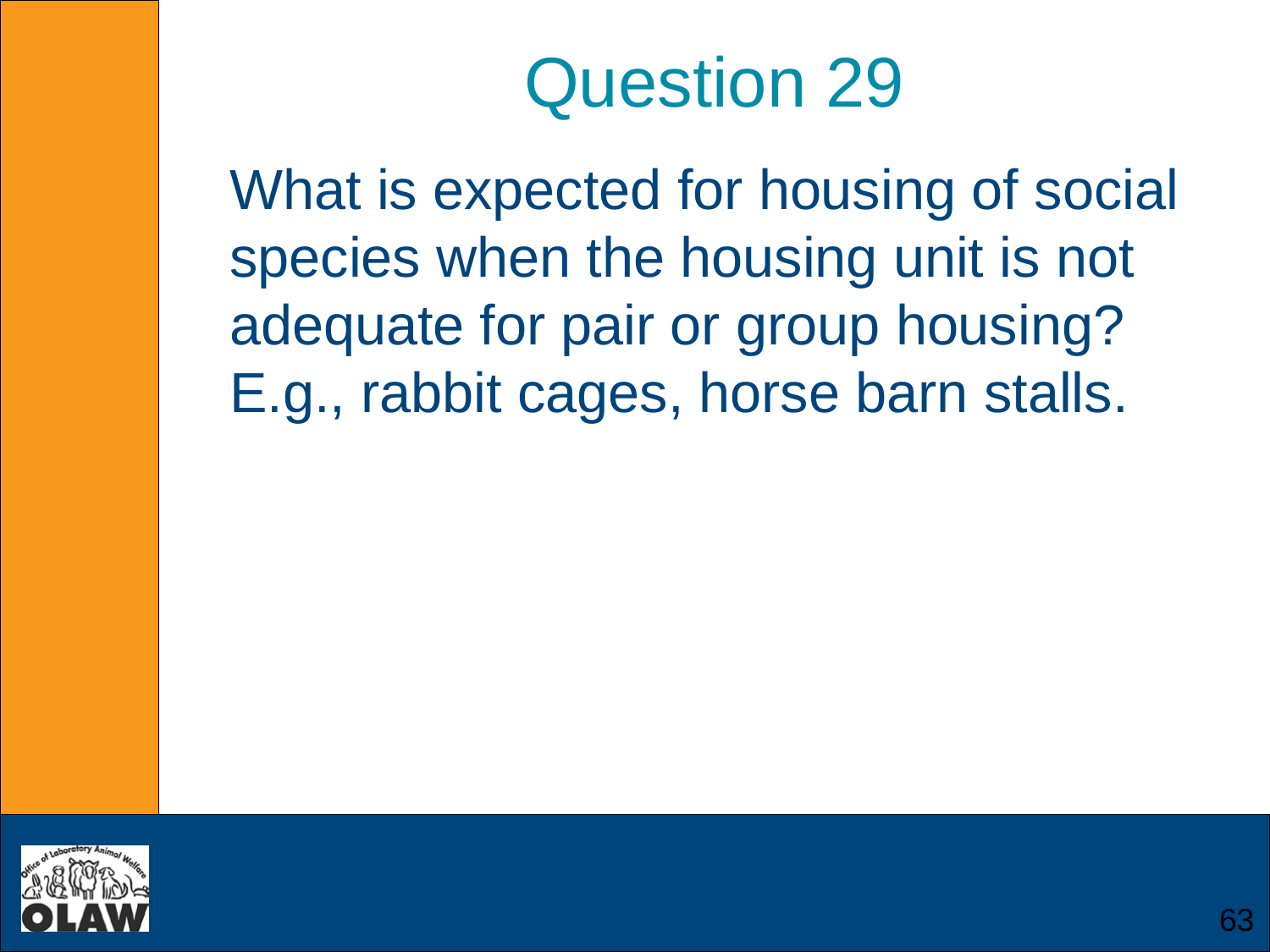Are facilities that house rabbits expected to purchase caging that would accommodate pair housing or are we expected to find a way to provide social contact?

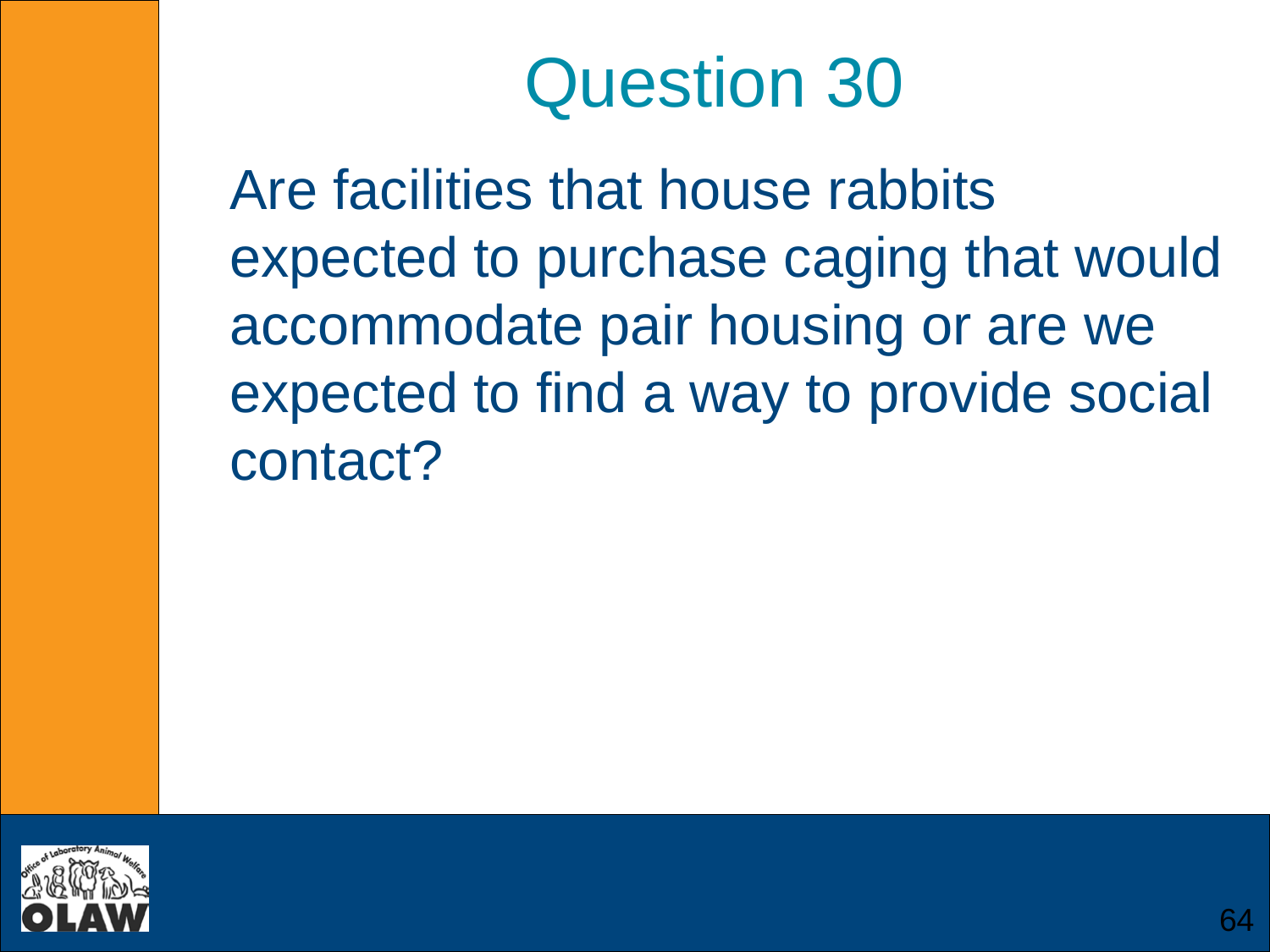How should an institution deal with the potential conflict between statement that social animals should be housed in pairs vs. the recommended space allocation for animals (e.g., rabbits)?

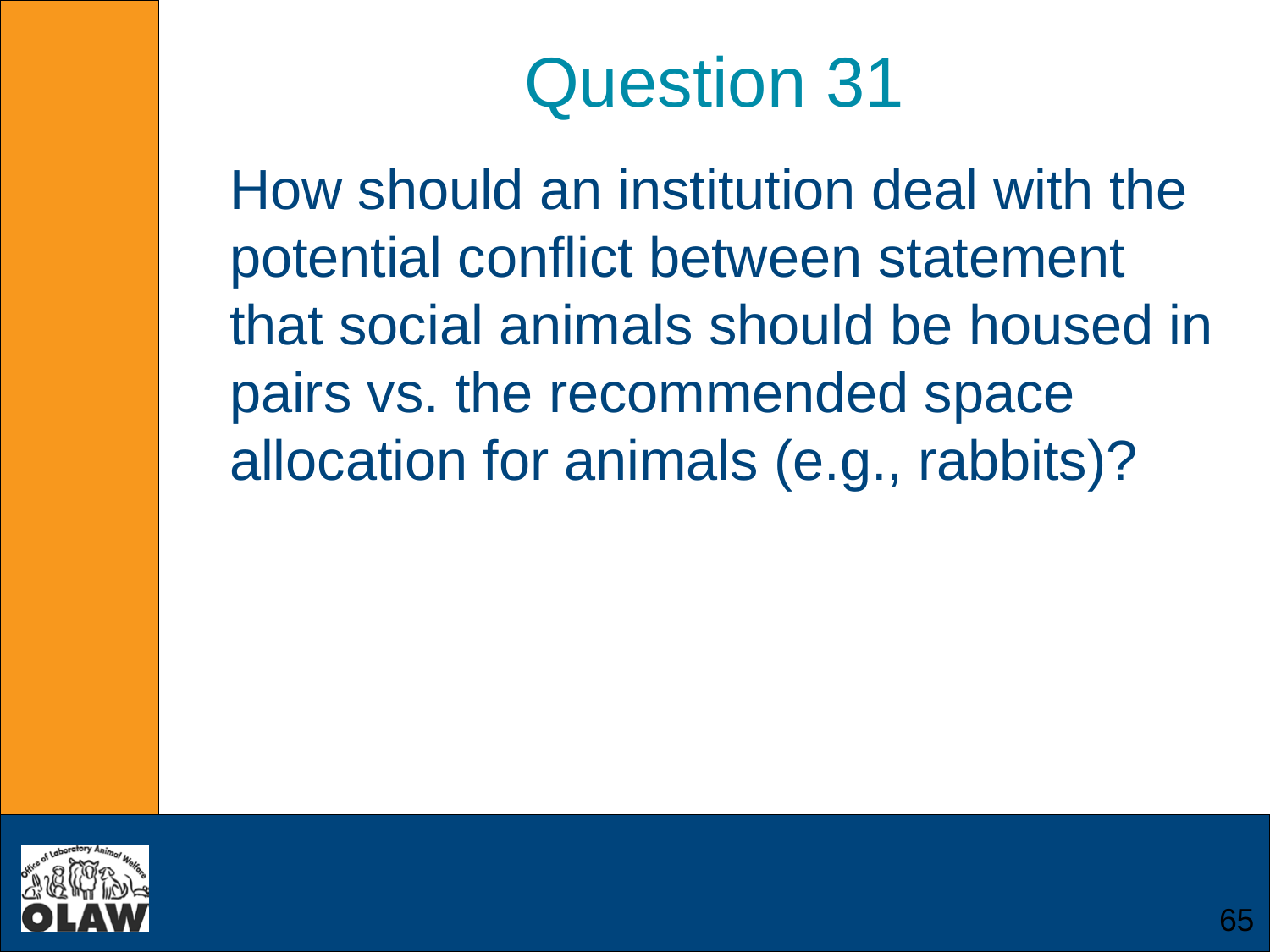A pharmaceutical grade alternative to a drug being administered to mice is available, but only available from a foreign company and is of unknown (suspect) quality. The PI has been using the non-pharmaceutical drug of reliable quality for several years. Can the IACUC approve this deviation from a must and how is it reported?

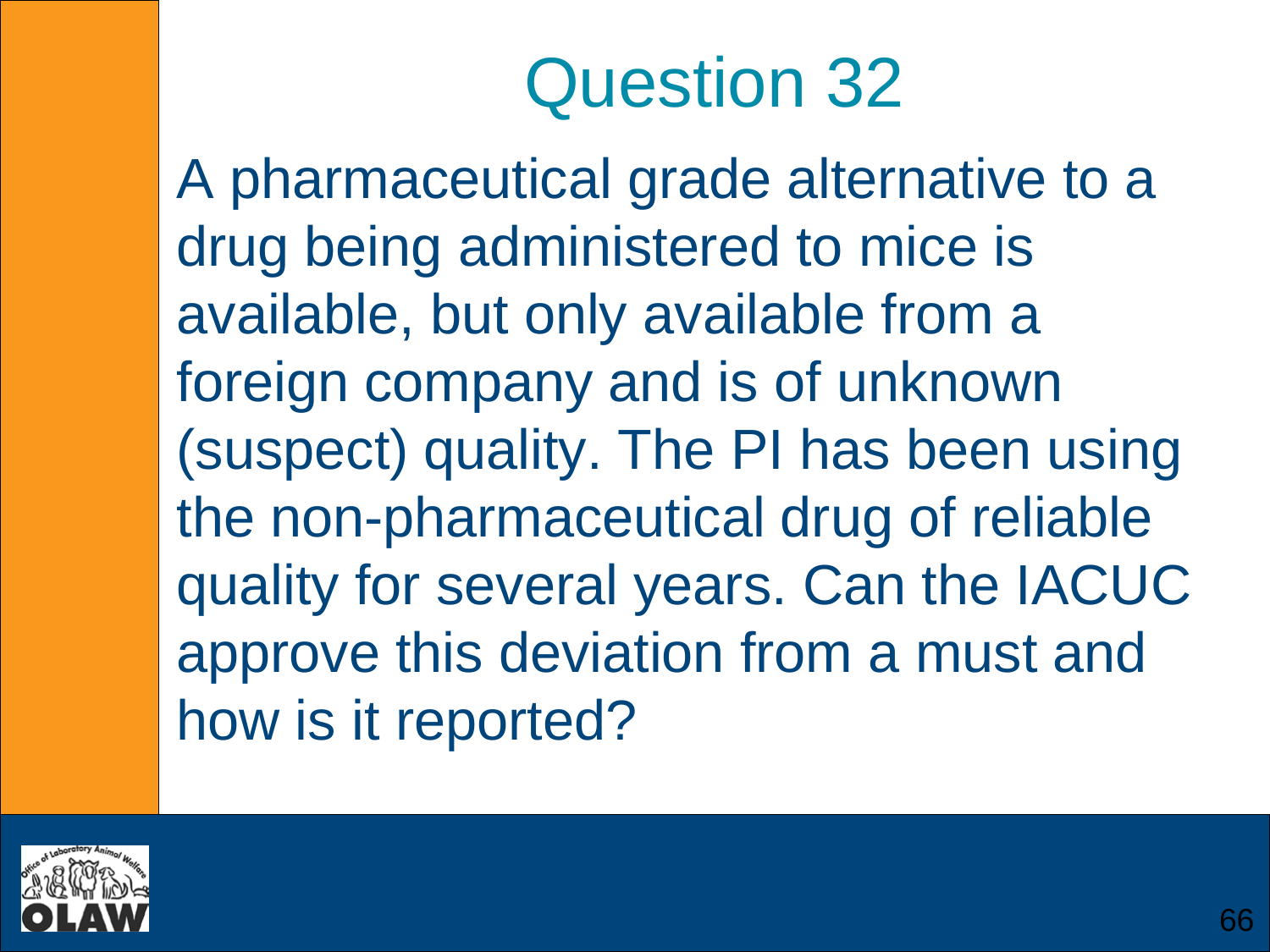Do you have suggestions for getting departures practiced by PIs in the animals facility communicated to the IACUC?

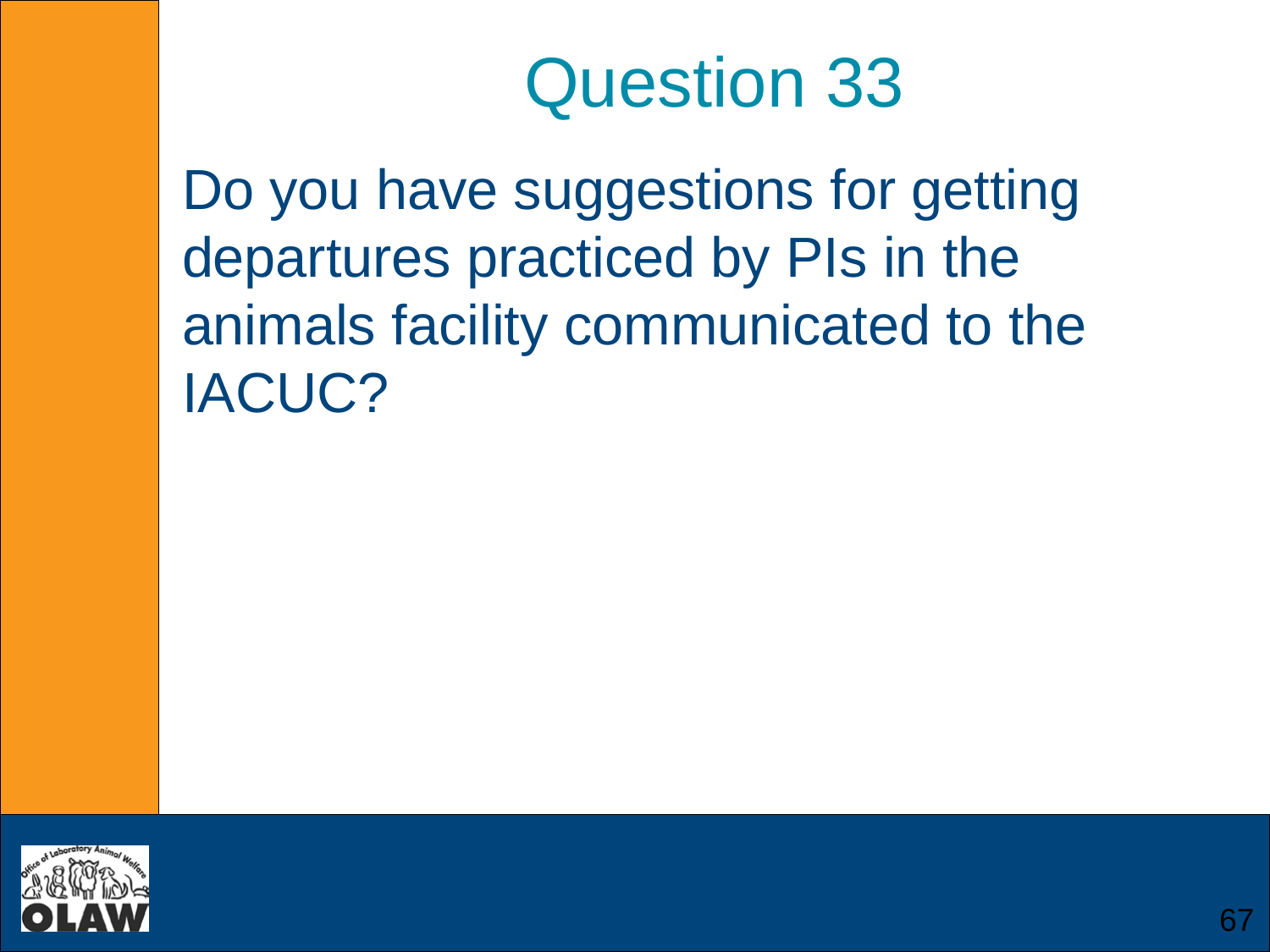Facilities need to implement the 2011 changes to the guide by 2012. Aside from the checklist provided by OLAW, how else can we provide "proof" of the changes?

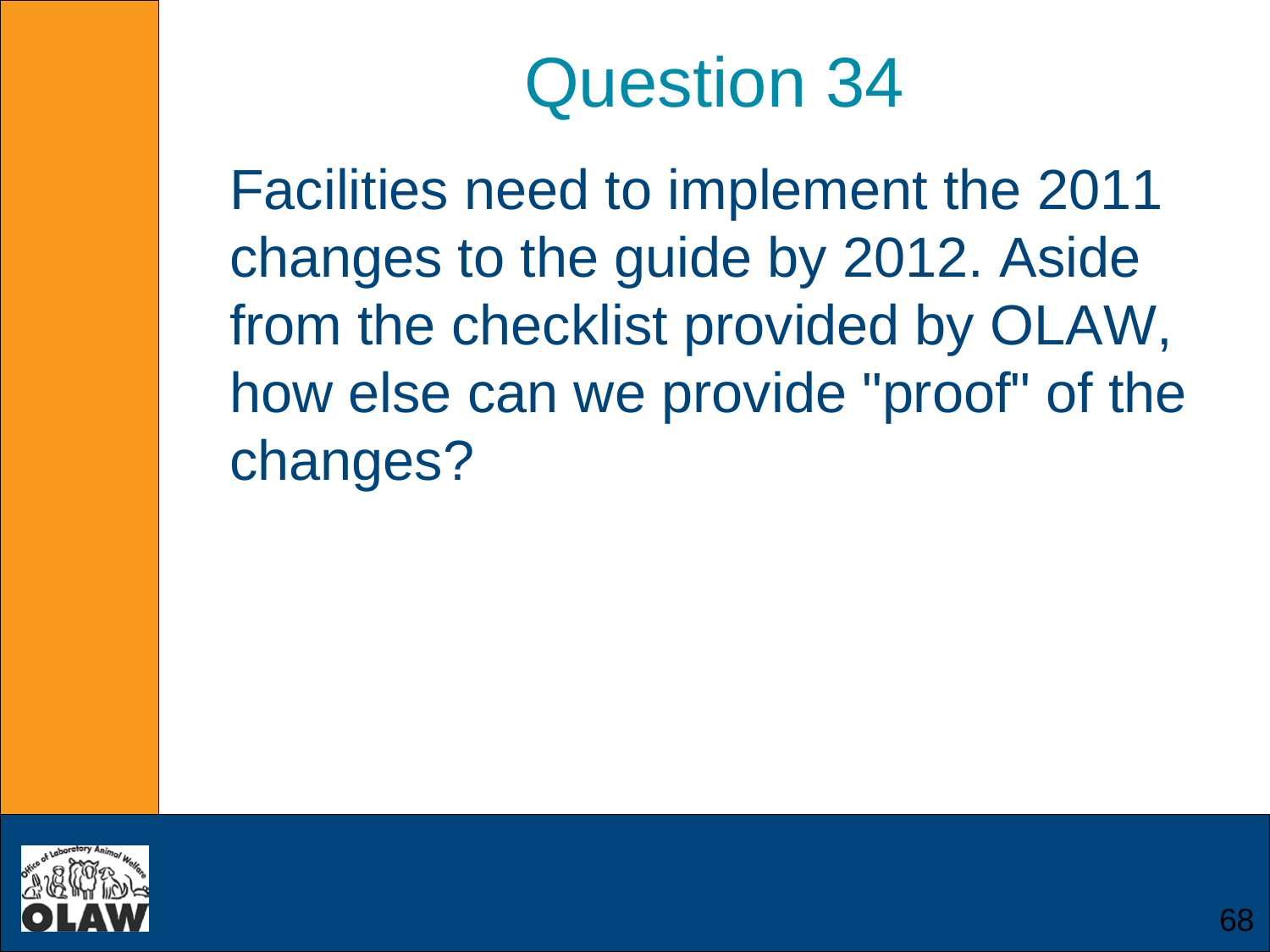What is OLAW's position on recommendations that are not must or should statements? Our facility cannot adjust storage room temp below 70°F. We order small amounts of feed weekly so our food does not sit in the room long. May we store feed short term in conditions outside *Guide* recommendations? (p. 66 in the Guide states, "Storage of natural-ingredient diets at less than 21°C (70°F) and below 50% relative humidity is recommended.")